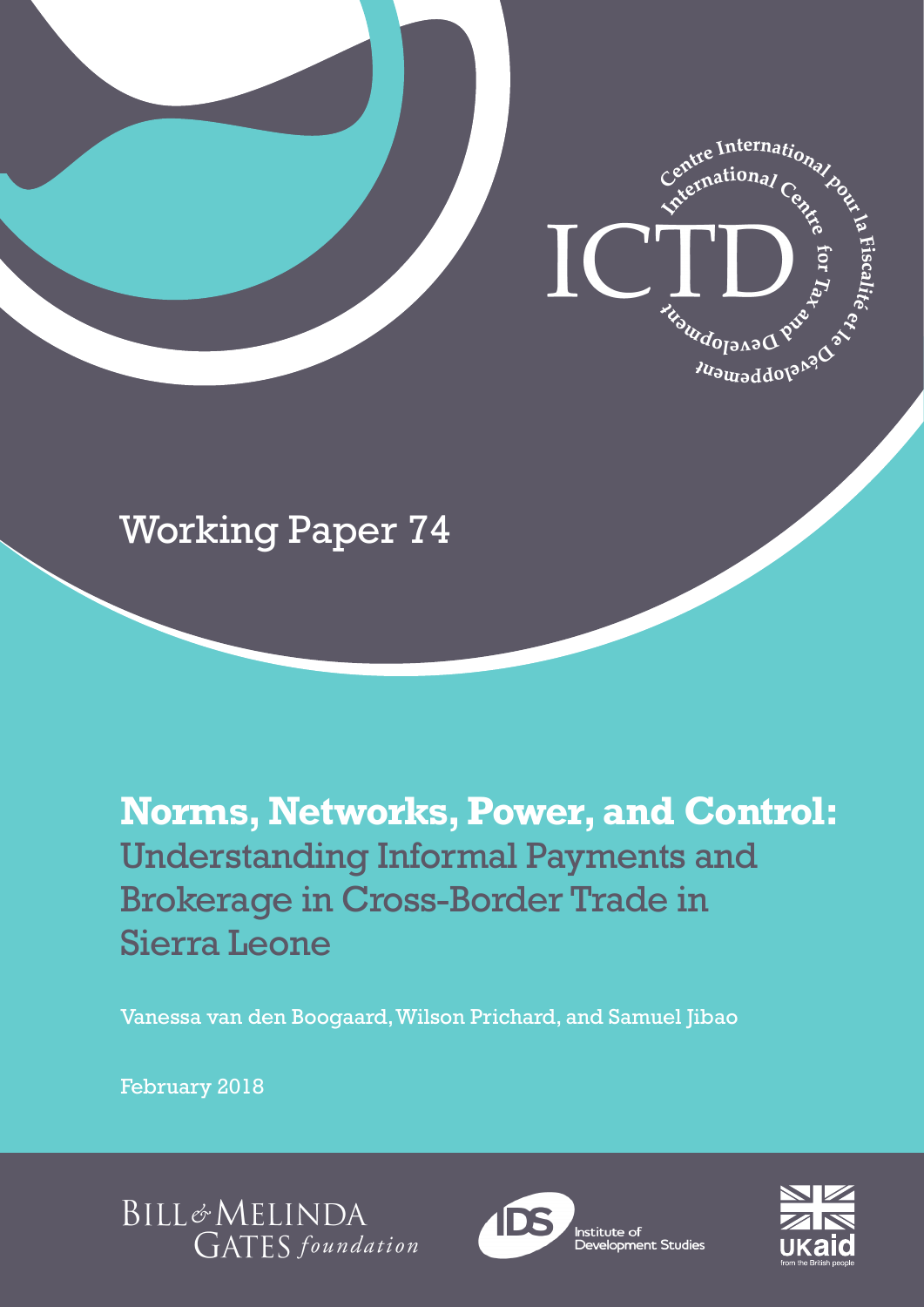ICTD Working Paper 74

### **Norms, Networks, Power, and Control: Understanding Informal Payments and Brokerage in Cross-Border Trade in Sierra Leone**

Vanessa van den Boogaard, Wilson Prichard and Samuel Jibao

February 2018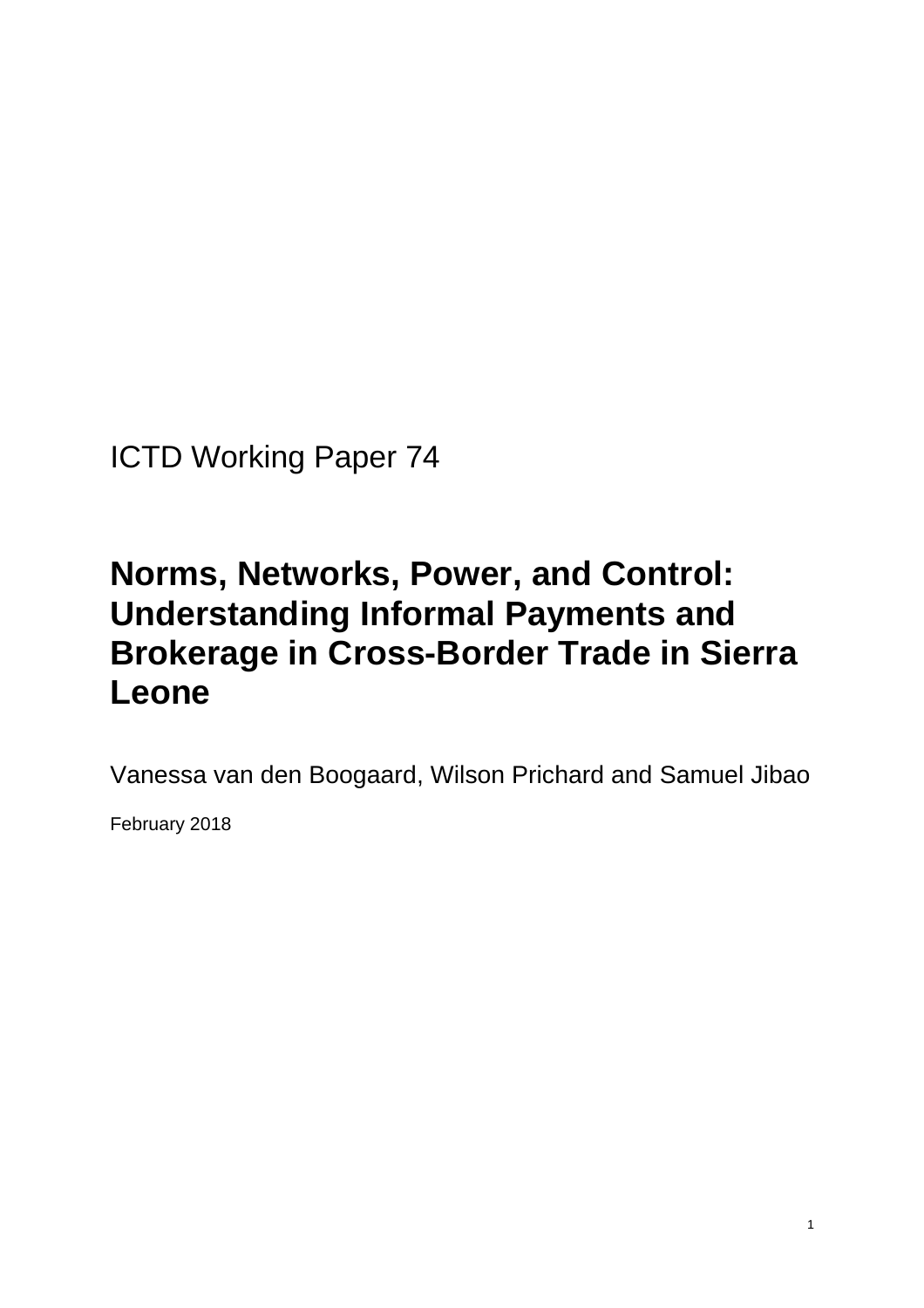Norms, Networks, Power, and Control: Understanding Informal Payments and Brokerage in Cross-Border Trade in Sierra Leone Vanessa van den Boogaard, Samuel Jibao and Wilson Prichard ICTD Working Paper 74 First published by the Institute of Development Studies in February 2018

© Institute of Development Studies 2018 ISBN: 978-1-78118-428-8



This is an Open Access paper distributed under the terms of the Creative Commons Attribution Non Commercial 4.0 International license, which permits downloading and sharing provided the original authors and source are credited – but the work is not used for commercial purposes. http://creativecommons.org/licenses/by-nc/4.0/legalcode

Available from: The International Centre for Tax and Development at the Institute of Development Studies, Brighton BN1 9RE, UK Tel: +44 (0) 1273 606261 Email: info@ictd.ac.uk Web: www.ictd/en/publications

IDS is a charitable company limited by guarantee and registered in England Charity Registration Number 306371 Charitable Company Number 877338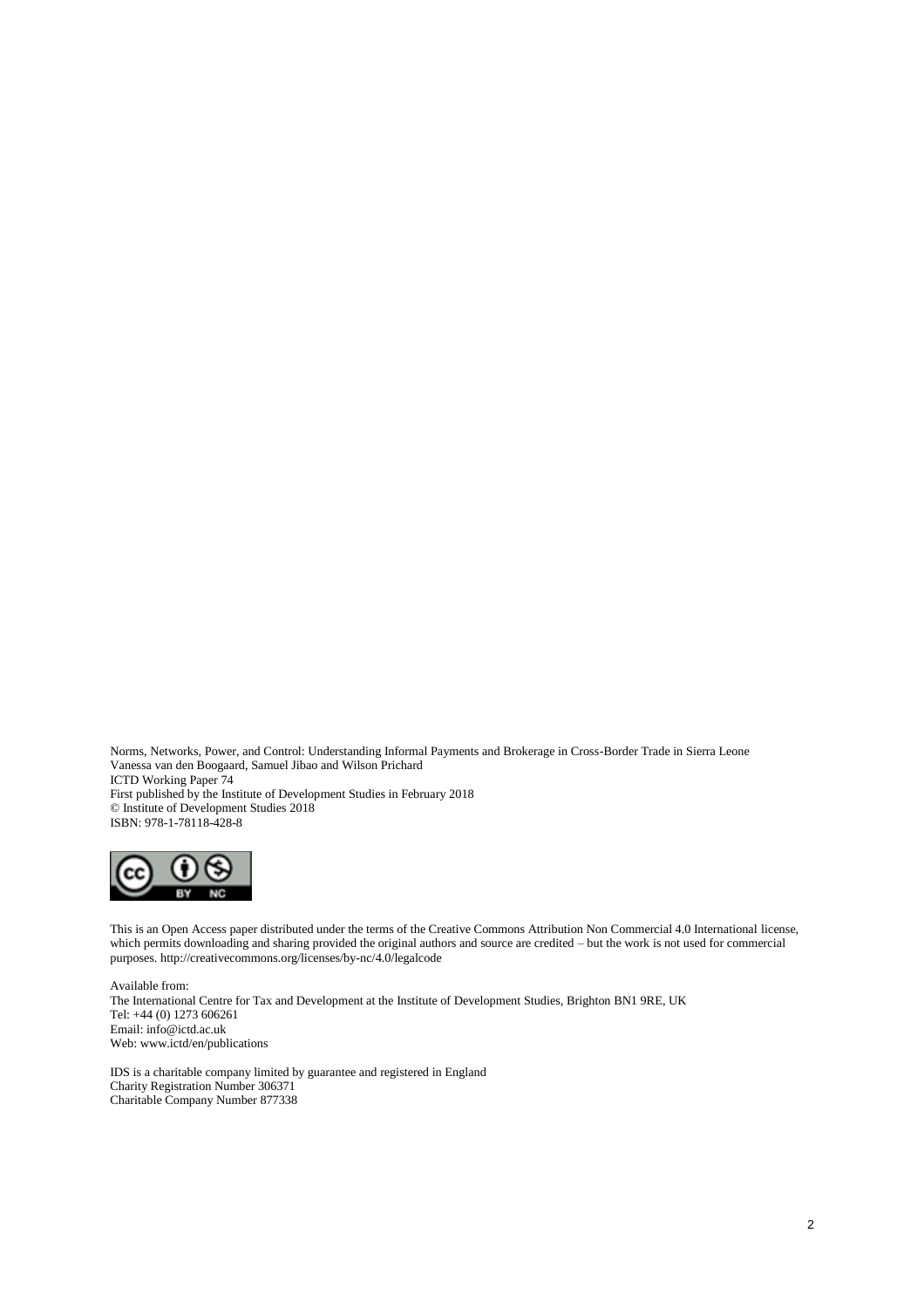### **Norms, Networks, Power, and Control: Understanding Informal Payments and Brokerage in Cross-Border Trade in Sierra Leone**

Vanessa van den Boogaard, Samuel Jibao and Wilson Prichard

### **Summary**

Recent research has cast light on the variety of informal payments and practices that govern the day-to-day interactions between traders and customs agents at border posts in lowincome countries. Building on this literature, this paper draws on survey and qualitative evidence in an effort to explore which groups are most advantaged and disadvantaged by the largely informal processes and norms governing cross-border trade. We find that understanding variation in strategies and outcomes across traders can only be effectively understood with reference to the importance of norms, networks, power, and the logic of control.

**Keywords:** taxation, customs, informality, trade, Africa; cross-border trade

**Samuel Jibao** is Director and CEO of the Centre for Economic Research and Capacity Building, based in Freetown. He previously worked for the Sierra Leonean National Revenue Authority.

**Vanessa van den Boogaard** is a doctoral candidate in Political Science at the University of Toronto. She is a currently a Fellow at the Institute of Municipal Finance and Governance.

**Wilson Prichard** is an Associate Professor jointly appointed to the Department of Political Science and the Munk School of Global Affairs at the University of Toronto. He is also a Research Fellow at the Institute of Development Studies at the University of Sussex, and a Research Director of the International Centre for Tax and Development.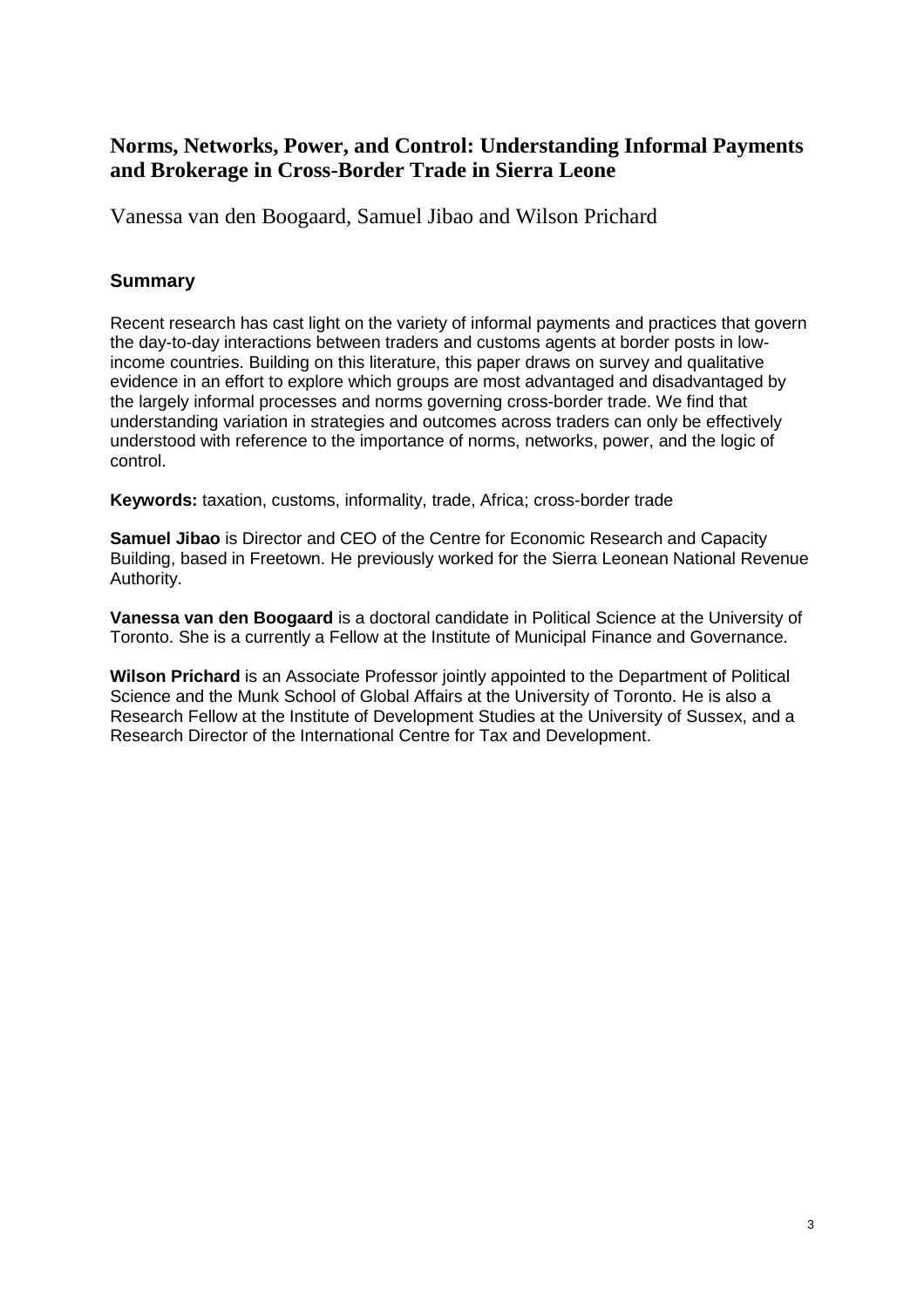# **Contents**

|              | Summary<br>Acknowledgements<br><b>Introduction</b>                                                                                                                                                            | 3<br>5<br>6                      |
|--------------|---------------------------------------------------------------------------------------------------------------------------------------------------------------------------------------------------------------|----------------------------------|
| 1            | Informality and cross-border trade<br>Causes of the prevalence of informality in cross-border trade<br>1.1<br>Winners and losers of pervasive informality<br>$1.2\,$                                          | 7<br>8<br>10                     |
| $\mathbf{2}$ | The day-to-day reality of cross-border trade in Sierra Leone                                                                                                                                                  | 11                               |
| 3            | What explains the prevalence of unrecorded taxation and informal<br>brokerage in cross-border trade?<br>3.1<br>Profit<br>3.2<br>Power<br>3.3<br><b>Networks</b><br>3.4 Protest<br>Institutionalisation<br>3.5 | 13<br>13<br>15<br>16<br>18<br>19 |
| 4            | Who benefits and who loses from institutionalised informality?                                                                                                                                                | 20                               |
| 5            | <b>Conclusion</b>                                                                                                                                                                                             | 24                               |
|              | <b>References</b>                                                                                                                                                                                             | 26                               |

| <b>Tables</b> |                                                                        |    |
|---------------|------------------------------------------------------------------------|----|
| Table 1       | Prevalence of informal practices                                       | 13 |
| Table 2       | Power and informality                                                  | 16 |
| Table 3       | Networks and informality                                               | 17 |
| Table 4       | Correlation between public service satisfaction and informal practices | 18 |
| Table 5       | Distances and travel times from border posts                           | 19 |
| Table 6       | Prevalence of informal practices by border post                        | 19 |
| Table 7       | Social power and treatment at the border                               | 21 |
| Table 8       | Networks and treatment at the border                                   | 21 |
| Table 9       | Control and treatment at the border                                    | 22 |
| Table 10      | Treatment at the border                                                | 22 |
| Table 11      | Marginal effects of independent variables                              | 23 |

### **Figure**

| Figure 1<br>Reasons for engaging in informality |  |
|-------------------------------------------------|--|
|-------------------------------------------------|--|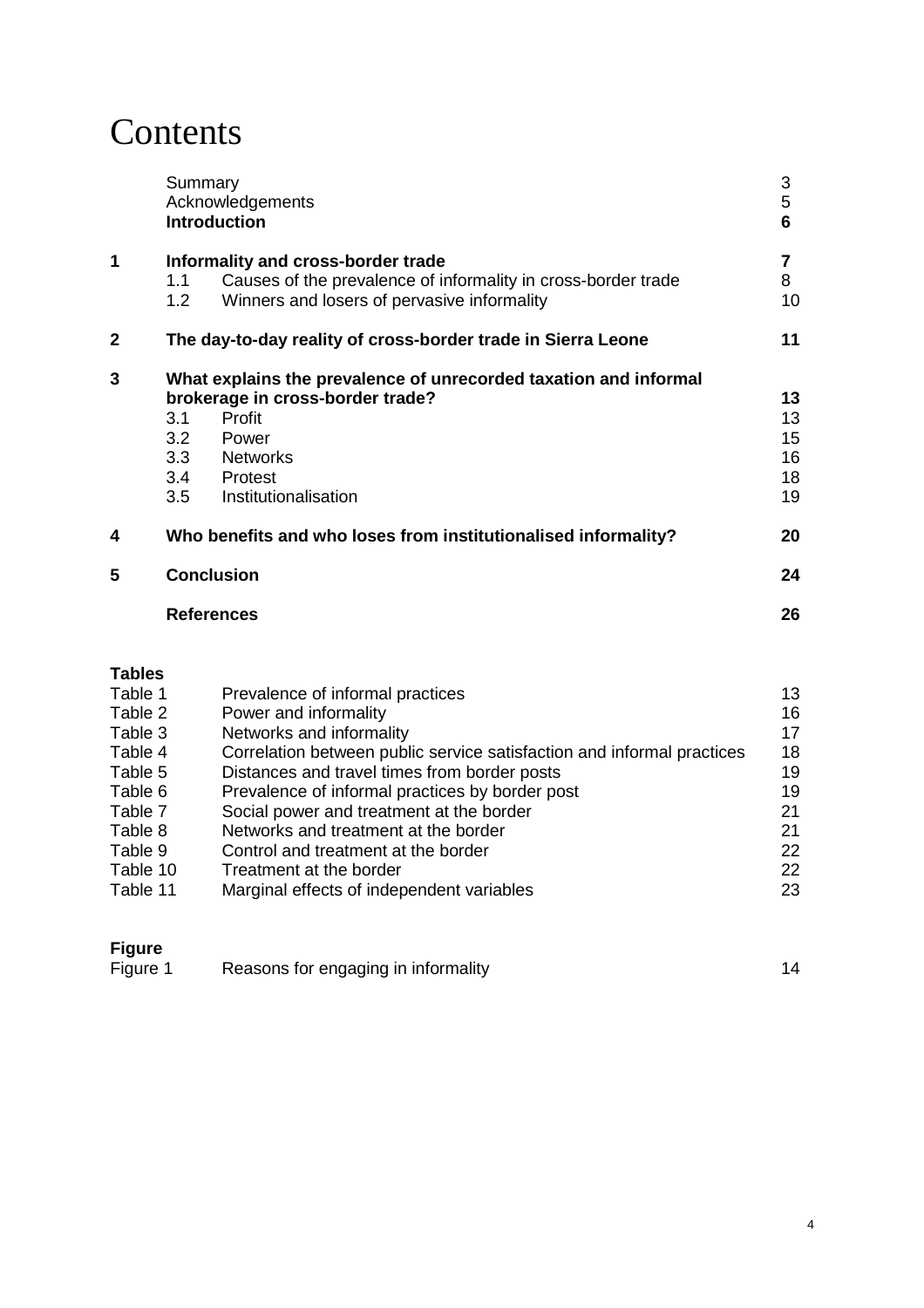# Acknowledgements

Special thanks to Rogers Amara, Soko Kai-Samba, Thomas Johnny, Moses Sellu, Joseph Moore, Julia Lahai, Mbatilo Kamara, and Baindu Ngaujah for invaluable research support. We extend our thanks to participants of the 2015 World Customs Organization PICARD conference and to two anonymous reviewers for valuable insights and advice.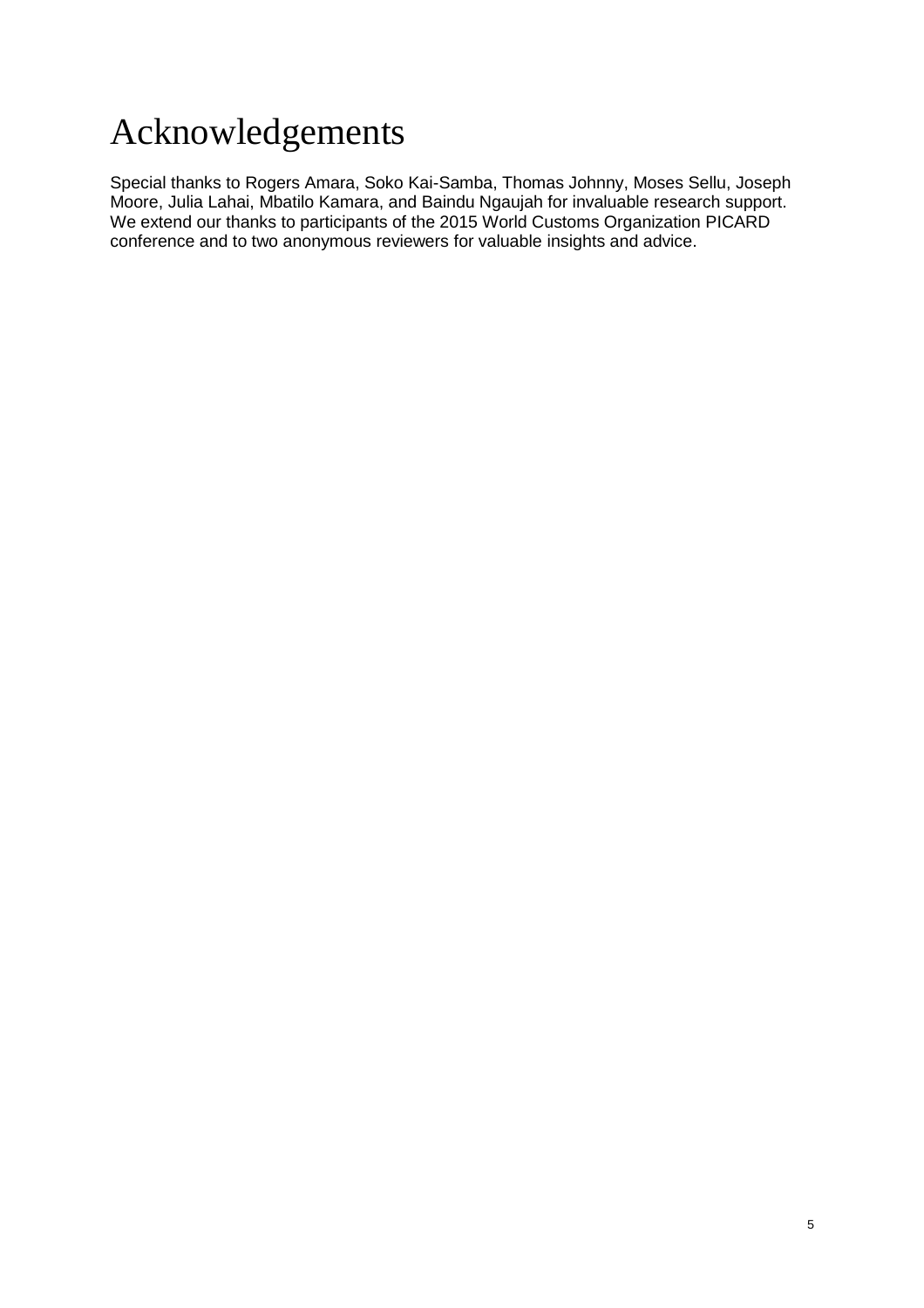# Introduction

In recent years, there has been growing interest in research capturing the dynamics of 'real' governance in low-income and fragile contexts. Governance practices in peripheral regions of low-income countries often diverge dramatically from statutory rules, with actual governance often representing a hybrid of formal rules and informal practices that are often highly normalised and widely accepted.<sup>1</sup> Any understanding of the prospects for institutional or policy reform in these areas needs to begin from a clear understanding of these realities.

Several recent studies have focused on these informal governance practices in the context of cross-border trade and the implications for state authority in border regions, often referred to as 'peripheral' or 'liminal' spaces in relation to the state.<sup>2</sup> This body of research, in addition to providing in-depth insights into a broad range of border practices and institutions, has demonstrated the ways in which everyday economic practices fail to correspond to the 'image' or the 'idea' of the state, $3$  but rather result in 'practical norms' that differ from official rules and regulations.<sup>4</sup>

Much of this literature focuses on informal cross-border trade writ large, including unrecorded trade of licit goods involving the evasion of customs duties and regulations.<sup>5</sup> This paper draws on the rich insights offered from this broader body of literature in order to focus on two comparatively discrete questions to better understand the nature of informal payments that are made by cross-border traders through formal trade routes, and the nature of traders' engagement of informal brokers, known in Krio as *chata* men.<sup>6</sup> First, what explains the prevalence of informal payments and informal brokers at border crossings? Existing research offers a wide variety of explanations: economic rationality, the absence of trust in the state, the exercise of power by predatory state agents and the outcomes of information asymmetries, and the role of ethnic, social, or kinship networks. Second, who benefits and who loses from pervasive informality? Again, the literature offers a variety of potential hypotheses, as groups may be disadvantaged based on their relative political and economic position, their ethnic or political identities, or the strength of their social, economic or political networks. Exploring these alternative explanations has important implications for understanding the foundations of local governance in border transactions, the nature of state-society relations in peripheral areas, and the potential for reform that is more aligned with local realities.

To address these questions, we investigate trader experiences at the two most important land borders in Sierra Leone: Gbalamuya, on the northern border with Guinea, and Gendema (Bo-Waterside), on the southern border with Liberia. These cases offer relevant variation in terms of the volume and type of trade, political and ethnic identities, and the relative degree of remoteness from the central state.

We use a mixed methods approach for understanding economic activity in border regions where the 'complexity is best addressed by a multifaceted approach'.<sup>7</sup> We combine a relatively small survey of traders with focus groups with both traders and *chata* men and indepth interviews with key stakeholders and border officials.<sup>8</sup> The greatest barrier to research

 $\overline{1}$ <sup>1</sup> Meagher 2007, 2012 and 2013; Meagher and Lindell 2013; Cleaver, Franks, Maganga and Hall 2013; Cleaver 2001; Olivier de Sardan 2008; Titeca and Flynn 2014.

 $\frac{2}{3}$  E.g. Raeymaekers 2014.

Migdal and Schlicte 2005: 15.

<sup>&</sup>lt;sup>4</sup> Olivier de Sardan 2008; Titeca and de Herdt 2010 and 2011.

 $5$  See e.g. Golub 2012 and 2015.

<sup>&</sup>lt;sup>6</sup> Derived from the English 'charter' men and referring to informal (e.g. unregistered) trade brokers.<br><sup>7</sup> Ellis and MacGaffey 1996; 25

Ellis and MacGaffey 1996: 25.

We administered a survey among 96 and 101 cross-border traders on the Sierra Leonean sides of the Gendema and Gbalamuya border posts, respectively. This sample size allows us to reliably distinguish responses that vary by at least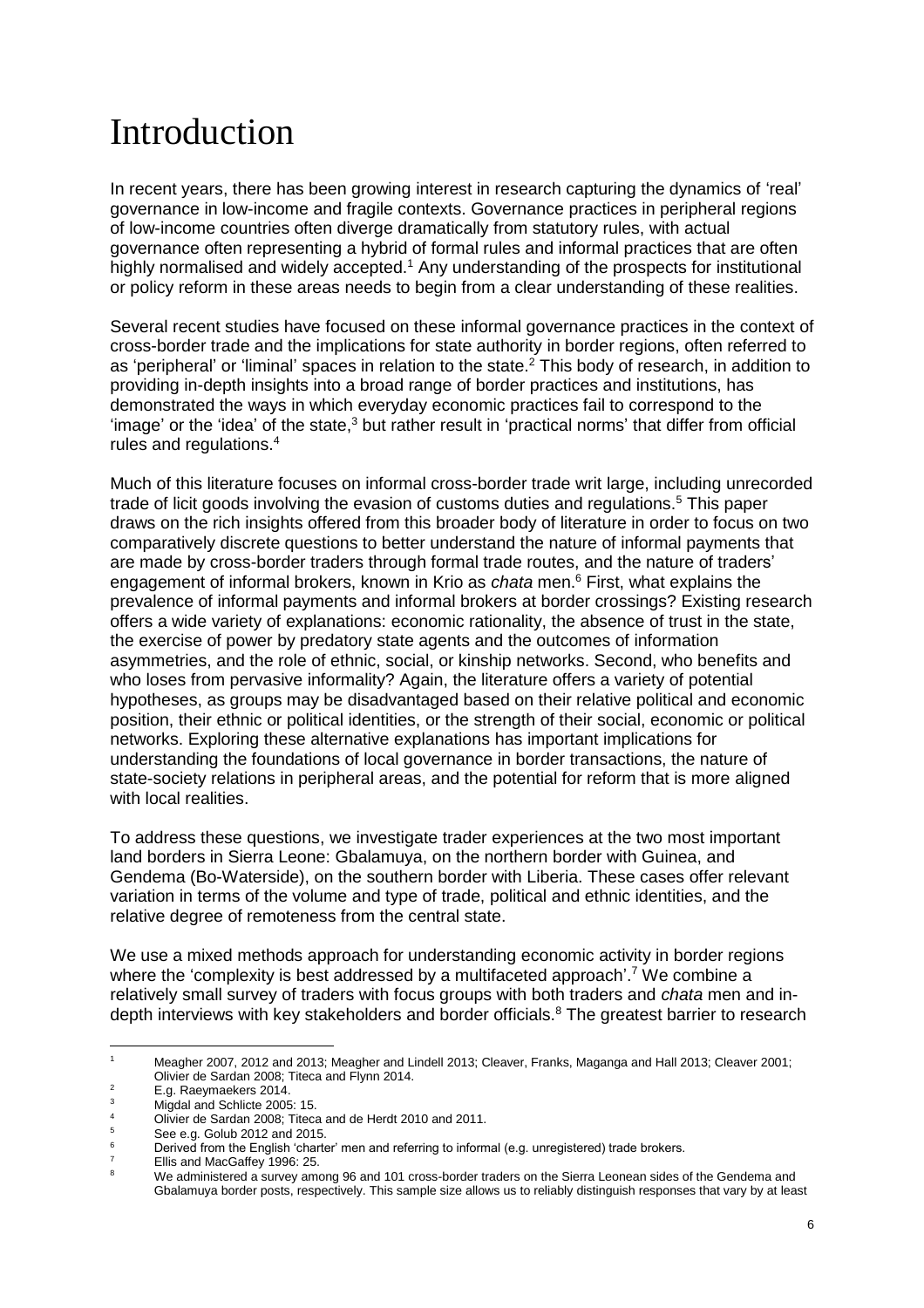of this kind lies in being able to secure credible responses from traders and officials; we have confidence in our results for two primary reasons: coherence between information gathered through different methods, and the fact that we have been able to draw on trusting and respectful existing relationships between the local research team and research participants.<sup>9</sup>

Seeking to disentangle alternative explanations of the prevalence and nature of informal payments does not point toward some explanations that are 'right', and others than are 'wrong'. Instead, it underlines the need for a highly contextualised understanding of the dynamics of informal border practices. Individual traders do not face a black and white decision between 'formality' and 'informality'; indeed, informal practices are sometimes intertwined and indistinguishable from formal ones.<sup>10</sup> Instead, the systems governing informal payments in cross-border trade are inescapable, highly normalised, and sometimes institutionalised, with individuals correspondingly facing decisions not about whether to engage in these practices, but in *how* best to navigate these systems given their needs, constraints, and resources. In constructing a more nuanced understanding of the drivers and outcomes of informality, the roles of power dynamics, personal relationships, and of the logic of control emerge particularly clearly. The availability of local networks and links to border officials plays a particularly important role in shaping both strategies and outcomes. Meanwhile, those who are organised into trade associations or who engage in informal border management committees at the community level face the highest costs of informality, suggesting that the local system of informal governance is not merely economic, but serves a localised political role.

We begin with a brief review of the literature, highlighting extant explanations of the pervasiveness of informal payments and brokerage in cross-border trade. We then provide a brief account of the functioning of customs operations at the two case border posts, before exploring the drivers of informal payments and brokerage, and the question of who wins and who loses from pervasive informality.

### 1 Informality and cross-border trade

 $\overline{a}$ 

Recent research has focused on capturing the ground-level reality of governance in lowincome and fragile contexts, with a subset of authors focusing on these interactions in border regions. As noted, this literature tends to focus on a broad set of informal practices and institutions within cross-border trade, including informal cross-border trade or smuggling, broader practices of brokerage, credit systems, and warehousing. Though our focus is much narrower – informal payments and informal brokerage within formal cross-border trade routes – the literature's insights into informal practices and governance are particularly valuable. Indeed, the foundational understanding that informal governance practices should be understood 'not as an absence of regulation, but as alternative forms of regulation operating below and beyond the framework of the state' helps to guide our own exploration of

<sup>+/-</sup> 10 per cent. Participants were randomly selected to the extent that this was possible, though random selection methods were subject to realities on the ground. Most notably, it was difficult to interview traders who were crossing the border very quickly, while traders were consistently willing to be interviewed if they were waiting in line, waiting for clearing agents, or if they remained in the border town overnight.

Samuel Jibao, who led the data gathering, is the former Director of Research for the National Revenue Agency in Sierra Leone and has since established an independent research institute. While it is possible to imagine that his former position could have made respondents reluctant to divulge 'sensitive' information, in practice his reputation for independence and honesty led respondents to be much more open once they knew of his involvement, while it also allowed for brokering frank discussion with senior government officials and notables in local communities.

<sup>10</sup> Indeed, the literature on 'real' governance practices has included substantial debate about the term 'informal', centring both on what is meant by 'informal' and whether this term is appropriate at all in a context in which the so-called 'informal' is, in fact, widely accepted and normalised, while being highly integrated with the 'formal' (Meagher 1990, 2005; Roitman 1990, 2005; Cantens 2012; Hart 2005; Klein 1999). Throughout our discussion, we recognise the importance of this definitional debate, using the term 'informal' in a relatively straightforward and value-free manner, simply to refer to processes that are outside of statutory legal frameworks.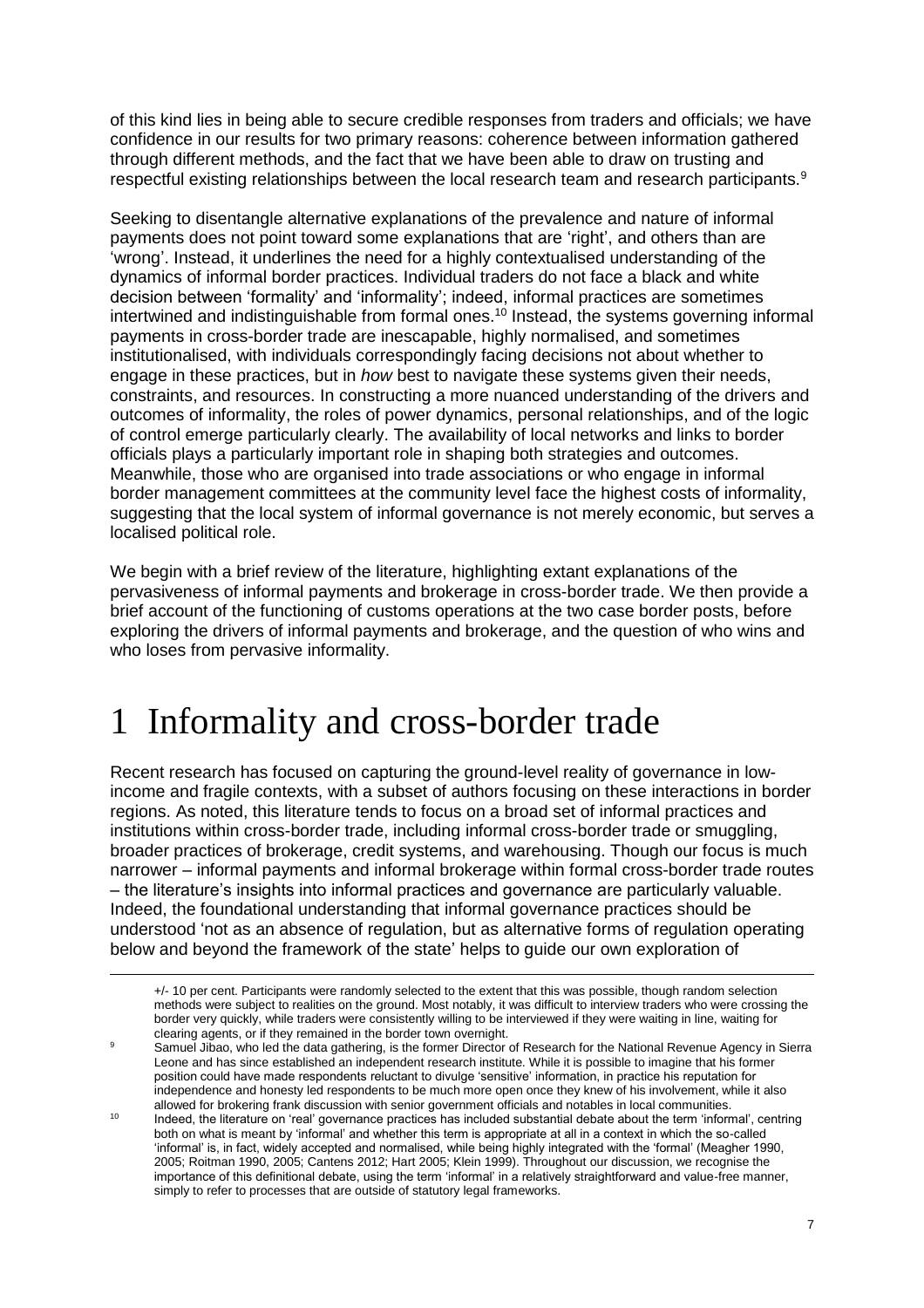informality within formal channels of trade.<sup>11</sup> Informal practices more broadly often represent a complexity 'of negotiation, contestation and bricolage'<sup>12</sup> among a multiplicity of state and non-state actors. Through these processes state institutions and public authority are sustained, contested, and/or remade.<sup>13</sup> By understanding informal payments as reflecting governance arrangements that are both contested and often highly normalised and interactive with formal institutions, this literature thus creates space for a deeper understanding of the prevalence of informal practices and payments within border economies.

### **1.1 Causes of the prevalence of informality in cross-border trade**

The literature presents four primary explanations for informality within cross-border trade: economic rationality, lack of trust in the state, power dynamics, and the strength of ethnic, social, religious, or kinship networks. We consider each in turn.

First, the most intuitive explanation for pervasive informality lies in economic rationality, and an assessment of the costs and benefits of formal versus informal economic activity,<sup>14</sup> with traders engaging in informal practices in order to avoid higher taxes and bypass costly bureaucratic processes and non-tariff barriers to trade.<sup>15</sup> This perspective thus sees informality as a 'source of economic freedom and empowerment' for economically marginalised segments of the population.<sup>16</sup> In these contexts, informal economic activity is thought to be a more flexible, efficient and financially advantageous alternative to formal regulations, amounting to, as Klitgaard says of corruption, 'a crime of calculation, not passion'. <sup>17</sup> Consistent with this perspective, several studies of informality in cross-border trade highlight the roles of uncoordinated trade and economic policies (e.g. import protection policies, subsidies, price controls, exchange rate misalignments) and high formal tariffs and taxes in influencing traders' decisions to engage in informal practices. <sup>18</sup> These studies also point to other direct and indirect transaction costs that can be associated with formal trade, and which make circumventing formal channels of trade more attractive, particularly for small-scale traders. 19

However, other studies make it clear that the reality is frequently more complex than this simple economic calculus. Most notably, in at least some cases the informal 'taxes' traders may pay in lieu of formal tariffs actually *increase* total payments, as a result of information and power asymmetries in the negotiation of informal tax rates, while also increasing the unpredictability of individual tax payments.<sup>20</sup> Both problems can have a disproportionately

 $11$ <sup>11</sup> Meagher 2008 cited in Titeca and Flynn 2014: 78; see also Meagher 2011; Meagher and Lindell 2013.<br><sup>12</sup> Heamens and Réalerd 2010: 544

<sup>&</sup>lt;sup>12</sup> Hagmann and Péclard 2010: 544.

<sup>13</sup> Titeca and Flynn 2014; Titeca 2012; Titeca and de Herdt 2011; Cleaver et al. 2013; Roitman 2004 and 2005; Lund 2006.

<sup>14</sup> Benjamin and Mbaye 2012; Perry, Maloney, Arias, Fajnzylber, Mason and Saavedra 2007; Kanbur 2009; Djankov, Lieberman, Mukherjee and Nenova 2003; Loayza, Oviedo and Serven 2005; Johnson, Kaufmann, McMillan and Woodruff 2000

<sup>&</sup>lt;sup>15</sup> This follows rationalist perspectives of corruption, wherein corruption is viewed as 'instrumentally profitable' in the context of scarcity, disorder or an inequitable political environment. (Chabal and Daloz 1999: 106; see also Sindzingre 2002; Popkin 1979). Aidt describes this as 'efficient corruption', allowing individuals to work around misguided government policies and red tape. (Aidt 2003; see also Leff 1964; Lui 1985; Beck and Maher 1986).

 $^{16}$  Roitman 2004: 32.

<sup>&</sup>lt;sup>17</sup> Klitgaard 1988: 46.

<sup>18</sup> See e.g. Ackello-Ogutu and Echessah 1998; Macamo 1999; Levin and Widell 2007; Waseem 2013; Akinboade and Kinfack 2012; Gajigo and Hallward-Driemeier 2012; Ogra and Kundu 2011; Levy 2008; Golub 2015; Boone 1989; Berg 1985; Egg and Herrera 1998; Golub and Mbaye 2009; Oyejide, Ademola, Ogunkola, Bankole and Adwuyi 2008; Benjamin, Golub and Mbaye 2015; Ellis and MacGaffey 1996.

<sup>19</sup> See e.g. Yoshino, Ngungi and Asebe 2012; OECD 2002; Lesser and Moisé-Leeman 2009; see also de Soto 1989 and 2000. For example, burdensome, non-transparent, inflexible, or otherwise inappropriate formal regulations, including technical regulations or health and phytosanitary standards, may induce traders and small businesses to develop alternative, non-statutory solutions that circumvent official channels and regulations to function (e.g. Lourenço-Lindel 2004; Ackello-Ogutu and Echessah 1997 and 1998; Minde and Nakhumwa 1998; Muwulya 2013; Brenton, Bashinge Bucekuderhwa, Hossein, Nagaki and Ntagoma 2012).

<sup>&</sup>lt;sup>20</sup> Amin and Hoppe 2013; Brenton et al. 2012; Yoshino et al. 2012; Titeca with Kimanuka 2012; OECD 2002.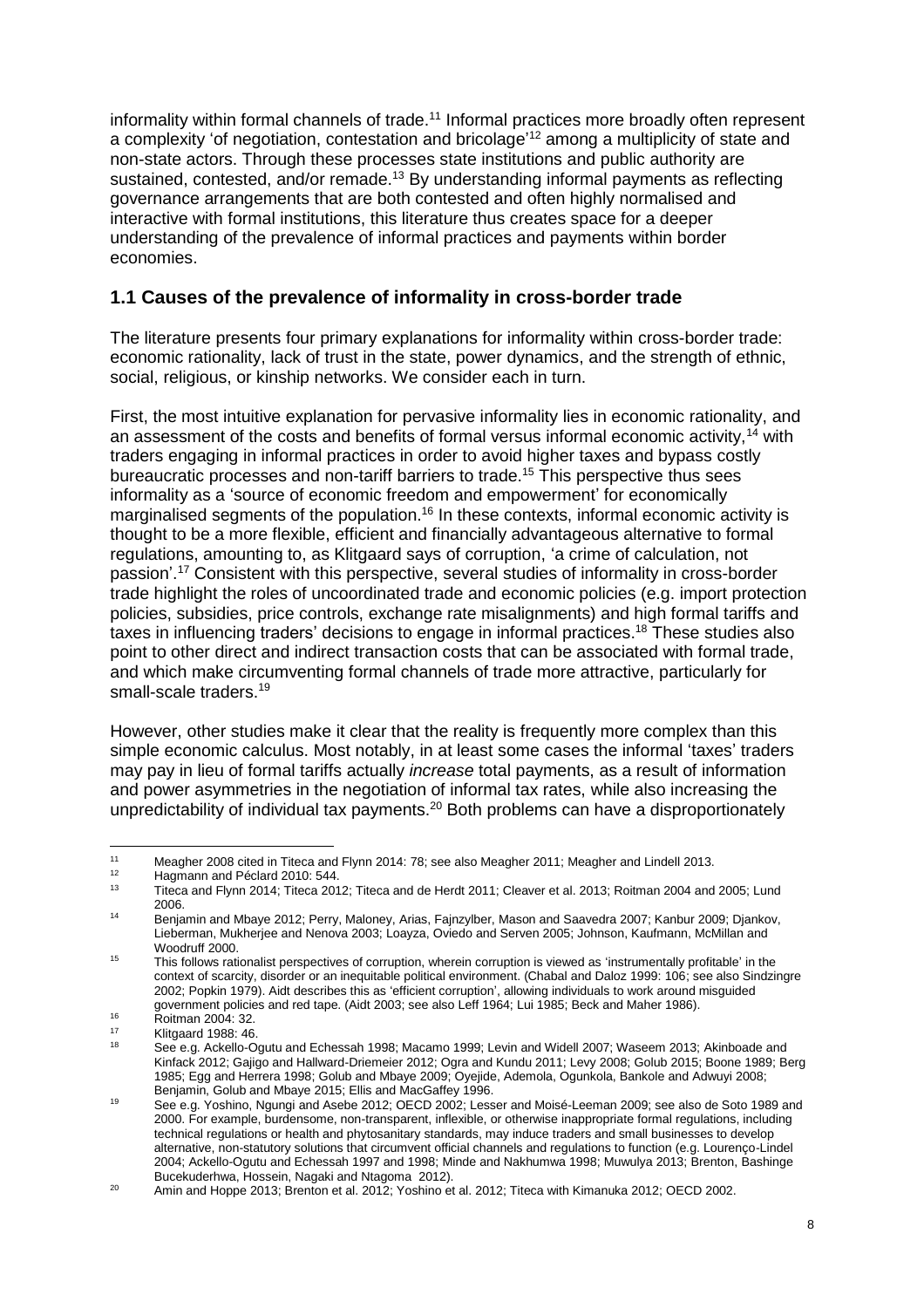negative impact on small-scale traders.<sup>21</sup> Meanwhile, research elsewhere indicates that reducing the costs of formality is frequently not sufficient to encourage informal firms to formalise.<sup>22</sup> These more complex economic realities point toward the need to consider additional factors in explaining informal payments.

A second set of arguments has correspondingly focused on the possibility that traders may be more likely to engage in informality and circumvent formal trade channels and tax payments when they do not trust the state or view it as lacking legitimacy.<sup>23</sup> A wide range of survey research has found that levels of trust in the state, satisfaction with public services and perceptions of fairness in the tax system can powerfully influence tax morale and compliance.<sup>24</sup> Case studies of cross-border trade have echoed this message.<sup>25</sup> As Cantens and Raballand describe, 'State representatives overvalue local populations' acceptance of the rule of law and consider the State's presence at borders as "natural", which does not necessarily chime with the local population's point of view.' <sup>26</sup> It is thus possible that traders may evade formal payments, as a form of political rebellion or protest against the state; a political 'weapon of the weak', and not simply a matter of economic survival.<sup>27</sup>

Again, however, existing research suggests greater complexity, with informality more generally understood as being opposed neither to the state or formal economic activity. As Roitman argues, the relationship between the formal and informal realms can be highly ambiguous, 'often reciprocal and complicitous as much as they are competitive and antagonistic'. <sup>28</sup> Indeed, the 'practical norms' that develop around informal practices and payments are formed through continuous negotiation between formal and informal rules, involving a multiplicity of state and non-state actors.<sup>29</sup>

These first two explanations may be problematic as they assume that traders have autonomy to decide how they interact with, or disengage from, the formal rules. Recent studies emphasise, however, that in many contexts informal practices are critically shaped by local dynamics of power.<sup>30</sup> There is often no option to opt out of informal payments or practices, particularly for marginalised segments of the population, who are likely to be particularly disadvantaged by the information and power asymmetries that characterise cross-border trade.<sup>31</sup>

Finally, social, economic, religious, or kinship networks and personal relationships may provide incentives to engage in informality.<sup>32</sup> Ethnic, religious and kinship 'networks play a large role in organising the informal sector, and are particularly important in [informal crossborder trade] given that their populations often straddle national borders', <sup>33</sup> themselves artificial, inherited, and porous concepts.<sup>34</sup> Social or identity networks and relationships may

<sup>33</sup> Golub 2015; Golub and Hansen-Lewis 2012; Little 2005; Meagher 2010a; MacGaffey 1991; Igué and Solué 1992; Hashim and Meagher 1999; Mahmood 2008; Kabamba 2013; Titeca 2009; Aker, Klein, O'Connell and Yang 2014.

 $21$ <sup>21</sup> Amin and Hoppe 2013; Titeca with Kimanuka 2012; Schomerus and Titeca 2012; Tegera and Johnson 2007; Brenton et al. 2012.

 $\frac{22}{23}$  La Porta and Shleifer 2014.

<sup>&</sup>lt;sup>23</sup> Dzaka-Kikouta 2004; Ayadi, Benjamin, Bensassi and Raballand 2013; Tegara and Johnson 2007; Golub 2015.<br><sup>24</sup> Cummings, B., Martingz Vazguez, J., McKoo, M., and Tergler, B., 2005; Tergler, 2004; Gibson and Hoffmi

<sup>24</sup> Cummings, R., Martinez-Vazquez, J., McKee, M. and Torgler, B. 2005; Torgler 2004; Gibson and Hoffman 2005; Fjeldstad 2004; Fjeldstad and Semboja 2001; Ali, Fjeldstad and Sjursen 2013; Jibao and Prichard 2014; Addison and Murshed 2001; Smart 2013; Golub 2015.

<sup>&</sup>lt;sup>25</sup> Morini 2013; Muwulya 2013; Farré 2013; Ayadi et al. 2013; Titeca and Flynn 2014; Titeca and de Herdt 2010.

 $^{26}$  Cantens and Raballand 2017.

 $\frac{27}{28}$  Scott 1987.

<sup>&</sup>lt;sup>28</sup> Roitman 2004: 131; see also Cantens 2012; Meagher 1990; Meagher and Lindell 2013; Roitman 1990 and 2005. Titeca and Flynn 2014; Titeca 2012. This illustrates the analytical value of 'hybridity', which moves away from a statecentric framework, while at the same time emphasising the increasing lack of value in the concept of 'informality' itself (see e.g. Titeca and Flynn 2014; Hart 2005; Klein 1999; Meagher 2005; Roitman 2005; Cantens 2012; Portes 1994).

<sup>30</sup> This parallels Olivier de Sardan's view of corruption as socially embedded within 'the logics of predatory authority'. Olivier de Sardan 1999.

<sup>31</sup> Tegara and Johnson 2007; Titeca with Kimanuka 2012; Cantens 2012.

 $\frac{32}{33}$  Médard 2002: 379; see also Brass and Krackhardt 2012: 355; Golub 2015.<br> $\frac{33}{33}$  Golub 2015: Golub and Hansen-Lewis 2012: Little 2005: Meagher 2010a: N

<sup>34</sup> Golub 2015; see also Young 1994.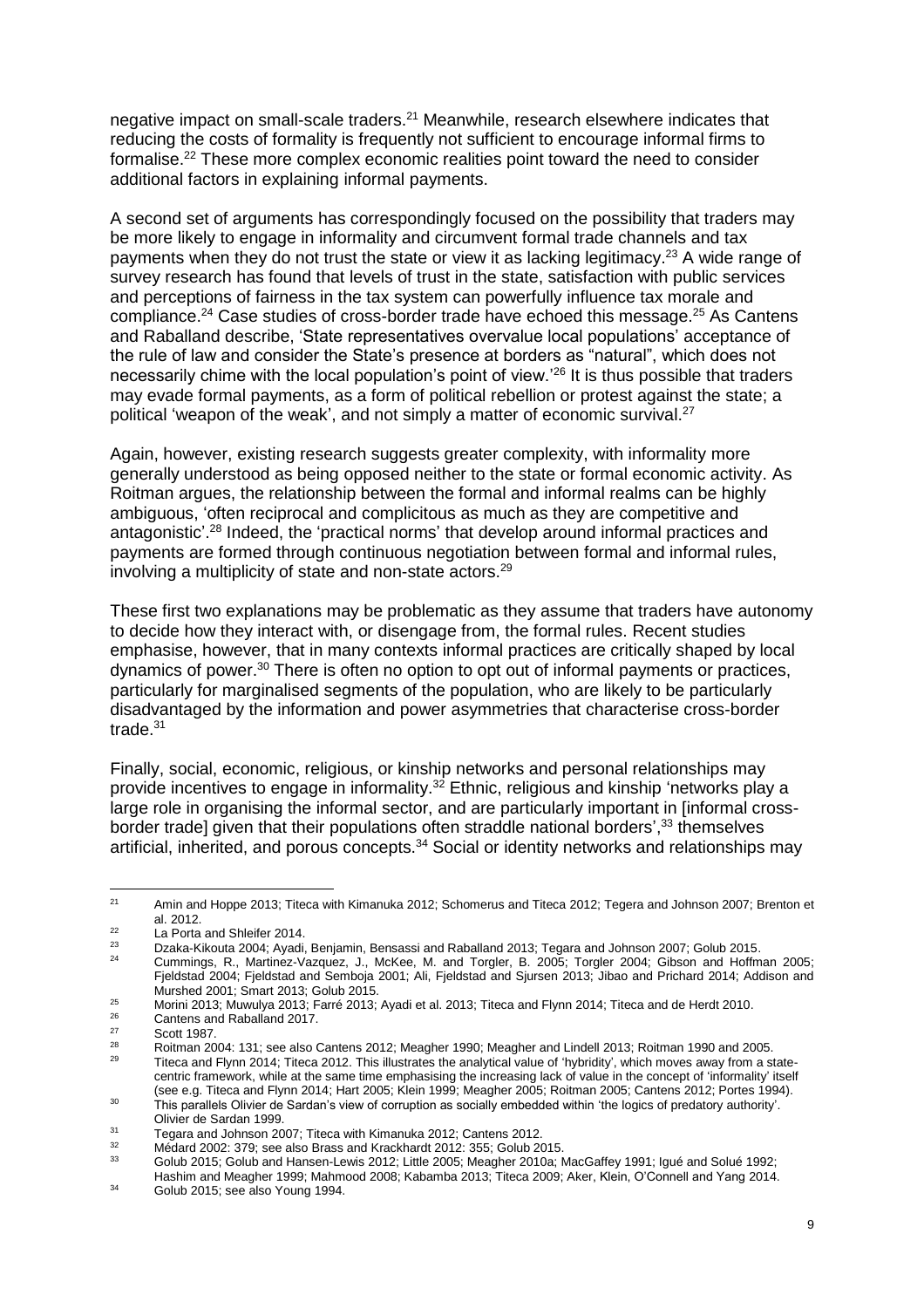encourage informality through the behavioural or social pressures of negotiation, exchange, redistribution, and reciprocity,<sup>35</sup> or through the enabling of 'rational commercial organization and cooperation'. <sup>36</sup> As described by Walther, the capacity of 'social actors' to cross the border 'depends very much on their social network, in particular the informal ties they maintain with state representatives, which ensure that crossing borders will not be too costly, lengthy and risky'.<sup>37</sup> Networks may serve as forms of positive 'social capital', playing an important role in overcoming transaction costs created by information asymmetries.<sup>3</sup>

### **1.2 Winners and losers of pervasive informality**

While the literature has thus explored the factors that may explain the pervasiveness of informality, it also makes clear that different segments of the population are likely to experience informality in diverse ways. Powerful individuals and groups shape the 'practical norms' defining informal practices and systems of 'real governance', <sup>39</sup> raising the likelihood that the political economy of informality will be simultaneously exploited (by the powerful) and exploitative (to the vulnerable). While again addressing broader practices of informality, insights from this literature are relevant to understanding the effects and burdens of informal payments within formal cross-border trade. Who bears the heaviest burden – whether economic, social, psychological, or physical – of informal payments? Who is able to use these payments to their advantage?

The most evident possibility is that vulnerable segments of the population may be at a disadvantage within informal transactions and regulatory networks, owing to their lack of negotiating power. In this way informal payments may amount to economic discrimination against vulnerable groups, with small-scale, unorganised or otherwise vulnerable traders shouldering a disproportionate economic burden relative to their income. <sup>40</sup> In addition to economic discrimination, vulnerable groups, including migrants and women, may also be particularly vulnerable to various forms of harassment by border officials.<sup>41</sup> However, the literature also points to ways in which the story may be more complex. Research has documented the existence of local moral economies around taxation, which may sometimes provide critical tax exemptions and relief for vulnerable segments of the population, including the disabled or the elderly.<sup>42</sup> Moreover, the role of collective action is often seen as a way to mediate power differentials: policy-oriented research often calls for the strengthening of informal networks and associations.<sup>43</sup> However, the reality of organising may be complex in practice. Informal associations may be internally unrepresentative and undemocratic,<sup>44</sup> while their social and legal marginality and their vulnerability to capture by opportunistic leaders may prevent them from becoming effective local voices.<sup>45</sup>

Existing accounts also make clear that the exercise of power is likely to be mediated through ethnic, social, religious, or kinship networks and personal connections. Just as these networks may shape traders' decisions about whether to engage in informality, research suggests that such networks may also lead to better outcomes in a wide range of public service transactions.<sup>46</sup> Indeed, because practical norms are often shaped by powerful actors, traders with strong social or identity networks, traders with connections to border officials, or

 $35$  $\frac{35}{36}$  Olivier de Sardan 1999.<br> $\frac{36}{36}$  Meagher 2010a: 169: su

<sup>36</sup> Meagher 2010a: 169; see also Meagher 1990; Curtin 1971; Austen 1987; Hopkins 1973; Raeymaekers 2010; Kinyanjui 2013.

 $\frac{37}{38}$  Walther 2015.

 $\frac{38}{2}$  Rauch 2001; Barron, Field, and Schuller 2000.

<sup>&</sup>lt;sup>39</sup> Olivier de Sardan 2008; Cantens 2012; Ogra and Kundu 2011.<br><sup>40</sup> Cloaver at al. 2013: Schamerus and Titoca 2013; Titoca 2011.

<sup>&</sup>lt;sup>40</sup> Cleaver et al. 2013; Schomerus and Titeca 2012; Titeca 2011.<br><sup>41</sup> Elynn 1997: Amin and Hoppe 2013: Schomerus and Titeca 201

<sup>&</sup>lt;sup>41</sup> Flynn 1997; Amin and Hoppe 2013; Schomerus and Titeca 2012; Titeca with Kimanuka 2012; Brenton et al. 2012.

<sup>42</sup> Titeca with Kimanuka 2012; Titeca 2012; Prichard and van den Boogaard 2017.

<sup>43</sup> Tripp 2001: 10; Carr and Chen 2004; Chen, Vanek and Heintz 2006; Horn 2003; ILO 2002; Lund and Skinner 2004.

<sup>&</sup>lt;sup>44</sup> Joshi and Ayee 2008; Prichard 2010; Meagher and Lindell 2013.<br><sup>45</sup> Meagher 2010a and b: Thulare 2004: 17: Shefner 2006: Miltin 20

<sup>&</sup>lt;sup>45</sup> Meagher 2010a and b; Thulare 2004: 17; Shefner 2006; Miltin 2001; Beall 2001; Horn 2003.

Titeca 2012; Roitman 1990; Twijnstra, Hilhorst and Titeca 2014; Fjeldstad 2001.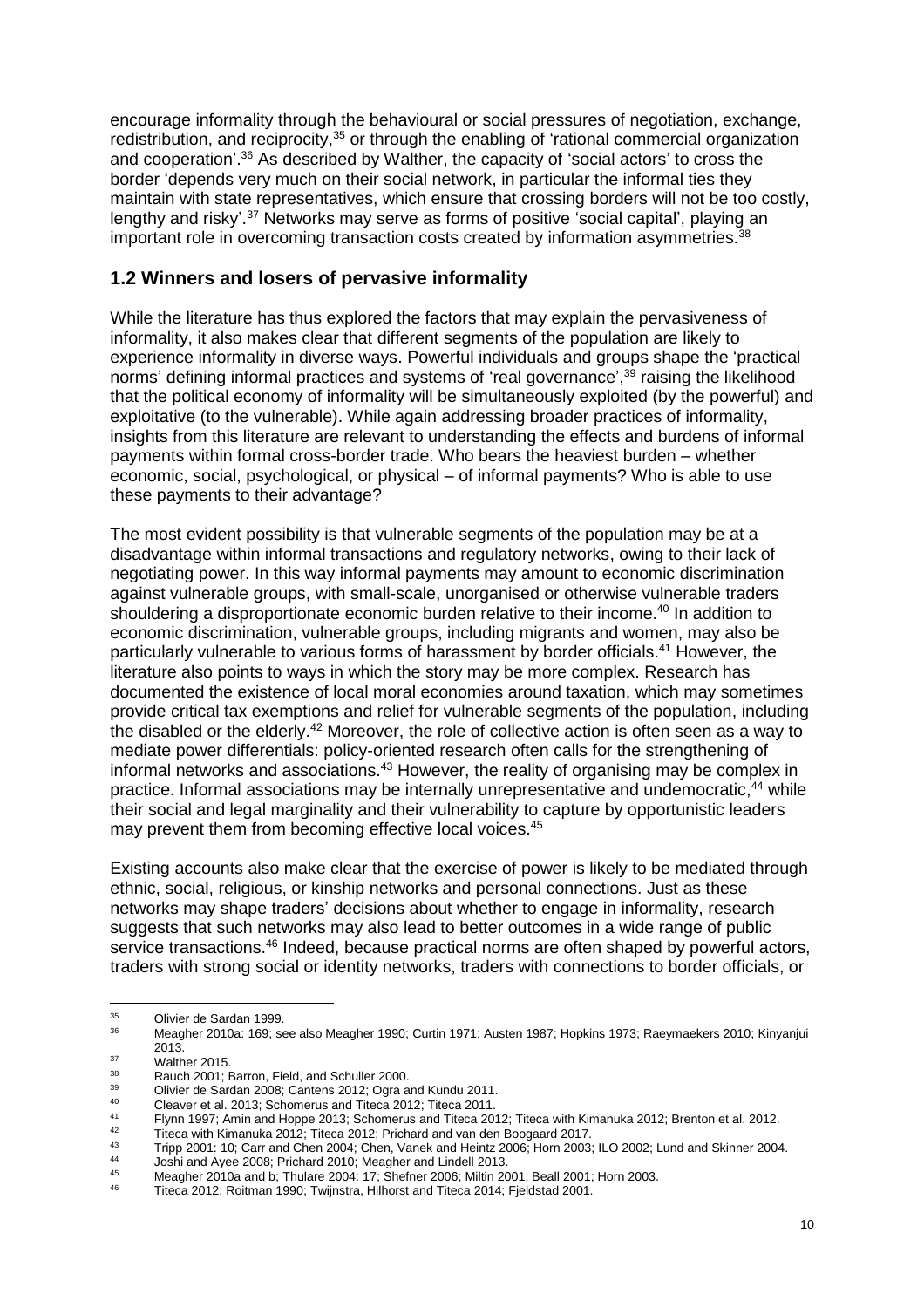with political or economic influence may be more likely to receive preferential treatment in border transactions.<sup>47</sup> Correspondingly, certain groups may be particularly disadvantaged by their lack of networks: research suggests that 'outsiders' – be they foreigners or domestic migrants – may be more likely to face harassment or discriminatory tax treatment within border transactions. <sup>48</sup> This reflects an understanding of the complex nature of networks with respect to informal practices more generally, with social networks either viewed as strengthening flexibility, coordination and economic efficiency in the context of state or market failure,<sup>49</sup> or alternatively as being associated with economic decline and socioeconomic inequality. 50

# 2 The day-to-day reality of cross-border trade in Sierra Leone

Recorded intra-African trade flows are consistently low, with only about 10 per cent of total African exports and imports accounted for through official intra-African trade.<sup>51</sup> This situation is reflected in West Africa, despite the Mano River Union and the Economic Community of West African States regional trading agreements.

However, these official statistics are very misleading. As indicated elsewhere, unrecorded trade in West Africa 'vastly exceeds reported bilateral trade'. <sup>52</sup> Informal, or unrecorded, cross-border trade is prevalent throughout Africa, with important socioeconomic impacts, including income and employment generation. <sup>53</sup> Since the creation of artificial national boundaries, the border regions of Sierra Leone have been sites of informal trade and activity. Gendema, for instance, is recognised as a 'traditional smuggling centre', indicating a longstanding history of informality in border practices more generally.<sup>54</sup> The long-term development impact of informality within cross-border trade is also significant, particularly in terms of the losses to national revenue.

Different manifestations of informality are pervasive within the border regions of study. For instance, informal customs clearance agents, known as *chata* men, serve as important brokers between traders and customs agents in this region of West Africa.<sup>55</sup> These intermediaries are 'informal' or 'unofficial' insofar as they operate without licences and/or the identification necessary to lodge a declaration. These informal agents are involved in processing documents, negotiating customs rates with border agents, making formal and informal payments to border actors, and/or carrying or driving goods across the border. The complex landscape of cross-border trade also includes other non-state actors who facilitate customs clearance, including drivers and 'loaders'.

<sup>47</sup> Farré 2013; Twijnstra et al. 2014; Titeca 2012; Raeymaekers 2010; Lourenço-Lindell 2004. This accords with the view of politics and informal institutions in Africa being more personalised than in places with formalised systems of rule – what is often referred to as the 'Big Man rule' (Hyden 2012: 97; see also Daloz 2003; Price 1974; Jackson and Rosberg 1982; Lentz 1998).

<sup>48</sup> See e.g. Juul 2006; Flynn 1997; Amin and Hoppe 2013; Schomerus and Titeca 2012; Titeca with Kimanuka 2012; Brenton et al. 2012.

<sup>49</sup> See e.g. Stiglitz 2000; Powell 1991; Granovetter 1995; MacGaffey 1991; Hansen and Vaa 2004; World Bank 1989; Fafchamps and Minten 1999; Fafchamps 2004.

<sup>50</sup> Castells 1996; Roitman 2004; Chabal and Daloz 1999.

<sup>&</sup>lt;sup>51</sup> Keane, Calì and Kennan 2010; see also Berg 1985; Yeats 1990.<br> $52 \qquad C_2 \qquad C_3$ 

 $52$  Golub 2015.

<sup>53</sup> Cantens and Raballand 2017; Amin and Hoppe 2013; Ayadi et al. 2013; Brenton et al. 2012; Golub and Hansen–Lewis 2012; Benjamin et al. 2015; Lesser and Moisé-Leeman 2009; Little 2005; Teka and Azeze 2002; Ndlela 2006; Mijere 2009; Macamo 1999; Ackello-Ogutu and Echessah 1997; MacGaffey 1991; Kabamba 2013; Titeca 2009; Titeca and de Herdt 2010; Roitman 2004; Amin and Hoppe 2013; Igué and Soulé 1992; Azam 2007; Golub 2012; Hashim and Meagher 1999; Galtier and Tassou 1998; Golub and Mbaye 2009; Chalfin 2001; Afrika and Ajumbo 2012; Roitman 2004  $54$  Keen 2005: 49

<sup>55</sup> The use of semi-official intermediaries is common elsewhere. Benjamin and Mbaye 2012.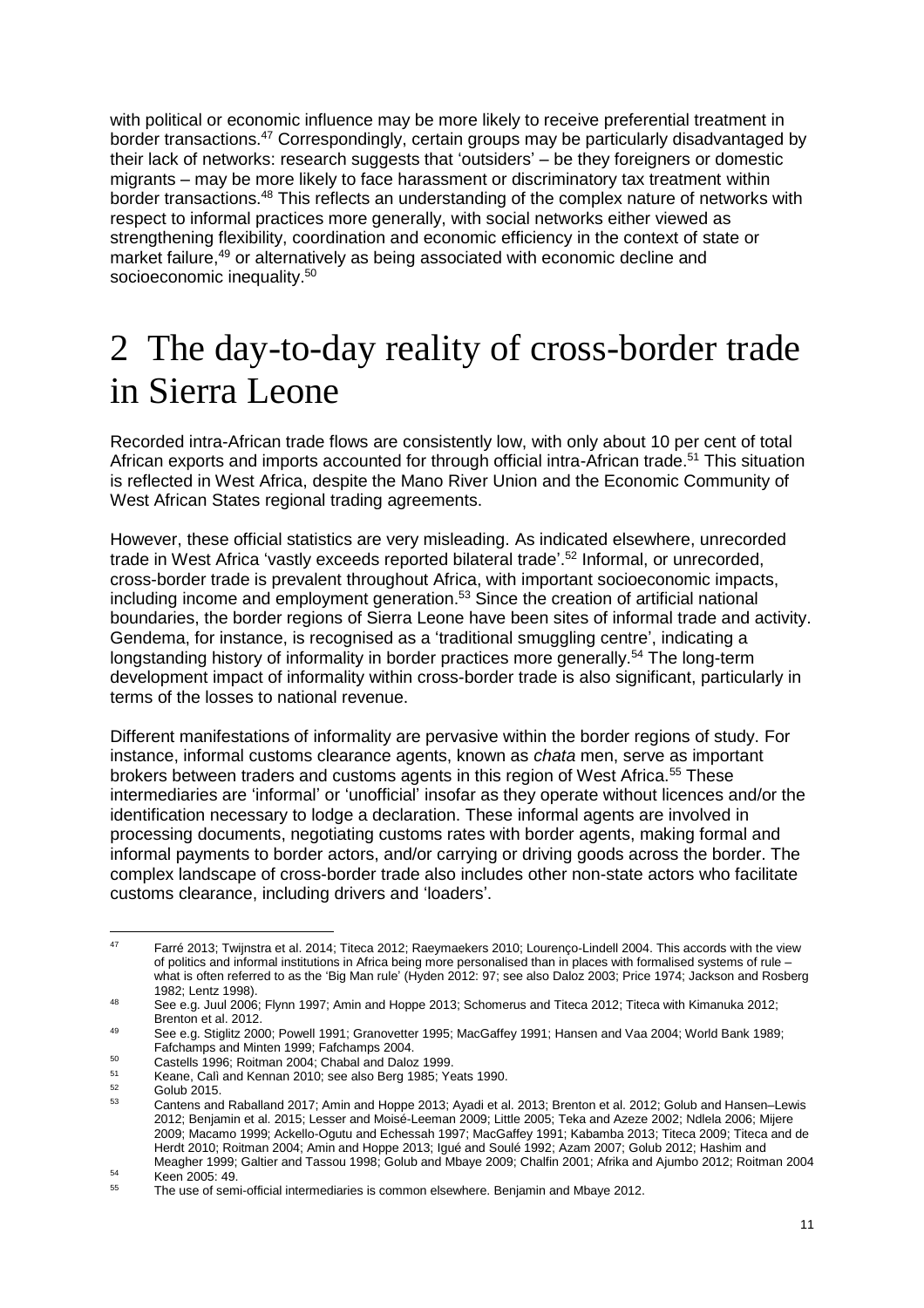Adding to this complexity are unofficial customs employees or 'volunteers', who are not welltrained or regulated and who are paid through 'goodwill' payments or other informal tax contributions in a quasi-institutionalised manner. The obvious incentives for informal extraction from traders are amplified by pressures placed on these 'volunteers' by customs officials both at the border posts and at headquarters to remit the 'tips' or 'dash' that are received at the border. Overall, the complexity of this landscape, transposed over numerous layers of security forces, border agents, regulatory agents, and customs officials, offers ample opportunity for private rent seeking.<sup>56</sup>

At the same time, however, we find evidence of informal exemptions being negotiated between customs officials and local communities, in an attempt to balance the dual demands of revenue collection and trade facilitation. Indeed, informally organised joint border management committees, involving traditional authorities, traders, and other stakeholders, have come to informal, ad hoc agreements with border officials to exempt small-scale traders living in the local communities from customs duties for goods staying within the communities. While these goods may be 'duty free', they are not exempt from informal taxes within this broader context of informality, as traders face a range of different payments, constituting a mix of official and unofficial payments that permeate and exist alongside or with the support of formal institutions and practices in an often institutionalised manner. Table 1 reports survey responses about the prevalence of informal payments and practices. Border officials themselves corroborated the prevalence of informal 'taxes'. For instance, one border official explicitly showed us the stacks of bills that were kept in his office for the government, and the stacks that were kept for himself. Another border official noted that, no matter the amount of revenue collected, it would be foolish to give the government revenue in excess of the set targets. Doing so, he claimed, would only lead to an increase in the target, eating away at personal profits.

As elsewhere, the rates of informal taxes are 'partly fixed by precedent and partly negotiated', <sup>57</sup> and may be made to a range of state and non-state actors stationed at the border and along trade routes, including to customs officers, police or immigration officers, representatives from a range of state ministries and agencies, and unofficial customs employees or 'volunteers'. Direct informal taxes include: 'document acceleration' or 'facilitation' fees, explicitly paid to expedite the customs clearance process, and 'goodwill' payments, otherwise known as 'tips', 'gifts', 'dash', or 'cold water'. The latter differ from acceleration fees as they are not tied to an immediate desired outcome, but are rather used as a means of maintaining strong relationships with border actors and more predictable future outcomes at the border. Border actors may also demand that 'samples' of product/s be given, ostensibly for quality inspection, though often as a form of informal in-kind tax. Traders may pay these informal 'taxes' whether or not they go through formal border channels, pay formal customs duties, or bypass state regulations altogether.<sup>58</sup> We consider these payments related to but distinct from corruption, in line with Prud'homme, who defines informal taxation as 'the nonformal means utilised to finance the provision of public goods and services'.<sup>59</sup> This includes what Prud'homme defines as 'public informal taxation', including 'pinch', as a form of salary supplementation, or 'extortion', both of which may be considered to provide a public good in so far as 'governments provide, at an absolute low point, law and order. Without the means to survive, officials could not perform this duty'.<sup>60</sup>

<sup>56</sup> <sup>56</sup> Bako-Arifari 2001; Brenton et al. 2012; Titeca with Kimanuka 2012.<br> $\frac{57}{2}$  Celub 2015; 196: ass also Titesa with Kimanuka 2013; Beitman 20

<sup>&</sup>lt;sup>57</sup> Golub 2015: 186; see also Titeca with Kimanuka 2012; Roitman 2007; Titeca and Flynn 2014; Reyntjens 2014. Accordingly, we observe how economic activities, actors and payments may exist within both formal and informal realms, reflecting Roitman's (1990: 683, 685) concept of 'straddling' (see also Roitman 2005; Titeca 2012; Titeca with Kimanuka 2012; Titeca and de Herdt 2010; Amin and Hoppe 2013; Ødegaard 2008; Chen 2006; Prag 2013; Meagher 1990; Meagher and Lindell 2013; Cleaver et al. 2013; Cantens, Kaminski, Raballand, and Tchouawou 2014).

 $^{59}$  Prud'homme 1992: 2.

Prud'homme 1992.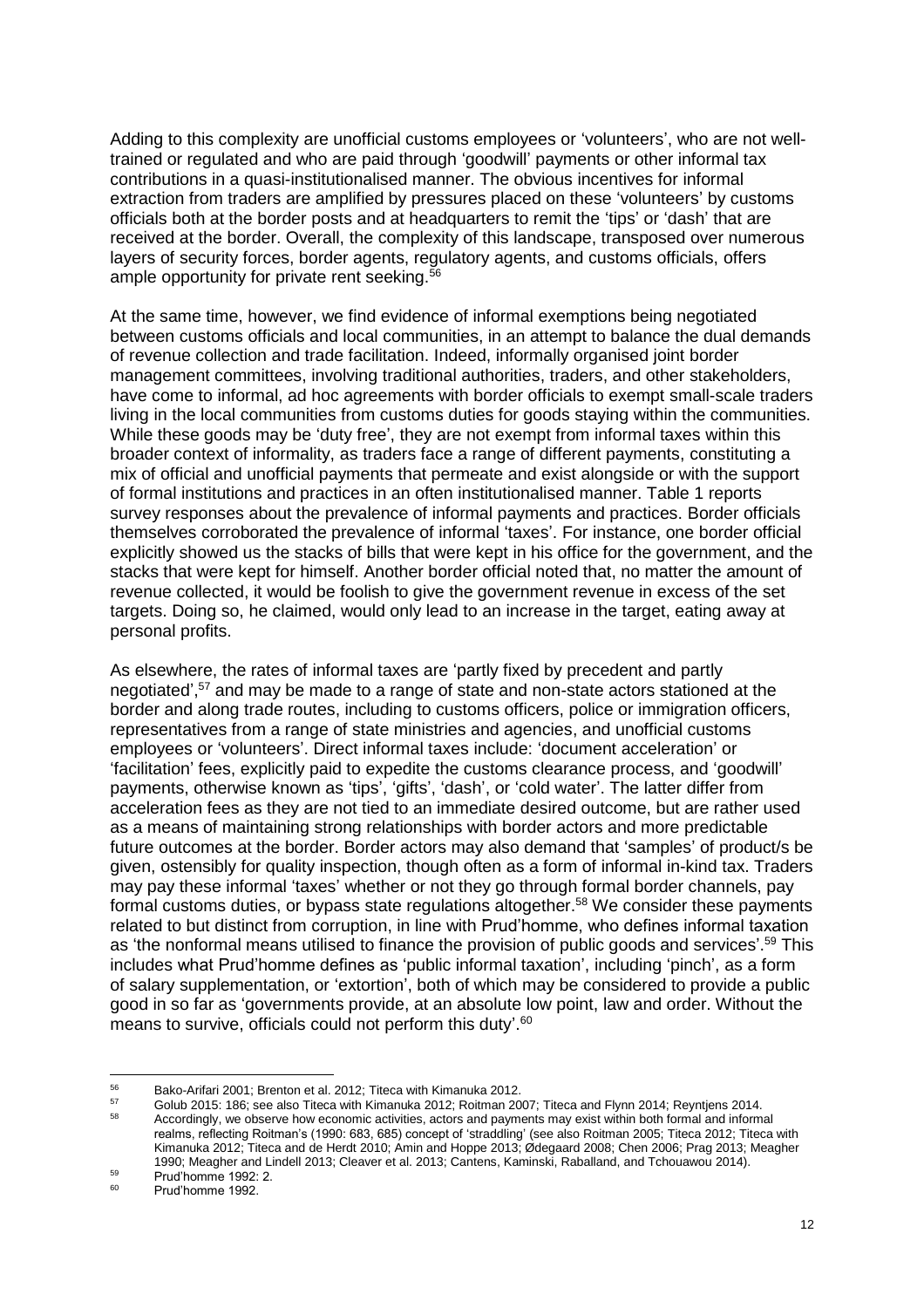Finally, the informal negotiation of formal customs rates between frontline customs officials and traders or their representatives (i.e. *chata* men) is very common. Negotiation generally occurs on a case-by-case basis, though for larger-scale traders in Gbalamuya these negotiations may be more formalised, with minimum duty values set according to the size of the transporting vehicle – though even then traders often reported paying more than prescribed minimums, though less than statutory rates. 61

|                      | Regular<br>Regular<br>payment of<br>payment | <b>Border officials</b><br>sometimes or | Regularly<br>asked to                                                                                    | Regular use<br>of chata<br>men | Among those who regularly<br>pay formal customs rate <sup>63</sup>        |                                                                                                          |     |  |
|----------------------|---------------------------------------------|-----------------------------------------|----------------------------------------------------------------------------------------------------------|--------------------------------|---------------------------------------------------------------------------|----------------------------------------------------------------------------------------------------------|-----|--|
|                      | document<br>acceleration<br>fee             | οf<br>qoodwill                          | often request<br>aive<br>samples<br>personal<br>payments to<br>have goods<br>clear customs <sup>62</sup> |                                | $%$ who<br>regularly<br>negotiate<br>the<br>customs<br>rate <sup>64</sup> | % for whom no<br>receipt is<br>given/receipt<br>reflects lower<br>amount than<br>that paid <sup>65</sup> |     |  |
| All traders<br>N 197 | 35%                                         | 83%                                     | 56%                                                                                                      | 7%                             | 59%                                                                       | 61%                                                                                                      | 73% |  |

| Table 2 Prevalence of informal practices |  |  |
|------------------------------------------|--|--|
|------------------------------------------|--|--|

# 3 What explains the prevalence of unrecorded taxation and informal brokerage in crossborder trade?

Building on the literature and this understanding of the pervasiveness of informal payments and brokerage, we find five central and interconnected explanations as to why traders make informal payments and engage the services of informal brokers when crossing the border.

### **3.1 Profit**

First, we explore the idea that traders make informal payments as a means to reduce overall costs and delays. We expect that those who believe that the costs of formal processes are excessively high are more likely to make informal payments or to engage the service of *chata* men who may be able to negotiate better rates for them. This is supported by descriptive data, as traders identify high formal costs as the dominant motivation for engaging in informal practices, as illustrated in Figure 1. Indeed, the top three reasons that traders gave for hiring *chata* men to clear customs and for paying 'goodwill', 'tips', or providing product samples to border officials (whether state or non-state actors) are 'to avoid 100 per cent examination', implying higher formal customs duties; 'to avoid delays' at the border; and because formal 'custom rates are too high'. Similarly, the top reasons given for why traders negotiate the formal customs rate was because 'customs rates are too high', 'to avoid 100 per cent examination', and because 'customs rates are set in an unfair or discriminatory manner'.

<sup>61</sup> Minimum amounts accepted by border officials reportedly ranged from 2 million Sierra Leonean Leones (Le) (US\$462) for a six-tyre truck, Le 3 million (US\$693) for a ten-tyre truck, and Le 5 million (US\$1,155) for a twelve-tyre truck.

 $^{62}$  N 178.

 $^{63}$  N 81.

While 'regularly' is an imprecise measure of frequency, pre-interview training with survey enumerators to ensure consistency of approach and a post-interview focus group discussion with survey enumerators to review our biases leaves us confident that interviewees loosely interpreted 'regularly' to mean 'more often than not' for all relevant survey questions.

<sup>&</sup>lt;sup>65</sup> In line with foundational research in this field (Titeca with Kimanuka 2012), we consider the non-issuance of tax receipts, or the issuance of a receipt reflecting a lower amount than the tax paid, as evidence of informal negotiation or the levying of an informal tax.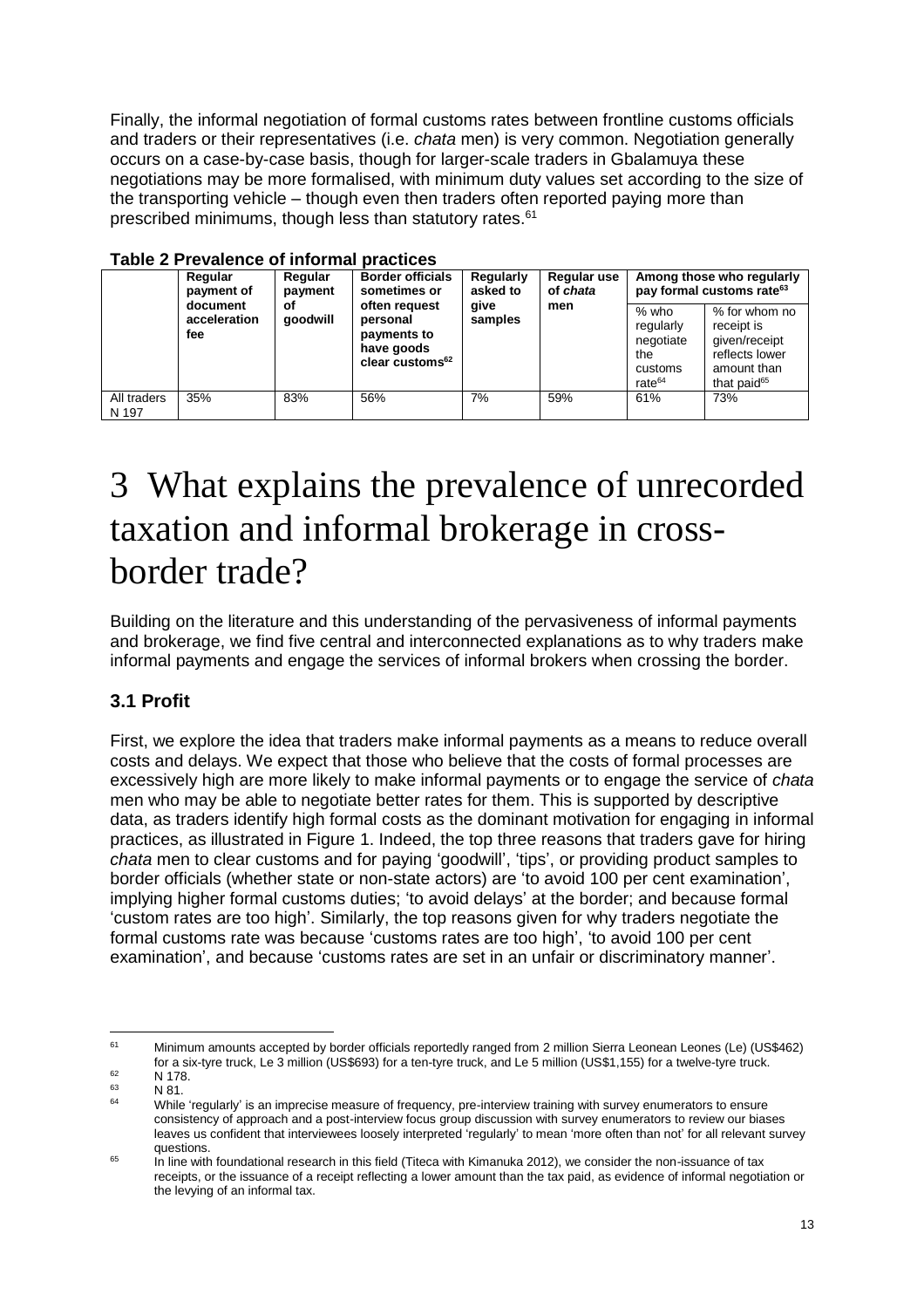

**Some traders engage in the following three practices. What do you think are the three main reasons why they adopt these strategies?** 

### **Figure 1 Reasons for engaging in informality**

 $\blacksquare$  It is the order of the day

Traders themselves reported paying on average 2.7 per cent of the value of the goods they carry across the border in informal payments, while estimating that, if they were to pay official rates, formal payments would amount to an average of 7 per cent of the total value of goods.<sup>66</sup> Despite the imprecise nature of these self-reported and estimated values,  $67$  the overall data is consistent with the notion that, for the average trader, 'savings' on formal rates through the payment of informal taxes, the negotiation of formal rates, or the employment of informal clearing agents to negotiate these rates on their behalf are likely to outweigh the total amount of informal payments made. It is clear, therefore, that both traders and border officials benefit economically from informal payments made through formal border channels.

Our observations at the border posts in question further support the economic rationale for making informal payments. For example, larger traders that are entwined within broader regional trading networks commonly make use of local traders, who benefit from informal exemptions from customs duties, to ferry small numbers of goods across the border. Meanwhile, the direct and indirect costs of formal customs channels are often extremely burdensome given the context. For example, regulatory and documentation requirements (e.g. technical regulations and phytosanitary standards) often require traders, regardless of size, to travel to Freetown to obtain documentation from the only office in the country. From Gendema this is an especially onerous task given the remoteness of the border location and the poor state of the road, which during rainy season is only passable by motorbike. Few

<sup>66</sup> The average trader in our sample reports goodwill payments of Le 33,810 (US\$7.81) to multiple actors for every border crossing. In addition to these goodwill payments, traders who regularly give in-kind samples to border officials reported giving an average equivalent value of Le 85,192 (US\$20) per crossing. Traders regularly paying acceleration fees to border officials reported paying an average payment of Le 75,525 (US\$17.45), while *chata* men reported paying, on average, Le 100,000 (US\$23.10) to 'fast track' document processing. The average value of these payments is calculated as the sum of acceleration fees, goodwill payments, fees for the *chata* man and the value of samples divided by the value of goods being transported. The latter are recoded in bands, and for this calculation we set the average value of goods being transported to the average value within the band.

<sup>&</sup>lt;sup>67</sup> Ultimately, it is impossible to be certain how much traders 'save' by engaging in informal practices, as compared to formal rates, as traders themselves generally have little understanding of what formal rates should be in individual cases. All of these numbers should be treated as indicative rather than precise: interviews suggest that traders struggle to estimate with any precision the value of the goods being transported, the level of formal rates, or the precise amounts of past informal payments.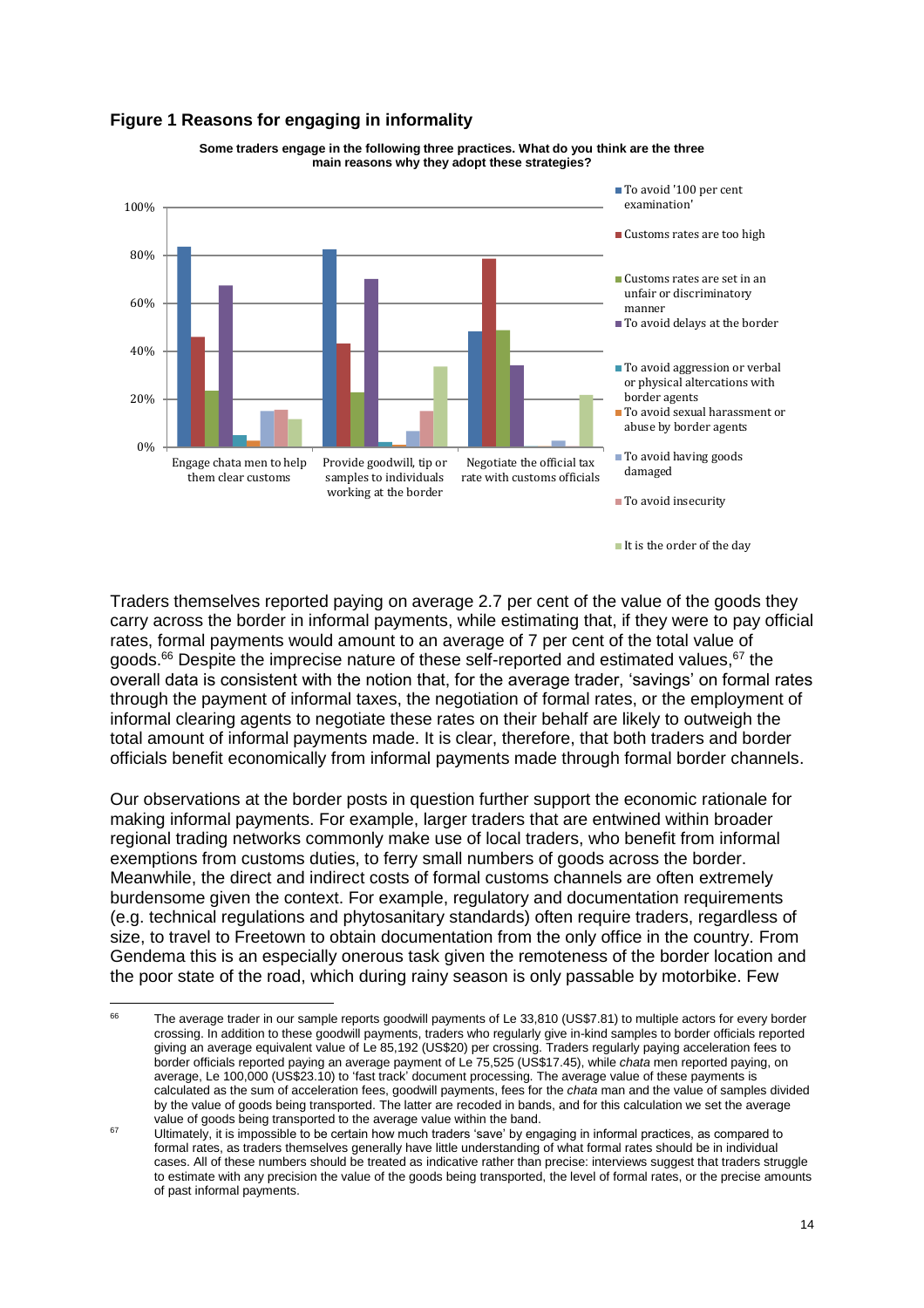drivers want to cross this challenging terrain so hiring a motorbike is costly, making the journey so expensive as to be prohibitive to most small-scale traders.

Moreover, the use of *chata* men is at least partially driven by economic incentives, as these brokers are able to fill critical information gaps. As described by Cantens and Raballand, 'Middlemen develop a relationship and negotiation culture with Customs', <sup>68</sup> providing added value through a capacity to coordinate transactions and minimise transaction costs.<sup>69</sup> Reflective of information asymmetries at the border, administrative requirements and processes are characterised by opacity, with access to the state limited by linguistic barriers (i.e. forms are written in English), poorly disseminated information about duty rates and trader rights, and low levels of education and confidence amongst traders. All of these factors combine to limit trader willingness to confront or negotiate with border actors and serve as a clear incentive to have a representative act on their behalf. Correspondingly, both traders and *chata* men described the latter as ensuring lower customs rates and fewer delays because of their knowledge of customs procedures.

#### **3.2 Power**

Power dynamics also figure centrally in understanding the reasons for making informal payments. We observed power dynamics manifested in different ways at the border posts, with authority wielded by both border officials and informal clearing agents. For instance, information asymmetries are a key source of power within the relationship between traders and informal brokers. As reported elsewhere, these asymmetries can result in misperceptions of the costs and risks of crossing the border.<sup>70</sup> In our case studies, there is some evidence that *chata* men deliberately maintain their informational advantage at the border. While *chata* men have access to the list of formal tariffs, disaggregated by type of goods, this information is not easily accessible for traders. Likewise, there is evidence that attempts to simplify border procedures, such as through the adoption of risk-based assessments for the clearance of goods,<sup>71</sup> have been limited by political pressures to stall transparency and simplification reform processes.<sup>72</sup>

At the same time, ostentatious displays of wealth (e.g. expensive vehicles) by border officials can reinforce the existing power hierarchy in a context where displays of wealth signal authority and garner respect. These displays and the discretionary distribution of favours to traders create deferential relationships between border officials and traders, and patron-like relationships between high-level border officials and customs 'volunteers', with these volunteers working to extract informal taxes on behalf of their boss, or 'pa'. This leads to situations wherein some border officials are treated with the utmost deference and, in certain observed cases, are even saluted by traders and informal customs employees.

More generally, there is clear evidence that traders – and more vulnerable groups in particular – frequently have little choice in engaging in informal payments and brokerage, and limited leverage in negotiations, while facing high costs for deviating from accepted practices. Traders in focus groups commonly reported believing that they would face strong resistance from border officials and other traders if they were to go against 'the order of the day' of informality – for example, asking for receipts often results in threats of higher payments or unnecessary delays. Likewise, many traders reported that if they didn't use *chata* men or make informal payments to border actors they would risk having their goods damaged or confiscated or face higher duties. In other instances, border officials create unnecessary delays in order to induce traders to pay acceleration fees or may exploit formal standards

<sup>68</sup> <sup>68</sup> Cantens and Raballand 2017.

 $^{69}$  Walther 2015, Cantens et al. 2014.

 $^{70}$  Cantens et al. 2014.

<sup>&</sup>lt;sup>71</sup> Government of the Republic of Sierra Leone (GRSL) 2011.

DFID and Crown Agents 2011.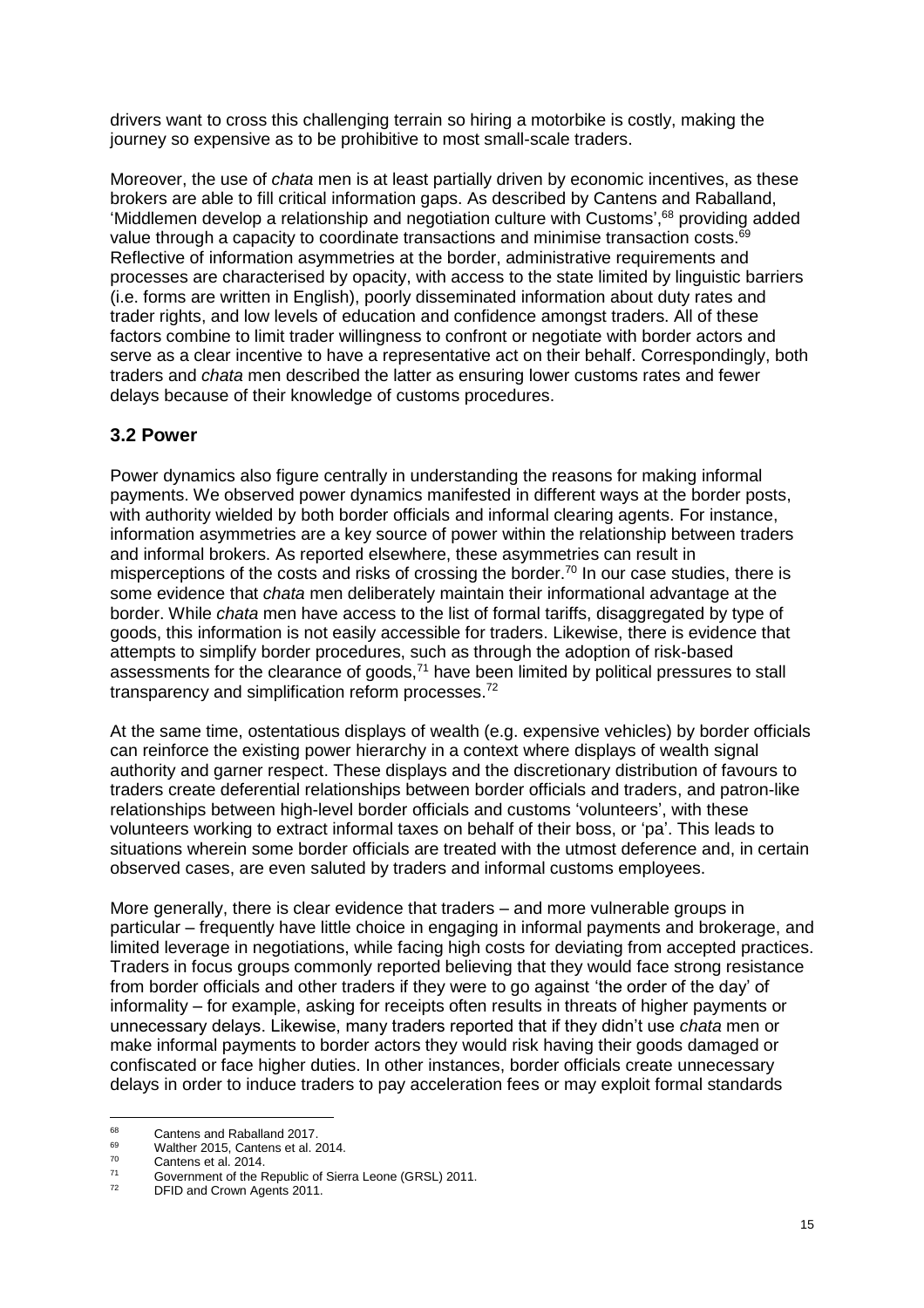and quality requirements in order to extort further informal payments. *Chata* men also hold power over traders in other ways; for example, *chata* men themselves reported calling border officials to flag traders who had spurned their services, thereby making them subject to more thorough examinations, delays and higher duties. Nevertheless, one form of coercion may be preferable to the other: indeed, a *chata man* explained that 'if traders go through customs alone once, they won't want to go through the hassle again', while another *chata* man described the fear traders have of dealing with customs officials directly. In this way, both border officials and *chata* men are able to exploit information and power asymmetries.<sup>73</sup>

Given the discretionary nature of these informal practices, we expect that these power dynamics will have disproportionately negative impacts on relatively marginalised populations, who may accordingly be in situations where they have to make informal payments and rely on *chata* men as a result of their inability to navigate formal processes, or as a result of their vulnerability to predatory extraction by state officials. Indeed, as indicated in Table 2, women are more likely than men to rely on *chata* men, likely because, as will be discussed below, women are more likely to face verbal, physical and sexual harassment at the border – but not necessarily higher costs.

|                | <b>Acceleration fee</b> | Goodwill | Use of <i>chata</i> men |  |  |  |
|----------------|-------------------------|----------|-------------------------|--|--|--|
| Female traders | 35%                     | 86%      | 66%                     |  |  |  |
|                | N 139                   | N 142    | N 142                   |  |  |  |
| Male traders   | 40%                     | 75%      | 42%                     |  |  |  |
|                | N 53                    | N 55     | N 55                    |  |  |  |

#### **Table 2 Power and informality**

#### **3.3 Networks**

Third, we consider the role of networks and personal relationships in driving informal payments and brokerage. The literature highlights the importance of ethnic, social, religious, and kinship networks in informal cross-border trade and smuggling networks.<sup>74</sup> Relative to the broader literature on informal cross-border trade, we focus to a greater degree on the personal relationships between border officials and traders, with the understanding that reshaping personal interactions between traders and customs officials – in significant part by reducing the scope of these interactions – has been a key feature of reform efforts for both tax and customs authorities. Indeed, key goals of customs and tax reforms and policies are to minimise personal interactions and individual discretion. This includes ASYCUDA, an automated system that allows data crosschecking in order to reduce the scope of corruption, and the frequent transfer of border officials to different border posts. While broader networks are pivotal in shaping informal cross-border trade more widely, human and relational factors are critical when focusing more specifically on the unrecorded payments that are prevalent within cross-border trade. Due to our narrower focus on unrecorded taxes and informal brokerage, we focus on three elements of the connections that may influence trading behaviour.

First, we look at the place of residence of the traders, with the understanding that border officials, even if they are not from the region, integrate within border communities and engage in the daily life of the area. Second, we look at the frequency with which traders cross the border and thus develop relationships with border officials, and, third, whether traders have an existing personal relationship, whether social, ethnic, religious, or kin-based, with a border official.

 $73$  $^{73}$  Tegara and Johnson 2007; Titeca with Kimanuka 2012; Cantens 2012.

<sup>74</sup> See e.g. Meagher 1990; Roitman 1990, 2005; Twijnstra et al. 2014.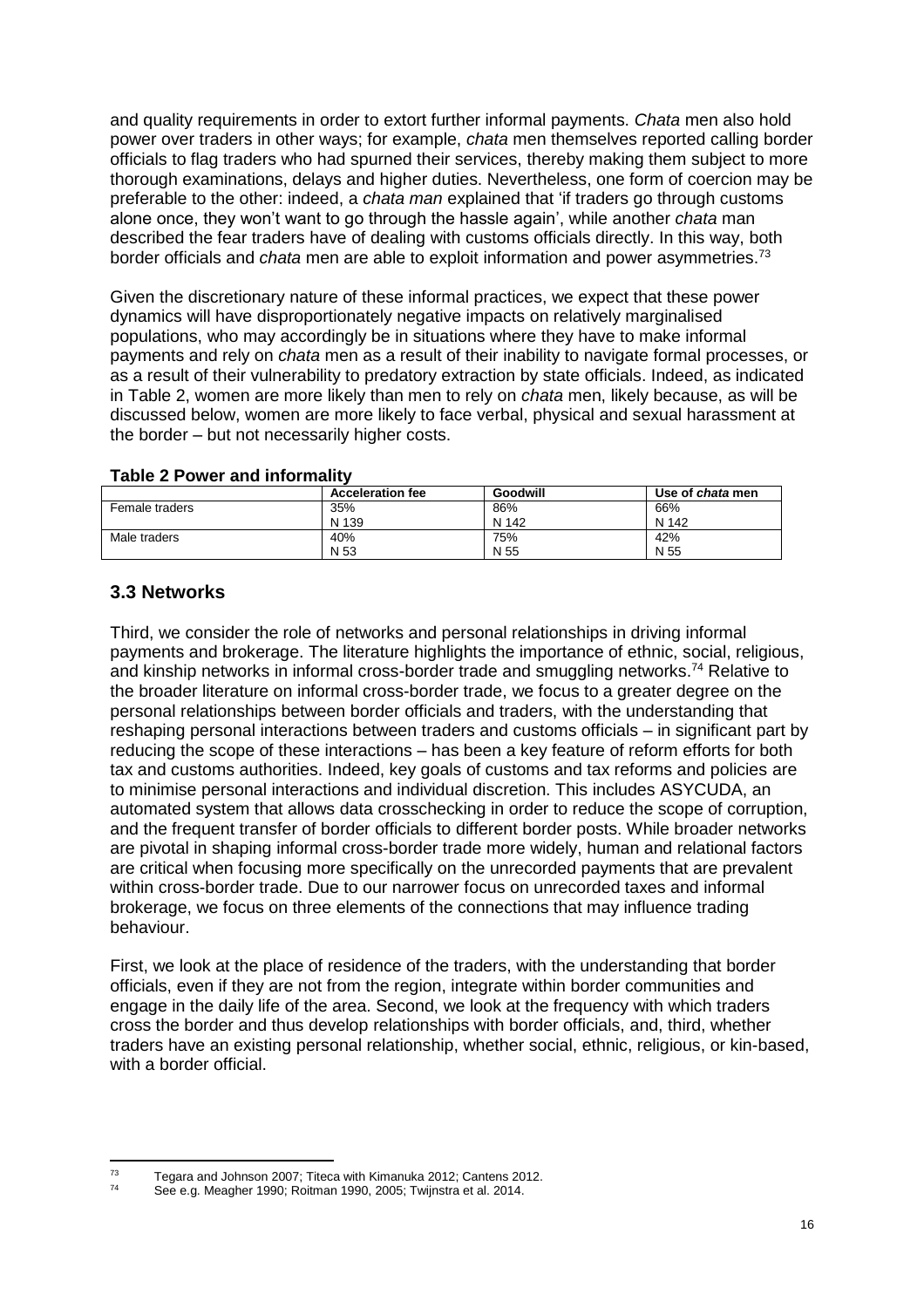### **Table 3 Networks and informality**

|                                            | <b>Acceleration fee</b> | Goodwill | Use of <i>chata</i> men |
|--------------------------------------------|-------------------------|----------|-------------------------|
| Non-residents of border community          | 31%                     | 84%      | 70%                     |
|                                            | N 131                   | N 135    | N 135                   |
| Residents of border community              | 48%                     | 79%      | 35%                     |
|                                            | N 61                    | N 62     | N 62                    |
| Traders with less frequent border          | 31%                     | 82%      | 61%                     |
| crossings <sup>75</sup>                    | N 71                    | N 72     | N 72                    |
| Traders with more frequent border          | 39%                     | 83%      | 58%                     |
| crossings                                  | N 121                   | N 125    | N 125                   |
| Traders with no personal relationship with | 27%                     | 77%      | 71%                     |
| any border officials <sup>76</sup>         | N 59                    | N 62     | N 62                    |
| Traders with personal relationship with    | 41%                     | 83%      | 52%                     |
| one or more border official                | N 114                   | N 116    | N 116                   |
|                                            |                         |          |                         |

We find that residents of the border communities and those with stronger relationships with border officials are less likely to make use of *chata* men to cross the border. This corresponds with expectations, given the understanding of intermediaries serving to fill network gaps and navigate local socioeconomies.<sup>77</sup> Indicating the importance of local networks to navigate informal payments, one *chata* man explained that he and his colleagues are not required to submit the necessary packing slips for examination and inspection, which would be a 'suicide mission'; instead, 'with the good and longstanding relationships with the inspectors and valuation officers, [we] can skip this process and negotiate duty.' Unsurprisingly, non-residents, more likely to be long distance or regional traders, benefit most from informal brokerage systems.

Interestingly, however, we see that residents of border communities are not significantly less likely to make goodwill payments to border officials, while they are in fact more likely to make acceleration fees or other forms of bribes. This is the case despite the informal duty-free arrangement that has been negotiated by border management communities. Likewise, those with greater familiarity with customs officials, whether through a personal relationship or greater frequency in crossing the border, are in fact more likely to make both acceleration fees and goodwill payments to border officials, contrary to the prediction that such relationships might reduce the need for informal payments. This seeming contradiction may be evidence that those who have stronger relationships with border officials are better able to negotiate directly with them. Indeed, focus group participants consistently reinforced the importance of personal relationships for navigating informal payments and formal customs processes.

However, a full explanation also requires an understanding of the ways in which economic transactions reflect social structures and norms. Indeed, there may be social pressures for traders to engage in informal practices that are beneficial for officials. Likewise, border officials described the necessity of being sympathetic to local conditions, particularly as these are the people that they see in the market and in the course of daily life. Customs officials often explained the negotiation of rates in terms of social obligations to be sympathetic to local economic realities, arguing that statutory customs rates are 'impossible' to apply given local economic conditions, and the awkwardness of applying high formal rates to people within their adopted community. In this way, informal payments may represent a 'moral economy' in that they lessen the overall burden of duties that a trader would face in crossing the border. As described by Cantens and Raballand, 'Customs administrations are flexible

<sup>—&</sup>lt;br>75 'Less frequent' defined as less than once a month; 'more frequent' defined as more than once a month.

 $76$  The results here are ordinal, using a measure that ranges from 0-1 based on how many types of customs officials the trader has a relationship with (of the most important state officials at the border: the revenue collector, examination officer, and customs supervisor). Nevertheless, the results are robust to using an alternative binary measure that indicates a relationship with at least one type of customs official (revenue collector, examination officer, or customs supervisor). We also experiment with a measure of familiarity with all border officials (customs officials, as well as police officer, police supervisor, National Revenue Authority Preventative Service and Special Division official) but familiarity with customs officials appears to be most important.

<sup>77</sup> Golub 2015; Walther 2015.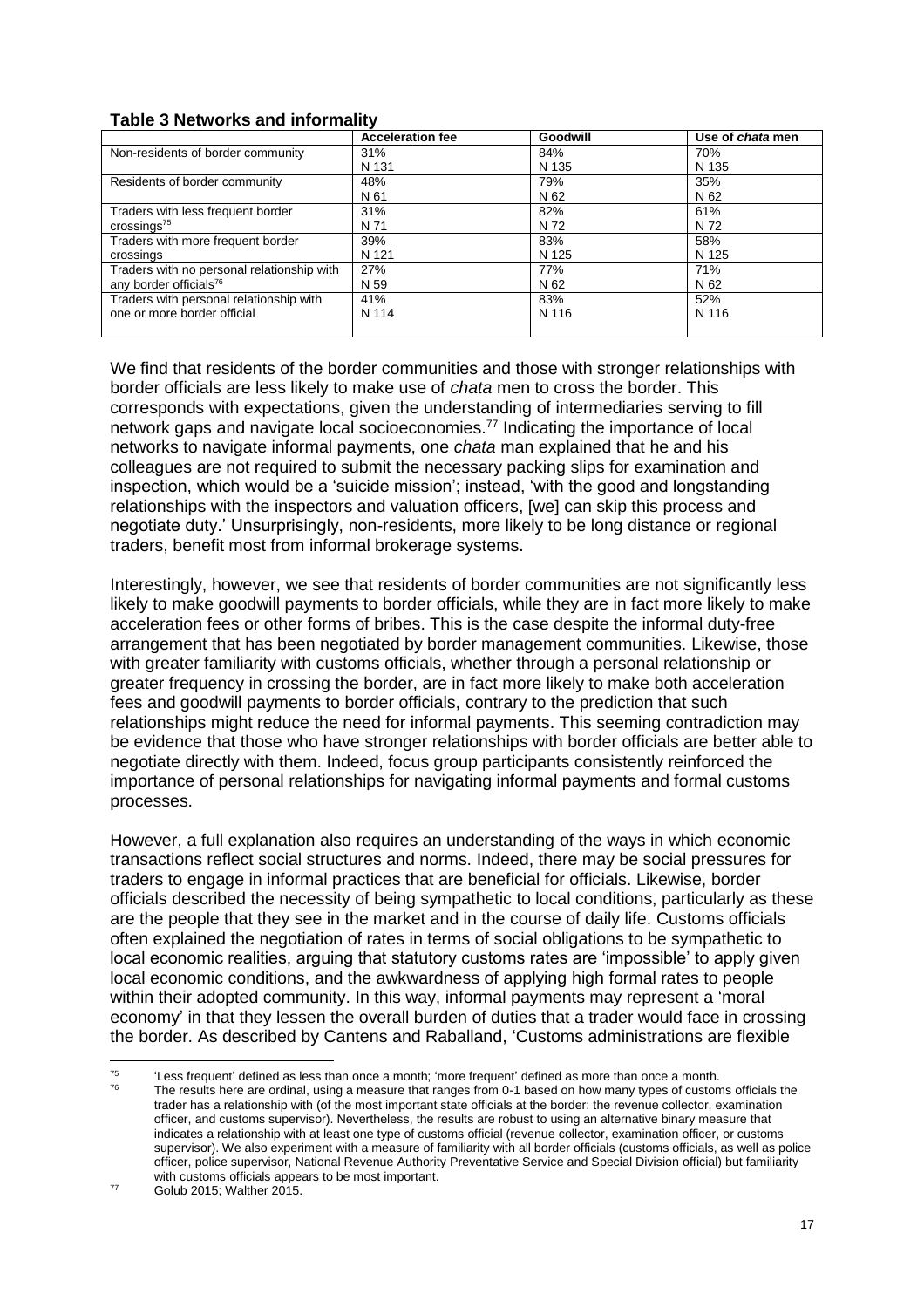and tailor the fiscal burden to make it acceptable to local economic operators.' <sup>78</sup> In addition to these incentives, we also find that personal relationships and the importance of social interactions and norms influence informal payments on both sides: traders may be more willing to provide direct payments to border officials they are familiar with, often describing sympathy for officials whose salaries may be delayed, while customs officials may be more likely to negotiate informally with traders who they have a relationship with or are likely to see around town. Accordingly, informal payments can arise out of 'mutuality and reciprocity of social obligations'. 79

### **3.4 Protest**

Further, traders may make informal payments when they do not trust the state, when they are isolated from the state, or as a form of protest against the state. This may reflect a simple unwillingness to provide revenue to a government that is perceived to be corrupt, or may reflect broader disengagement from the state, with informal practices serving as a form of implicit protest against the state. This may be particularly relevant in Sierra Leone, where communities and chiefdoms in the border areas of Sierra Leone have, as described by Richards, 'a long history of ambiguity about their attachment to state administrative structures', with many having greater faith in chieftaincy institutions and other non-state actors.<sup>80</sup>

While measuring trust in the state is notoriously difficult, we rely on a measure of whether traders are satisfied with a range of public services.<sup>81</sup> As illustrated by table 4, we find that traders with greater public service satisfaction are less likely to make informal payments.

#### **Table 4 Correlation between public service satisfaction and informal practices**

|                                   | .<br>tee<br>'ON | <br>. 1M/L<br>ш |
|-----------------------------------|-----------------|-----------------|
| Public<br>satisfaction<br>service | 083<br>u.       | 001c<br>∪.∪o i∠ |
|                                   |                 |                 |

We also explore whether informal payments are more common in Gendema, which was aligned with the political opposition at the time of the research, with a population that has a close cultural affinity to groups in neighbouring Liberia.<sup>82</sup> At the same time, Gendema is comparatively isolated: while the road from Freetown to Gbalamuya is paved and in good condition, the road conditions from Gendema are so poor as to make travel time over even relatively short distances comparatively long, with the roads being virtually impassable during the rainy season (see table 5).

<sup>78</sup>  $78$  Cantens and Raballand 2017; see also Titeca and Flynn 2014.

 $^{79}$  Lange 1999.

Richards 1996: 46.

<sup>81</sup> 'Public service satisfaction' is a composite variable combining trader satisfaction with seven public services at the border: structured marketplace, public security provision, public toilets, road leading to border post, warehousing facility, canopy for examinations, and customs house.

<sup>82</sup> For example, the lingua franca is a Liberian dialect of Krio, while traders and business operators prefer to hold Liberian dollars, reflected by a lower black market rate for the Leone relative to the rate in Freetown.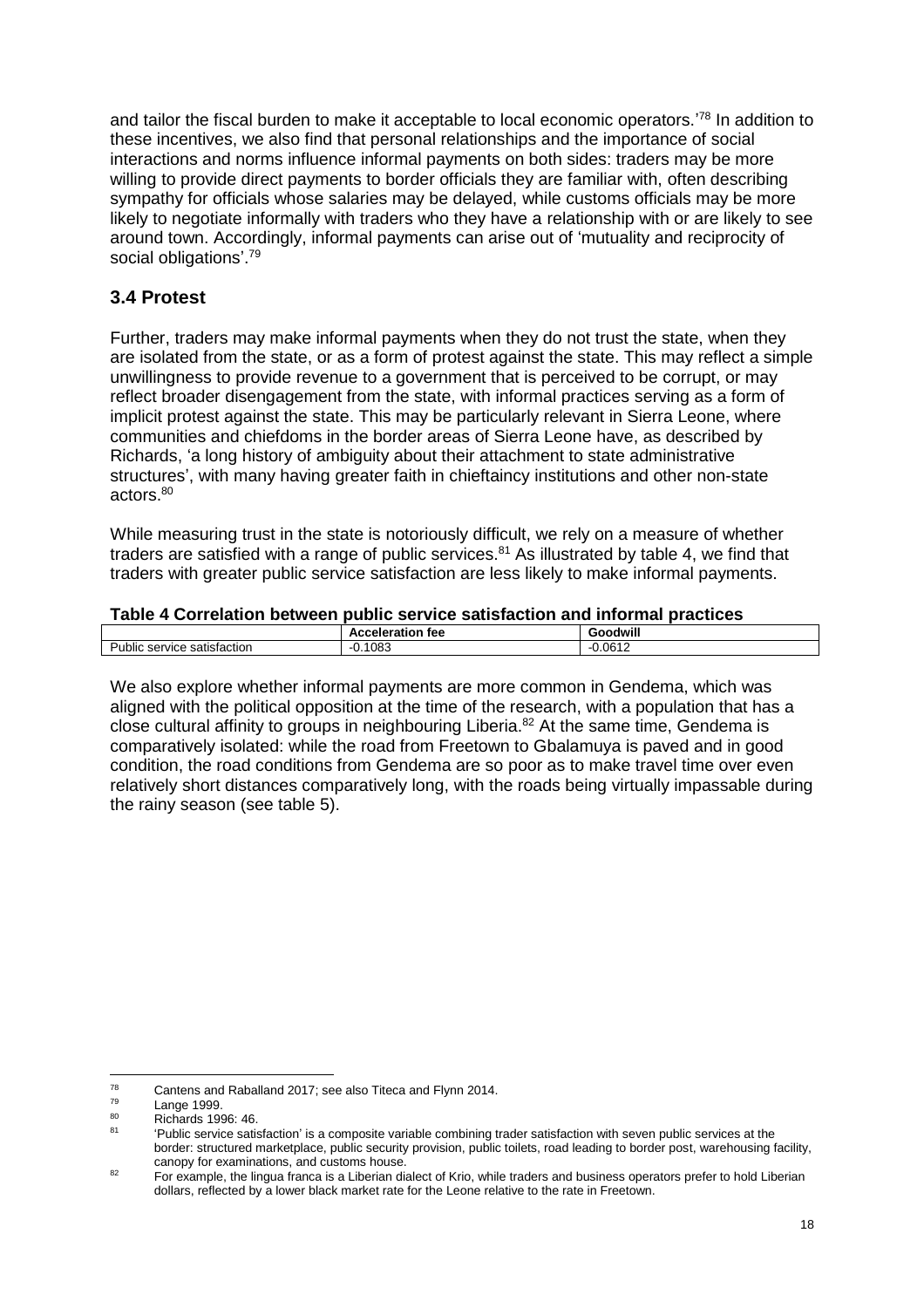|                                              |                    | Gbalamuva                                 |                                         | Gendema            |                                           |                                         |  |
|----------------------------------------------|--------------------|-------------------------------------------|-----------------------------------------|--------------------|-------------------------------------------|-----------------------------------------|--|
|                                              | <b>Distance</b>    | Approximate<br>travel time for a<br>truck | Approximate<br>travel time for a<br>car | <b>Distance</b>    | Approximate<br>travel time for a<br>truck | Approximate<br>travel time for a<br>car |  |
| <b>Nearest town</b>                          | Kambia<br>11 km    | 20 minutes                                | 20 minutes                              | Zimmi<br>45 km     | 3 hours                                   | 2 hours                                 |  |
| <b>Nearest</b><br>international<br>airport   | Lungi<br>115 km    | 3 hours                                   | 2 hours                                 | Lungi<br>426 km    | 2 days                                    | 8 hours                                 |  |
| <b>Nearest port</b>                          | Freetown<br>185 km | 5 hours                                   | 3 hours                                 | Freetown<br>386 km | 2 days                                    | 8 hours                                 |  |
| <b>Nearest major</b><br>market <sup>84</sup> | Port Loko<br>61 km | 2 hours                                   | 1 hour                                  | Pujehun<br>112 km  | day                                       | 4 hours                                 |  |

#### **Table 5 Distances and travel times from border posts<sup>83</sup>**

As described in Table 6, acceleration fees are much more common in Gendema, though the prevalence of goodwill payments is relatively similar across locations.

#### **Table 6 Prevalence of informal practices by border post**

|                      | <b>Acceleration fee</b> | Goodwill |
|----------------------|-------------------------|----------|
| Traders in Gbalamuya | 22%                     | 84%      |
|                      | N 97                    | N 101    |
| Traders in Gendema   | 51%                     | 81%      |
|                      | N 95                    | N 96     |

Observational evidence supports this finding. The extraction of informal payments was more visible and less discreet in Gendema, with border officials making no effort to disguise negotiations for unrecorded taxes and operating the region as their private fiefdom. Some border officials in Gendema directly related their 'right' to levy informal payments to their feeling of marginalisation from the state. This feeling derived in part from their isolation from major transport routes and the poor condition of the road network, leaving them particularly isolated in rainy season and forced to transport customs revenues to headquarters via long *okada* (motorcycle taxi) rides. As being posted to a border post like Gendema is often seen as a form of punishment, some border officials expressed their 'right' to collect informal payments as being the least they could expect from the posting in terms of benefits. Further demonstrating their sense of authority in opposition to the state, a border police officer in Gendema related: 'The President may control State House, but we determine what happens here and what we obtain from the post.' Interestingly, then, it is state agents that openly rejected state authority, highlighting the critical difference between the state and its representatives and reinforcing the notion that peripheral regions of the state, including border areas, are often the sites where the realities of state authority and sovereignty are determined.<sup>85</sup> The border is thus 'a territorial and administrative expression of state sovereignty' where state authority is simultaneously undermined and upheld,<sup>86</sup> raising 'questions about where the state ends and anti-state resistance begins'.<sup>87</sup>

#### **3.5 Institutionalisation**

Underpinning these interwoven rationales for making informal payments and using informal brokers is the reality of the normalisation and quasi-institutionalisation of these practices. Forty-seven per cent of traders viewed informal payments favourably. Whether or not traders have positive or negative views of informality has little bearing on the strategies that they adopt. Instead, they appear as a highly normalised set of practices that traders can adopt

<sup>83</sup> Source: Confluence, WFP

<http://dlca.logcluster.org/display/public/DLCA/2.3.4+Sierra+Leone+Border+Crossing+of+Bo-Waterside>

<http://dlca.logcluster.org/display/public/DLCA/2.3.2+Sierra+Leone+Border+Crossing+of+Gbalamuya> [both accessed 22 January 2018].

<sup>84</sup> Nearest location with functioning wholesale markets, or with significant manufacturing or production capacity.<br>85 See e.g. Lincky 1983

 $\frac{85}{86}$  See e.g. Lipsky 1983.

 $\frac{86}{87}$  Chalfin 2001.

Donnan and Wilson 1999: 106.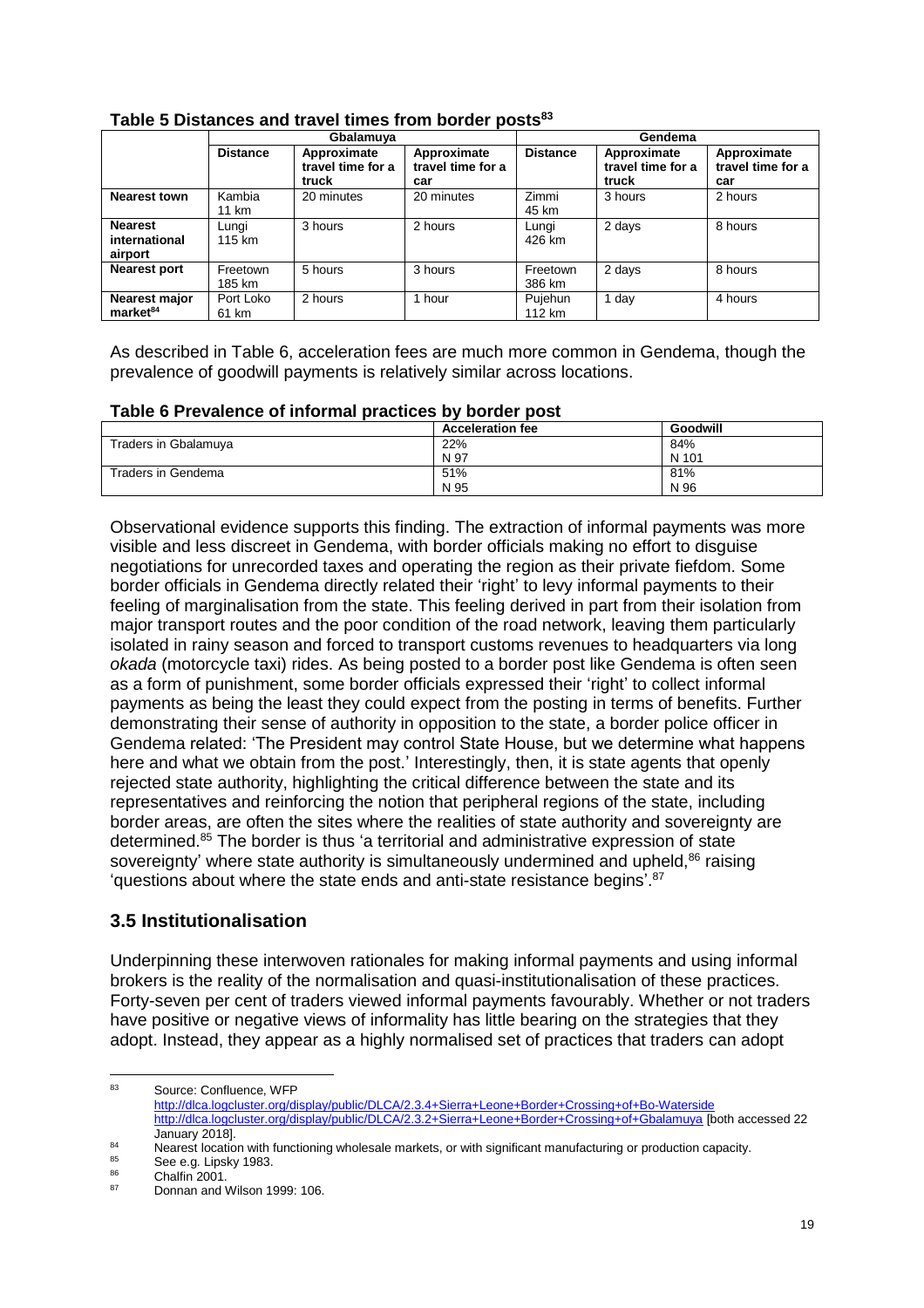and negotiate on a pragmatic basis given their circumstances, 'resources' – often in the form of personal networks – and needs. Even those traders that report dissatisfaction with the current system and mistreatment at the border commonly engage in informal practices as they see no other option. At the same time, certain informal taxes, such as goodwill, are paid on a quasi-automatic basis, with over 80 per cent of traders reporting making these payments on a regular basis. This is consistent with the evidence collected in interviews and focus groups, with respondents viewing goodwill payments as a highly normalised aspect of cross-border trade that is important for maintaining good relations with border officials over time, whether or not traders pay formal customs duties.

The illegality of informal economic practices simply does not have resonance in these areas: many traders expressed a preference for informal practices, while many others failed to recognise these as out of the ordinary, never mind illegal, and certainly not morally wrong. Traders explained that informality has become 'the order of the day' in cross-border trade, while evading official regulations may be seen as legitimate in view of the longstanding cross-border ties of communities. <sup>88</sup> As Titeca and Flynn explain: 'Legitimacy is a process rather than a fixed reality'. Indeed 'there is a profound difference between norms and rules of formal political authority and how the participants in these transactions perceive these acts'. 89

Aside from this apparent normalisation, the complicity of state representatives at different levels of government provides evidence of the implicit acceptance and quasiinstitutionalisation of informal taxation and brokerage. Anonymous sources in Gbalamuya indicated not only the implicit consent of higher authorities in headquarters, but an expectation of receiving 'brown envelopes' from the informal taxes collected at the border.<sup>90</sup> At the same time, the informal status of *chata* men is well known by state representatives, being implicitly accepted as a means of supporting trade flows and ensuring the steady flow of negotiated informal payments. We thus observe 'a complex interplay of formal and informal operators and practices',<sup>91</sup> which blurs the line of informality and reinforces the notion that 'informality is a continuum rather than a dichotomy'. <sup>92</sup>

# 4 Who benefits and who loses from institutionalised informality?

That the broad contours of the system are widely accepted and normalised does not imply that the impacts of that system will be equitable across different groups.<sup>93</sup> We correspondingly implement a regression analysis of our survey data in order to explore the impacts of the described forms of informality in shaping who wins and who loses under existing rules. We consider a range of related outcomes that traders may face in crossing the border: verbal or physical harassment (*harassment*), sexual harassment (*sexual harassment*), imprisonment or detention (*imprisonment*), confiscation of goods (*confiscation*), damaged goods (*damage*), and requests for informal payments by border officials (*informal payments*). <sup>94</sup> We present three primary hypotheses to explain variation in these outcomes.

91 Golub 2015; Egg and Herrera 1998; Hashim and Meagher 1999.<br>
Registration of all 2015; Registrational Meage 2012; see also Rejum

<sup>88</sup> This notion of the legitimacy of the evasion of regulations is also described in Flynn 1997: 234; see also Benjamin et al. 2015.

 $\frac{89}{90}$  Titeca and Flynn 2014: 73.

<sup>90</sup> Referring to 'brown envelopes' is a local euphemism for accepting bribes or kickbacks.<br>91 Celub 2015: Egg and Herrere 1009: Hephim and Meagher 1000.

<sup>&</sup>lt;sup>92</sup> Benjamin et al. 2015; Benjamin and Mbaye 2012; see also Roitman 2005.<br><sup>93</sup> Titeca and de Herdt 2010; Titeca with Kimanuka 2012; Schomerus and Tit

<sup>93</sup> Titeca and de Herdt 2010; Titeca with Kimanuka 2012; Schomerus and Titeca 2012; Tegara and Johnson 2007; Brenton et al. 2012.

<sup>&</sup>lt;sup>94</sup> We do not include payments as a share of the value of goods being transported owing to two important concerns about data quality. As noted earlier, traders themselves seem to struggle to estimate the value of goods being transported with precision. Second, and more importantly, different types of goods are, in principle, subject to different formal customs rates – and potentially informal rates as well. As such, higher total payments may reflect differences in goods being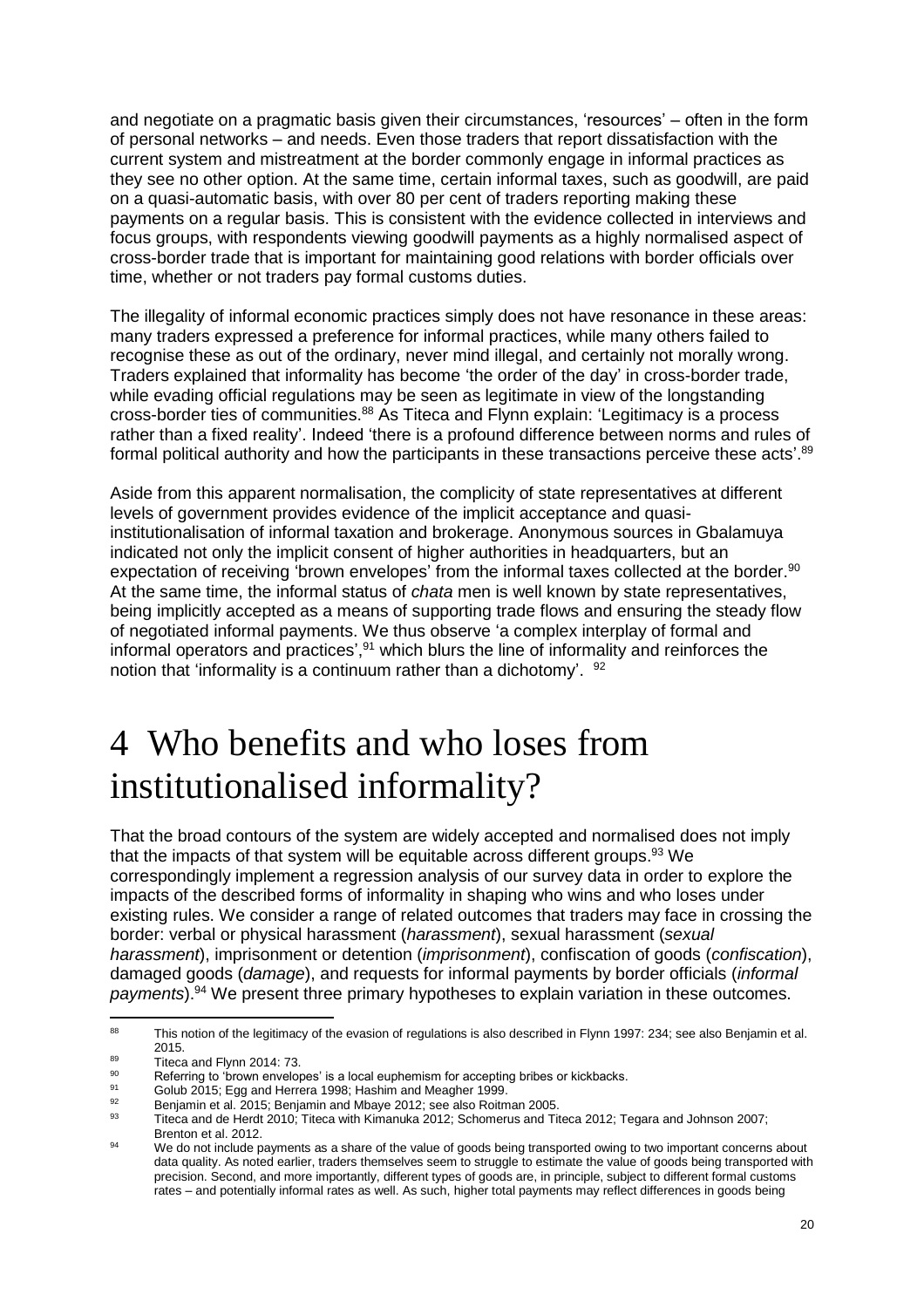Our first hypothesis is that those who are comparatively powerful are likely to experience better treatment at the border. To test this possibility, we identify two groups of comparatively vulnerable traders who we would correspondingly expect to face less positive treatment at the border: female traders (*gender*) and small-scale traders (*size*). Table 7 presents descriptive statistics suggesting that women may be subject to greater harassment of different forms and of detention, while small-scale traders may face greater relative financial burdens (e.g. through the confiscation or damage of goods and the request for informal taxes).

| Taple T Obbiai power and treatment at the border |                                              |                                 |                                        |                                            |                             |                                                                     |  |  |
|--------------------------------------------------|----------------------------------------------|---------------------------------|----------------------------------------|--------------------------------------------|-----------------------------|---------------------------------------------------------------------|--|--|
| <b>Population sub-</b><br>section                | Verbal/<br>physical<br>harassment<br>(N 197) | Sexual<br>harassment<br>(N 197) | Imprisonment/<br>detainment<br>(N 197) | <b>Confiscation of</b><br>goods<br>(N 197) | Damaged<br>goods<br>(N 178) | <b>Requests</b><br>for bribes/<br>informal<br>taxes $95$<br>(N 178) |  |  |
| Female traders                                   | 35.2%                                        | 23.9%                           | 25.4%                                  | 34.5%                                      | 50.4%                       | 56.1%                                                               |  |  |
| Male traders                                     | 12.7%                                        | 5.5%                            | 14.6%                                  | 41.8%                                      | 50.9%                       | 56.4%                                                               |  |  |
| Small-scale<br>traders                           | 31.8%                                        | 13.6%                           | 24.2%                                  | 47.0%                                      | 57.1%                       | 62.5%                                                               |  |  |
| Large-scale<br>traders                           | 30.7%                                        | 16.1%                           | 19.4%                                  | 24.2%                                      | 40.4%                       | 49.1%                                                               |  |  |

#### **Table 7 Social power and treatment at the border**

Our second hypothesis is that those with stronger personal relationships with customs and border agents are likely to experience better treatment at the border. We look at two indicators of the strength of the relationship with border officials: whether traders have a personal relationship with any customs official (*familiarity)*<sup>96</sup> and whether they are residents of the border town (*border\_resident*). Table 10 suggests that, in line with expectations, traders that have stronger networks connecting them with customs officials are less likely to face more negative outcomes, while being more likely to face requests for informal taxes. This is in line with the previous discussion, with informal payments forming a part of the personal and social relationships between border officials and traders.

| ו טוטוט ט וזטנזוטוונט טווט נו טענוווטוונ טנ נווט וטטו טטו |                                                     |                                 |                              |                                        |                             |                                                     |  |
|-----------------------------------------------------------|-----------------------------------------------------|---------------------------------|------------------------------|----------------------------------------|-----------------------------|-----------------------------------------------------|--|
|                                                           | <b>Verball</b><br>physical<br>harassment<br>(N 197) | Sexual<br>harassment<br>(N 197) | <b>Detainment</b><br>(N 197) | <b>Confiscated</b><br>goods<br>(N 197) | Damaged<br>goods<br>(N 178) | <b>Requests</b><br>for informal<br>taxes<br>(N 178) |  |
| Traders unfamiliar with<br>any customs officials          | 28.9%                                               | 21.2%                           | 19.2%                        | 37.5%                                  | 52.9%                       | 52.9%                                               |  |
| Traders familiar with one<br>or more customs official     | 22.4%                                               | 17.6%                           | 17.6%                        | 39.2%                                  | 47.3%                       | 59.5%                                               |  |
| Non-residents                                             | 28.2%                                               | 23.7%                           | 23.0%                        | 37.8%                                  | 54.9%                       | 55.7%                                               |  |
| Residents of border town                                  | 30.7%                                               | 8.1%                            | 20.97%                       | 33.9%                                  | 41.1%                       | 57.1%                                               |  |

#### **Table 8 Networks and treatment at the border**

 $\overline{a}$ 

Our final hypothesis is that those who are organised into trade associations or other unions are more likely to be targeted at the border, reflecting the possibility that harassment may serve a localised political function, with border officials seeking to assert power over trade associations and civic organizations that are more prone to challenging them. To test these propositions, we consider two variables. First, traders that are members of trade associations, organised to address the issues faced by traders while crossing the border (*association)*, and second, traders who are more directly involved with border issues through involvement with a border management committee (*border\_management*).<sup>97</sup> Our qualitative

transported, rather than differential treatment – and seeking to account systematically for these differences is not possible given the extent of informality. By contrast, the variables that we include are more unambiguous indications of less favourable treatment.

<sup>&</sup>lt;sup>95</sup> Traders were asked: 'I am now going to list a series of challenges that you may face when crossing the border. For each, please tell me if this never, sometimes or often occurs.'

<sup>&</sup>lt;sup>96</sup> Includes customs revenue collector, customs examination officer and customs supervisor.<br>Propose includes being an incretive/active member or official loader. Each berder many

Involvement includes being an inactive/active member or official leader. Each border management committee has representatives from the community's youth group, women's organisation and other civil society groups, in addition to political and civil servant representatives.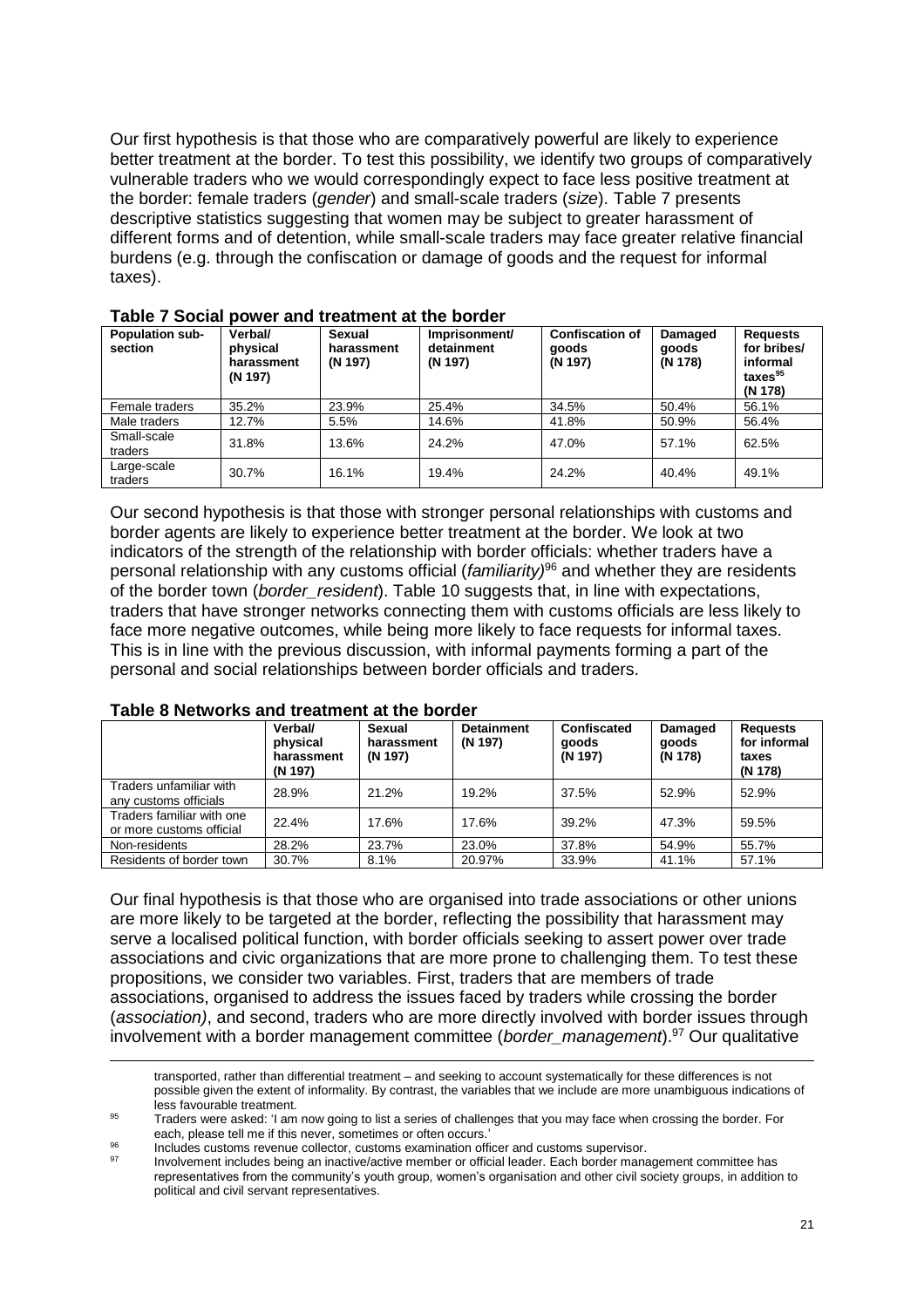evidence suggests that these individuals are more likely to express vocal discontent about maltreatment. Table 9 reports descriptive statistics that suggest that members of trade associations and border management committees are consistently more likely to face worse treatment.

| וטטוט ט טטוונוטו מווט נוטמנוווטוונ מג נווט טטו מטו |                                                     |                                 |                                        |                                     |                             |                                                             |
|----------------------------------------------------|-----------------------------------------------------|---------------------------------|----------------------------------------|-------------------------------------|-----------------------------|-------------------------------------------------------------|
| <b>Population sub-</b><br>section                  | <b>Verball</b><br>physical<br>harassment<br>(N 178) | Sexual<br>harassment<br>(N 178) | Imprisonment/<br>detainment<br>(N 178) | Confiscation<br>of goods<br>(N 178) | Damaged<br>goods<br>(N 178) | <b>Requests for</b><br>bribes/<br>informal taxes<br>(N 178) |
| Non-members of<br>trade associations               | 17.7%                                               | 12.0%                           | 8.2%                                   | 17.7%                               | 36.8%                       | 50.6%                                                       |
| Members of a trade<br>association                  | 34.3%                                               | 31.9%                           | 35.7%                                  | 67.6%                               | 74.3%                       | 75.0%                                                       |
| Non-members of<br>border management<br>committees  | 22.4%                                               | 14.4%                           | 13.7%                                  | 23.9%                               | 41.7%                       | 56.9%                                                       |
| Members of border<br>management<br>committees      | 31.7%                                               | 40.0%                           | 40.5%                                  | 85.7%                               | 88.1%                       | 75.0%                                                       |

#### **Table 9 Control and treatment at the border**

We combine these hypotheses into a multivariate analysis to parse the most important factors shaping outcomes. We employ an ordered logit regression, of the form

 $Treatment_{it} = a + b_1*(Power_{it}) + b_2*(Networks_{it}) + b_3*(Control_{it}) + e_{it}$ 

where *Treatment* refers to the range of challenges or forms of mistreatment in which we are interested, while *Power, Networks,* and *Control* are placeholders for the alternative measures of our key hypotheses.<sup>98</sup> The results of the ordered logit regression are reported in Table 10, while Table 11 reports the marginal effects.

| <b>Variables</b>  | (1)<br><b>Harassment</b> | (2)<br>Sexual<br>harassment | (3)<br>Imprisonment | (4)<br>Confiscation | (5)<br>Damage | (6)<br>Informal payments |
|-------------------|--------------------------|-----------------------------|---------------------|---------------------|---------------|--------------------------|
|                   |                          |                             |                     |                     |               |                          |
| gender            | $1.242**$                | $1.463**$                   | 0.241               | $-1.085**$          | $-0.511$      | 0.0816                   |
|                   | (0.497)                  | (0.667)                     | (0.499)             | (0.455)             | (0.414)       | (0.371)                  |
| size              | $-0.0275$                | 0.780                       | 0.0764              | $-0.772*$           | $-0.326$      | $-0.289$                 |
|                   | (0.444)                  | (0.544)                     | (0.502)             | (0.465)             | (0.436)       | (0.396)                  |
| familiarity       | $-1.797***$              | $-1.001$                    | $-1.098*$           | $-1.060*$           | $-1.494***$   | $-0.209$                 |
|                   | (0.616)                  | (0.637)                     | (0.642)             | (0.559)             | (0.505)       | (0.435)                  |
| border resident   | 0.572                    | $-0.650$                    | 0.170               | $-0.688$            | $-0.782*$     | 0.0265                   |
|                   | (0.458)                  | (0.587)                     | (0.500)             | (0.472)             | (0.447)       | (0.397)                  |
| association       | $0.999**$                | 0.684                       | 1.598***            | 1.665***            | 1.008**       | $1.033**$                |
|                   | (0.471)                  | (0.534)                     | (0.539)             | (0.458)             | (0.418)       | (0.426)                  |
| border management | $-0.167$                 | $1.229**$                   | 0.610               | 2.268***            | $2.019***$    | 0.0548                   |
|                   | (0.546)                  | (0.592)                     | (0.548)             | (0.597)             | (0.623)       | (0.526)                  |
| Constant cut1     | $2.222***$               | $3.430***$                  | $2.470***$          | $-0.00682$          | $-0.568$      | $-0.226$                 |
|                   | (0.628)                  | (0.866)                     | (0.708)             | (0.552)             | (0.547)       | (0.492)                  |
| Observations      | 175                      | 172                         | 168                 | 176                 | 169           | 163                      |

#### **Table 10 Treatment at the border**

Standard errors in parentheses

\*\*\* p<0.01, \*\* p<0.05, \* p<0.1

 $Q_{R}$ We also experimented with the inclusion of a variety of alternative control variables but exclude them from the final results as they are rarely significant and have little effect on the final results. In various iterations of this regression, we employed measures of nationality, age, education and political connections, but found they had no significant relationships with treatment at the border.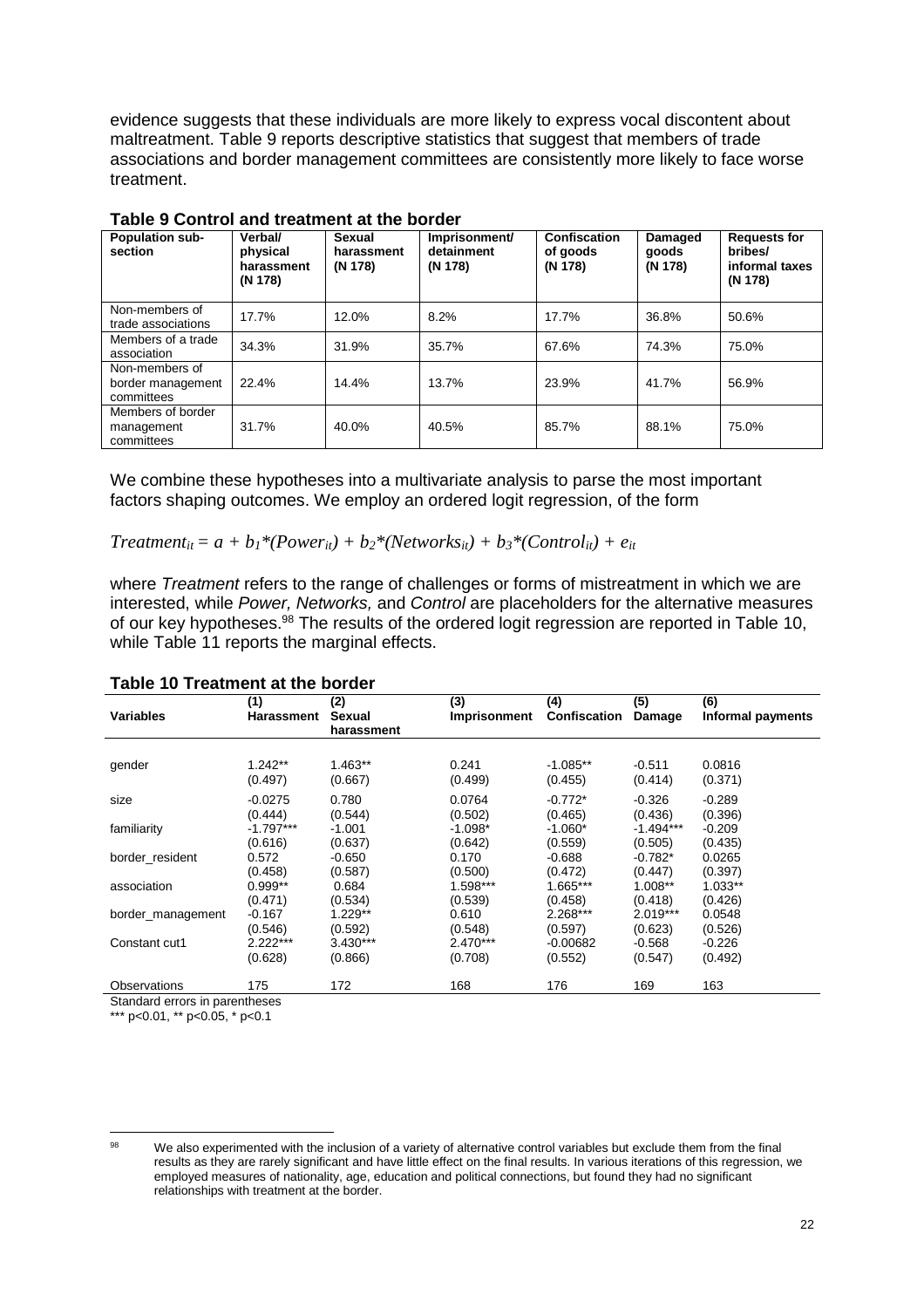| rapie TT. Marginar enects or maependent variables |                   |                      |            |            |            |                                                    |
|---------------------------------------------------|-------------------|----------------------|------------|------------|------------|----------------------------------------------------|
|                                                   | (1)               | (2)                  | (3)        | (4)        | (5)        | (6)                                                |
| <b>Variables</b>                                  | <b>Harassment</b> | Sexual<br>harassment |            |            |            | Imprisonment Confiscation Damage Informal payments |
|                                                   | b/se              | $b$ /se              | b/se       | b/se       | b/se       | b/se                                               |
|                                                   |                   |                      |            |            |            |                                                    |
| gender (d)                                        | $-0.18***$        | $-0.15***$           | $-0.03$    | $0.26***$  | 0.12       | $-0.02$                                            |
|                                                   | (0.06)            | (0.05)               | (0.06)     | (0.11)     | (0.10)     | (0.09)                                             |
| size (d)                                          | 0.00              | -0.09                | -0.01      | $0.18*$    | 0.08       | 0.07                                               |
|                                                   | (0.07)            | (0.05)               | (0.06)     | (0.11)     | (0.10)     | (0.09)                                             |
| familiarity                                       | $0.29***$         | 0.12                 | $0.14*$    | $0.25*$    | $0.37***$  | 0.05                                               |
|                                                   | (0.09)            | (0.08)               | (0.08)     | (0.13)     | (0.12)     | (0.10)                                             |
| border_resident (d)                               | $-0.10$           | 0.07                 | -0.02      | 0.15       | $0.19*$    | $-0.01$                                            |
|                                                   | (0.08)            | (0.06)               | (0.07)     | (0.10)     | (0.11)     | (0.09)                                             |
| association (d)                                   | $-0.17**$         | -0.09                | $-0.23***$ | $-0.38***$ | $-0.24**$  | $-0.23**$                                          |
|                                                   | (0.08)            | (0.07)               | (0.08)     | (0.10)     | (0.10)     | (0.09)                                             |
| border_management (d)                             | 0.03              | $-0.19*$             | -0.09      | $-0.51***$ | $-0.41***$ | $-0.01$                                            |
|                                                   | (0.08)            | (0.11)               | (0.09)     | (0.11)     | (0.09)     | (0.12)                                             |
| N                                                 | 175               | 172                  | 168        | 176        | 169        | 163                                                |

|  |  | Table 11: Marginal effects of independent variables |  |
|--|--|-----------------------------------------------------|--|
|--|--|-----------------------------------------------------|--|

*(d) signifies that the independent variable is a binary variable moving from 0 to 1*

Three key results emerge from the analysis and are consistent with the discussion so far in emphasising the relative complexity of informal local governance, and the importance of social and political factors in shaping outcomes. First, and somewhat unexpectedly, we find limited evidence that border and customs officials consistently give favour to larger or higher value traders, with evidence only that traders with higher value goods have a marginally reduced risk of having goods confiscated. That said, evidence from our qualitative work suggests that larger traders experience advantages in at least some cases: for instance, container trucks often pay a flat minimum customs rate, regardless of the value of goods on board, which large traders are able to exploit. Moreover, 44 per cent of surveyed traders reported believing that, relative to the average trader, border officials treat traders with more capital or larger businesses more favourably.<sup>99</sup>

The experience of female traders is more complex. On one hand, female traders are subject to greater verbal, physical and sexual harassment, consistent with expectations, previous studies, and our qualitative evidence. On the other hand, however, they are less likely to have their goods confiscated. This is supported by interviews and focus groups, as many respondents reported believing that female traders are treated better.<sup>100</sup> This is consistent with some other research on the informal sector which found that, in at least some contexts, local moral economies may mitigate against levying higher taxes on women or otherwise treating them poorly, despite their vulnerability in other contexts.<sup>101</sup> That said, the notion among many traders that women are treated 'better' seems to reflect a primacy given to economic considerations, and the normalisation of other kinds of threats and abuse suffered by female traders.

Second, and consistent with other studies, we again find strong support for the importance of personal relationships in shaping the dynamics of border governance. Those with personal connections or familiarity with customs officials are less likely to face verbal or physical harassment, be detained, or have goods confiscated or damaged. At the same time, residents of border communities are less likely to have their goods damaged when crossing the border. This is consistent with expectations and with our findings about the determinants of informality: the fact that those with personal links to customs officials receive better

Sixty-four per cent of traders reported believing that there was no difference in treatment between male and female traders, while only 9 per cent reported believing that female traders are treated worse than men at the border. <sup>101</sup> Prichard and van den Boogaard 2017.

 $\alpha$ <sup>99</sup> Fifty-two per cent of respondents reported believing the same to be true of local or national elites or 'big men'.<br><sup>100</sup> Sixty four per cent of traders reported believing that there were no difference in tradment betw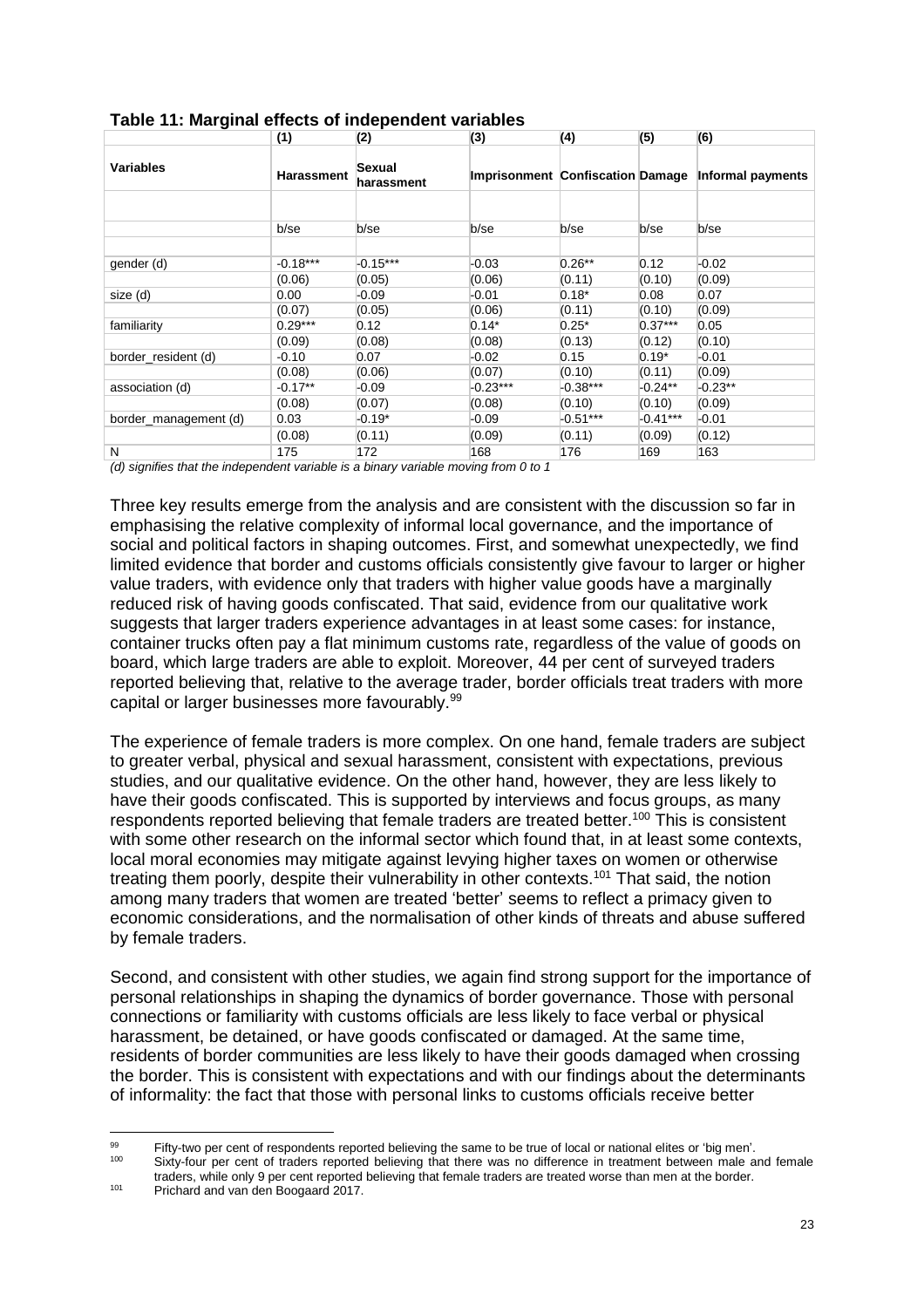treatment at the border is consistent with – and, indeed, likely explains – earlier evidence that they are less likely to rely on *chata* men.

Third, the strongest results point to dramatically greater harassment, instances of detainment, and higher costs (whether through confiscated or damaged goods, or the levying of informal payments) for those who are engaged in civic groups that are related to border outcomes, whether through a trade association or a border management committee. These traders may be known to customs officials because they are involved in collective negotiations; because they are making frequent crossings; or because border communities are usually fairly small. The most compelling interpretation of this finding is that the ability of traders to navigate customs is not just about norms, social networks, and power, but also very much about the logic of control and efforts by frontline officials in border areas to assert their control over potential opponents. Of course, it is possible that this result could be spurious: it may be that those who are more politically active are better informed about their rights and may thus be more likely to see certain actions as harassment or mistreatment relative to other traders. However, both our broader survey and qualitative evidence from interviews corroborate the contention that those who are more politically active suffer greater mistreatment. This underlying reality of unequal power and the potential for coercion is perhaps best reflected in strong evidence that border officials tend to impose significantly higher burdens on those who are mobilised within civic engagement organisations. This is revealed by patterns in our data and is also made explicit in our survey, with 33 per cent of respondents agreeing that: 'It is difficult to form organisations [such as trade associations or unions] at the border, as mobilisation is often perceived as being against the interest of frontline government officials.' The results thus indicate that while trade associations can serve as a means to improve the bargaining position of vulnerable individuals, without a protective enabling environment these networks may also disadvantage traders. It is accordingly unsurprising that other indicators of mobilisation or civic action, including refusing to pay an informal tax to a border official, are close to nil at both border posts. While informality is thus highly normalised and potentially beneficial in reducing costs for some, it is also heavily shaped by (unequally distributed) networks, with those outside of those networks offered few alternatives – and significant potential costs to deviating from established local practices.

# Conclusion

Understanding the determinants and outcomes of informal payments and brokerage in crossborder trade in Sierra Leone cannot simply be explained by rationalist reasoning that focuses on economic motives. Economic motives are a dominant driver of informality overall but are insufficient for explaining specific forms of informality across groups, and the distribution of costs and benefits. Instead, these limited dimensions of informality can only be effectively understood through the complex interplay of profits, power dynamics, personal relationships, protest, the logic of control, and a broader set of norms.

Our research allows us to draw five main conclusions. First, power dynamics and information asymmetries are central to understanding relationships and networks at the border, influencing incentives to engage in informal practices and broadly influencing the winners and losers of cross-border trade. Clearly, strengthening information dissemination strategies with regard to procedures, payments and regulations could have positive implications for treatment of individuals at the border, as well as improving predictability and opportunities for market entry and decreasing opportunities for border actors to extract rents.<sup>102</sup> Indeed, 86 per cent of traders reported that more public information about assessment and clearing

 $102$ Brenton et al. 2012; Amin and Hoppe 2013.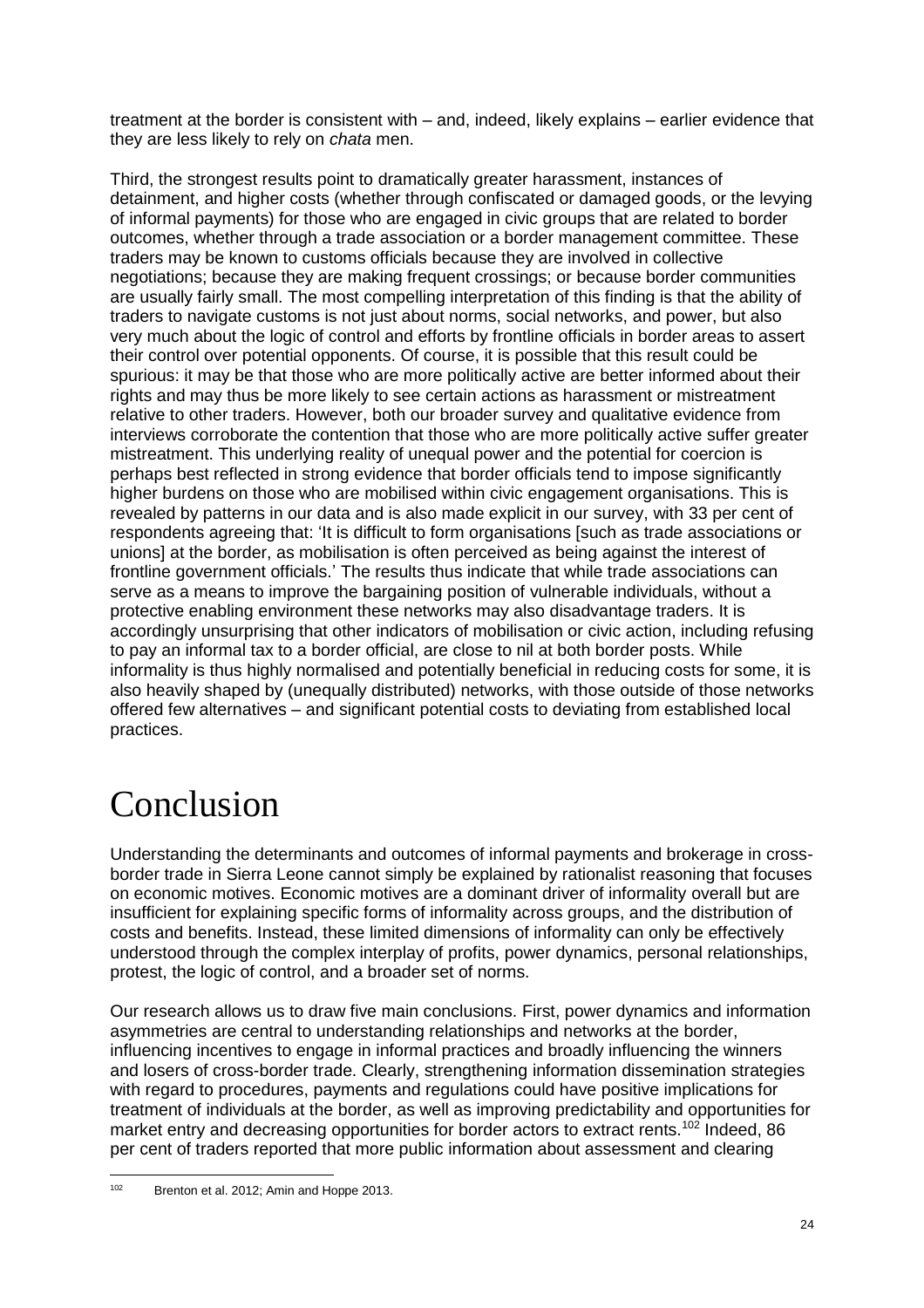procedures would improve their experience of crossing the border. Second, personal relationships are significant to both the incentives to engage in different kinds of informality and the treatment faced by traders at the border, with some evidence of the development of moral economies and mutually beneficial outcomes for border officials and traders. Third, we find that in some cases, state agents engage in informal practices when they feel marginalised from the state. In this way, we see that on-the-ground representatives of the state play a central role in shaping official policy, with implications for state authority and sovereignty. Fourth, we find evidence that border agents use their considerable discretionary power to maintain the status quo in their favour. Finally, social norms and the quasiinstitutionalisation of some informal practices are central to understanding economic interactions and governance within border regions, as well as the perceived legitimacy of such practices. The question for traders thus becomes not whether to engage in informal practices, but what specific informal strategies to adopt given their needs, constraints, and resources. The widespread acceptance of informal payments also raises a set of questions for reformers: how can the benefits of on-the-ground discretion be balanced with the negative outcomes resulting from a lack of oversight or consistency in application? Can the flexibility of informal negotiation – for instance, allowing for exemptions for small-scale traders whose cultural and social lives traverse borders – be formalised in a way that makes these practices more transparently uniform and fair, and less easily exploited? Can informal moral economies be balanced so that they do not simply reflect the 'informalisation of privilege'?<sup>103</sup>

Our initial findings point to the need for deeper exploration of these questions, as well as a deeper exploration of the various indicators found to be significant for understanding the determinants and outcomes of informal payments and brokerage. For instance, while our exploration of personal relationships is important to understanding the psychology and social norms embedded within, and influencing behaviour and treatment in, economic transactions, the analysis would be strengthened by a further exploration of the ethnic, religious, and kinship networks that have been found to be important elsewhere. Moreover, comparatively little is known about the interactions between trade-related associations and border officials. Our evidence suggests that such organisations may hold opportunities for traders but may equally pose risks. Our research points to potential downsides of putting one's head above the parapet, but deeper research is required to better understand the dynamics of this relationship and how negative outcomes may be overcome.

Underpinning these conclusions is a conceptual shift away from a normative understanding of informality as legal or illegal, and towards a perspective that starts from the reality of existing practices and the sociopolitical contexts in which they are embedded, seeking to improve outcomes from that initial foundation. Ultimately, reforms should aim to work 'with the grain' of existing informal economic practices and networks, adapting to an existing context and extending the realm of governance from formal domains of professionalised decision making into everyday economic interactions.<sup>104</sup>

<sup>103</sup> <sup>103</sup> Portes, Castells and Benton 1989: 289.

Booth 2011, Booth 2012, Cleaver et al. 2013.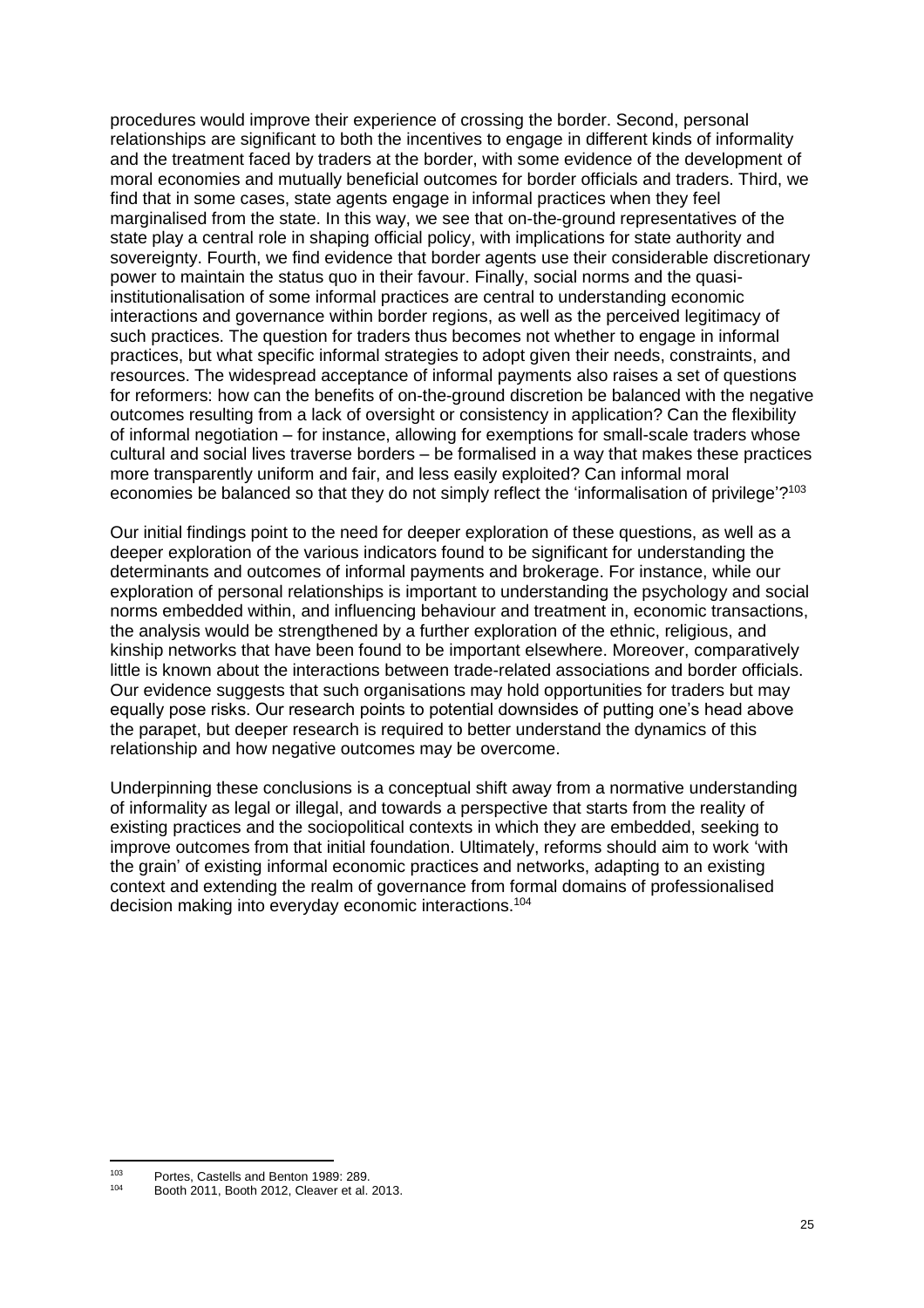### References

- Ackello-Ogutu, C., and Echessah, P.N. (1998) *Unrecorded Cross-Border Trade Between Tanzania and Her Neighbors: Implications for Food Security*, Technical Paper No. 89, SD Publication Series, Washington, DC: USAID
	- ——— (1997) *Unrecorded Cross-Border Trade between Kenya and Uganda: Implications for Food Security*, Technical Paper No. 59, SD Publication Series, Washington, DC: USAID
- Addison, T. and Murshed, S.M. (2001) *The Fiscal Dimensions of Conflict and Reconstruction,* UNU/WIDER Discussion Paper No. 2001/49
- Afrika, J-G. and Ajumbo, G. (2012) *Informal Cross-Border Trade in Africa: Implications and Policy Recommendations,* Africa Economic Brief 3(10), African Development Bank
- Aidt, T.S. (2003) 'Economic Analysis of Corruption: A Survey', *The Economic Journal* 113(491): 632-652
- Aker, J.C., Klein, M.W., O'Connell S.A. and Yang, M. (2014) Borders, Ethnicity and Trade, *Journal of Development Economics* 107: 1–16
- Akinboade, O.A., and Kinfack, E. (2012) 'Regulation, Awareness, Compliance and SME Performance in Cameroon's Manufacturing and Retail Sectors', *International Journal of Socio-Economics* 39(12): 933–50
- Ali, M., Fjeldstad, O-H. and Sjursen, I. (2013) 'Factors Affecting Tax Compliance Attitude in Africa: Evidence from Kenya, Tanzania, Uganda and South Africa', paper presented at Centre for the Study of African Economies (CSAE) Conference, Oxford
- Amin, M. and Hoppe, M. (2013) '*Where Informal Procedures Are Quasi-Formal: Cross-Border Trade between West and Central Africa'*, Policy Note No. 37, Africa Trade Policy Notes, Washington DC: World Bank
- Austen, R.A. (1987) *African Economic History: Internal Development and External Dependency*, London: James Currey
- Ayadi, L., Benjamin, N., Bensassi, S. and Raballand, G. (2013) *Estimating Informal Trade across Tunisia's Land Borders*, Policy Research Working Paper 6731, Washington, DC: World Bank
- Azam, J.P. (2007) *Trade, Exchange Rate, and Growth in Sub-Saharan Africa,* New York: Cambridge University Press
- Bako-Arifari, N. (2001) 'La Corruption Au Port de Cotonou: Douaniers et Intermédiaires', *Politique Africaine* 83: 38–58
- Barron, S., Field, J. and Schuller, T. (eds) (2000) *Social Capital: Critical Issues,* Oxford: Oxford University Press
- Beall, J. (2001) 'From Social Networks to Public Action in Urban Governance: Where Does Benefit Accrue?', *Journal of International Development* 13: 1015-21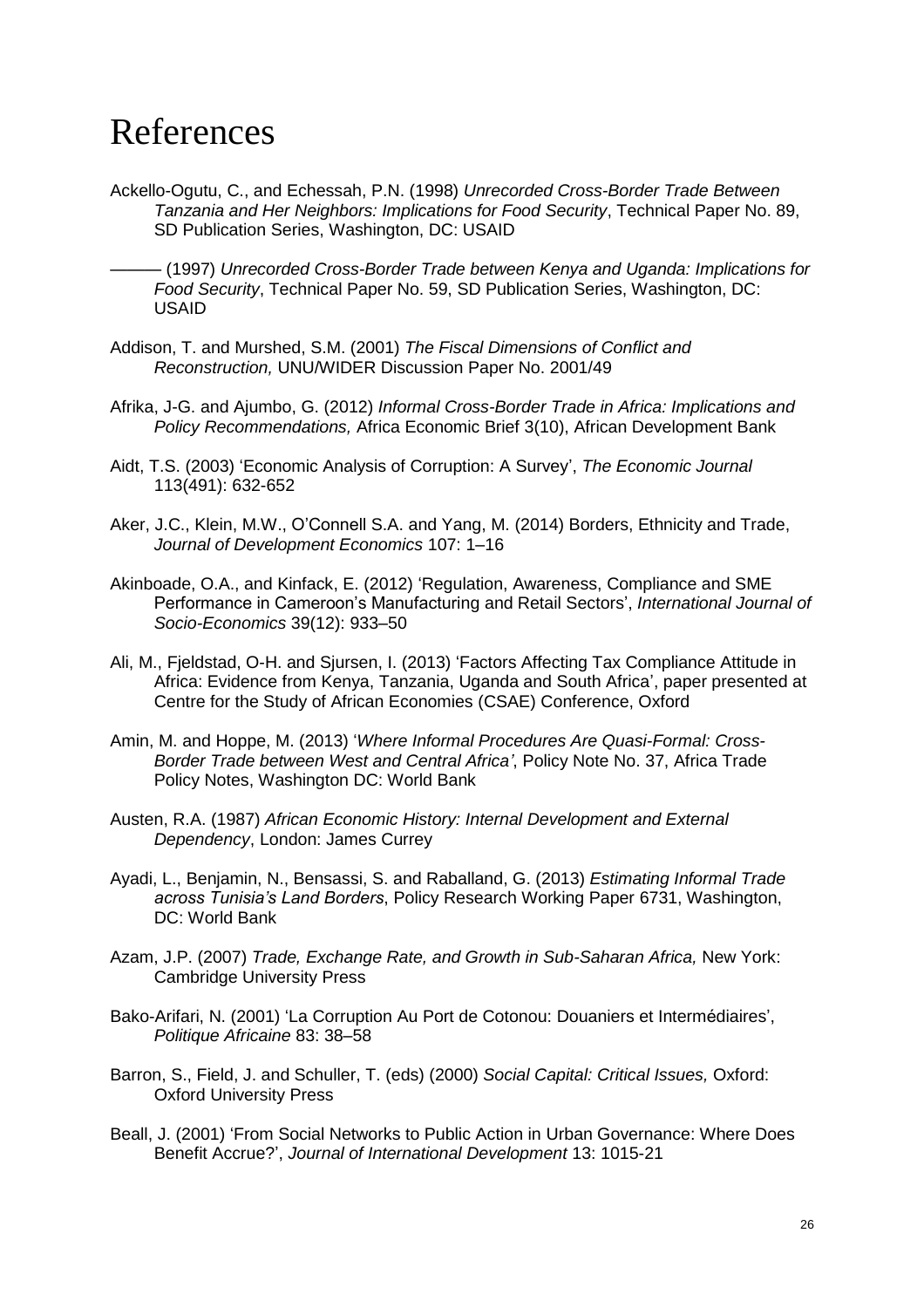- Beck, P. and Maher, M.W. (1986) 'A comparison of bribery and bidding in thin markets', *Economic Letters* 20: 1-19
- Benjamin, N. and Mbaye, A.A. (2012) *The Informal Sector in Francophone Africa: Firm Size, Productivity and Institutions*, Washington, DC: World Bank
- Benjamin, N., Golub, S. and Mbaye, A.A. (2015) 'Informality, Trade Policies and Smuggling in West Africa', Journal of Borderlands Studies, 30(3): 381-394
- Berg, E. (1985) *Intra-African Trade and Economic Integration*, Washington, DC: DAI
- Boone, C. (1989) *Merchant Capital and the Roots of State Power in Senegal 1930–1985*, New York: Cambridge University Press
- Booth, D. (2012) *Development as a Collective Action Problem: Addressing the Real Challenge of African Governance—Synthesis Report*, African Power and Politics Programme, London: Overseas Development Institute
	- (2011) 'Introduction: Working with the Grain: The Africa Power and Politics Programme', *IDS Bulletin* 42(2): 1–10
- Brass, D.J. and Krackhardt, D.M. (2012) 'Power, Politics, and Social Networks in Organizations', in G.R. Ferris and D.C. Treadway (eds) *Politics in Organizations: Theory and Research Consideration*, New York and London: Routledge: 355−75
- Brenton, P., Bashinge Bucekuderhwa, C., Hossein, C., Nagaki, S. and Ntagoma, J-B. (2012) 'Risky Business: Poor Women Cross-Border Traders in the Great Lakes Region of Africa', in P. Brenton and G. Isik (eds), *De-Fragmenting Africa: Deepening Regional Trade Integration in Goods and Services*, Washington, DC: World Bank
- Cantens, T. (2012) *Informal Trade Practices*, WCO Research Paper No. 22, Brussels: World Customs Organization
- Cantens, T. and Raballand, G. (2017) *Cross-Border Trade, Insecurity and the Role of Customs: Some Lessons from Six Field Studies in (Post-)Conflict Regions,* ICTD Working Paper 67, Brighton: Institute of Development Studies
- Cantens, T., Kaminski, J., Raballand, G. and Tchapa, T. (2014) *Customs, Brokers, and Informal Sectors: A Cameroon Case Study*, Policy Research Working Paper 6788, Washington, DC: World Bank
- Carr, M. and Chen, M. (2004) 'Globalization, Social Exclusion and Work: With Special Reference to Informal Employment and Gender', *International Labour Review* 143: 1-2
- Castells, M. (1996) *The Rise of the Network Society*, Oxford: Blackwell
- Chabal, P. and Daloz, J-P. (1999) *Africa Works: Disorder as Political Instrument*, Indiana: James Currey
- Chalfin, B. (2001) 'Border Zone Trade and the Economic Boundaries of the State in North-East Ghana', *Africa* 71(2): 202–24
- Chen, M. (2006) 'Rethinking the Informal Economy: Linkages with the Formal Economy and the Formal Regulatory Environment', in B. Guha-Khasnobi, R. Kanbur and E. Orstrom,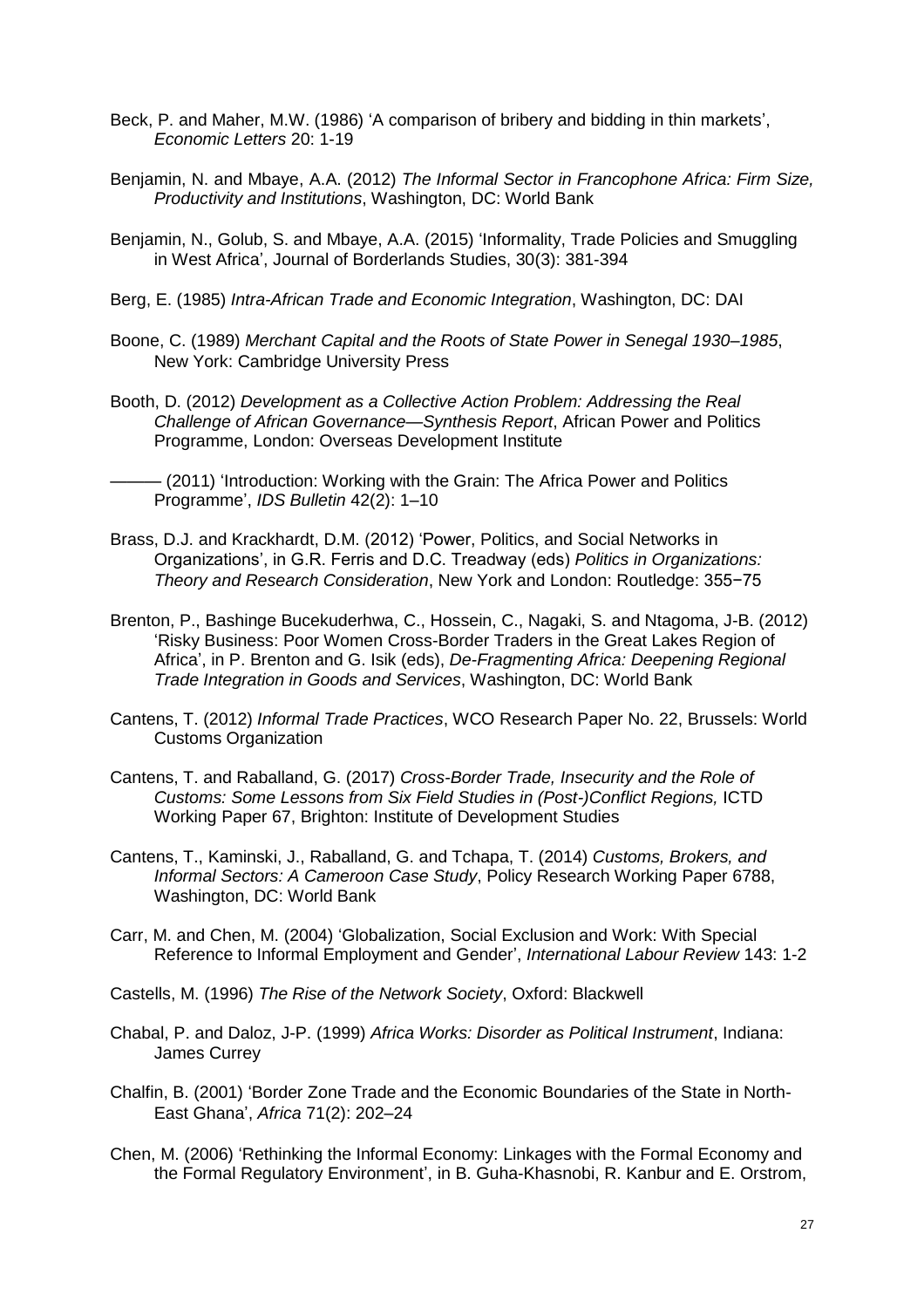(eds), *Linking the Formal and Informal Economy: Concepts and Policies*, Oxford: Oxford University Press: 75-92

- Chen, M., Vanek, J. and Heintz, J. (2006) 'Informality, Gender and Poverty: A Global Picture', *Economic and Political Weekly*, May 27, 2131-39
- Cleaver, F. (2001) 'Institutional Bricolage, Conflict and Cooperation in Usangu, Tanzania', *IDS Bulletin* 32(4): 26–35
- Cleaver, F., Franks, T., Maganga, F. and Hall, K. (2013) 'Institutions, Security, and Pastoralism: Exploring the Limits of Hybridity', *African Studies Review* 56(3): 165–89
- Cummings, R., Martinez-Vazquez, J., McKee, M. and Torgler, B. (2005) *Effects of Tax Morale on Tax Compliance: Experimental and Survey Evidence*, CREMA Working Paper Series 2005-29, Center for Research in Economics, Management and the Arts (CREMA)
- Curtin, P.D. (1971) 'Pre-Colonial Trading Networks and Traders: The Diakhanke', in C. Meillassoux (ed) *The Development of Indigenous Trade and Markets in West Africa*, London: Oxford University Press
- Daloz, J-P. (2003) '"Big Men" in Sub-Saharan Africa: How Elites Accumulate Positions and Resources', *Comparative Sociology* 2(1): 271-285
- de Soto, H. (2000) *The Mystery of Capital: Why Capitalism Triumphs in the West and Fails Everywhere Else*, New York: Basic Books
- ——— (1989) *The Other Path: The Invisible Revolution in the Third World*, New York: Harper and Row
- DFID and Crown Agents (2011) *Support to the Sierra Leone National Revenue Authority Phase* II*, Quarterly Review (December 2010),* London: DFID and Crown Agents
- Djankov, S., Lieberman, I., Mukherjee, J. and Nenova, T. (2003) 'Going Informal: Benefits and Costs', in B. Belev (ed), *The Informal Economy in the EU Access Countries: Size, Scope, Trends and Challenges to the Process of EU Enlargement*, Irvine, CA: Center for Study of Democracy: 63–79

Donnan, H. and Wilson, T. (1999) *Boundaries of Identity, Nation and State*, Oxford: Berg

- Dzaka-Kikouta, T. (2004) *Focus on Cross-Border Exchanges Between Brazzaville/Congo and Kinshasa/DRC*, Paris: Initiative for Central Africa
- Egg, J. and Herrera, J. (eds) (1998), *Echanges Transfrontaliers et Intégration Régionale en Afrique Subsaharienne*, Paris: Orstom
- Ellis, S.D.K. and MacGaffey, J. (1996) 'Research on Sub-Saharan Africa's Unrecorded International Trade: Some Methodological and Conceptual Problems', *African Studies Review* 39(2): 19-41

Fafchamps, M. (2004), *Market Institutions in Sub-Saharan Africa*, Cambridge, MA: MIT Press

Fafchamps, M. and Minten, B. (1999) 'Relationships and Traders in Madagascar', *Journal of Development Studies*, 35(6): 1-35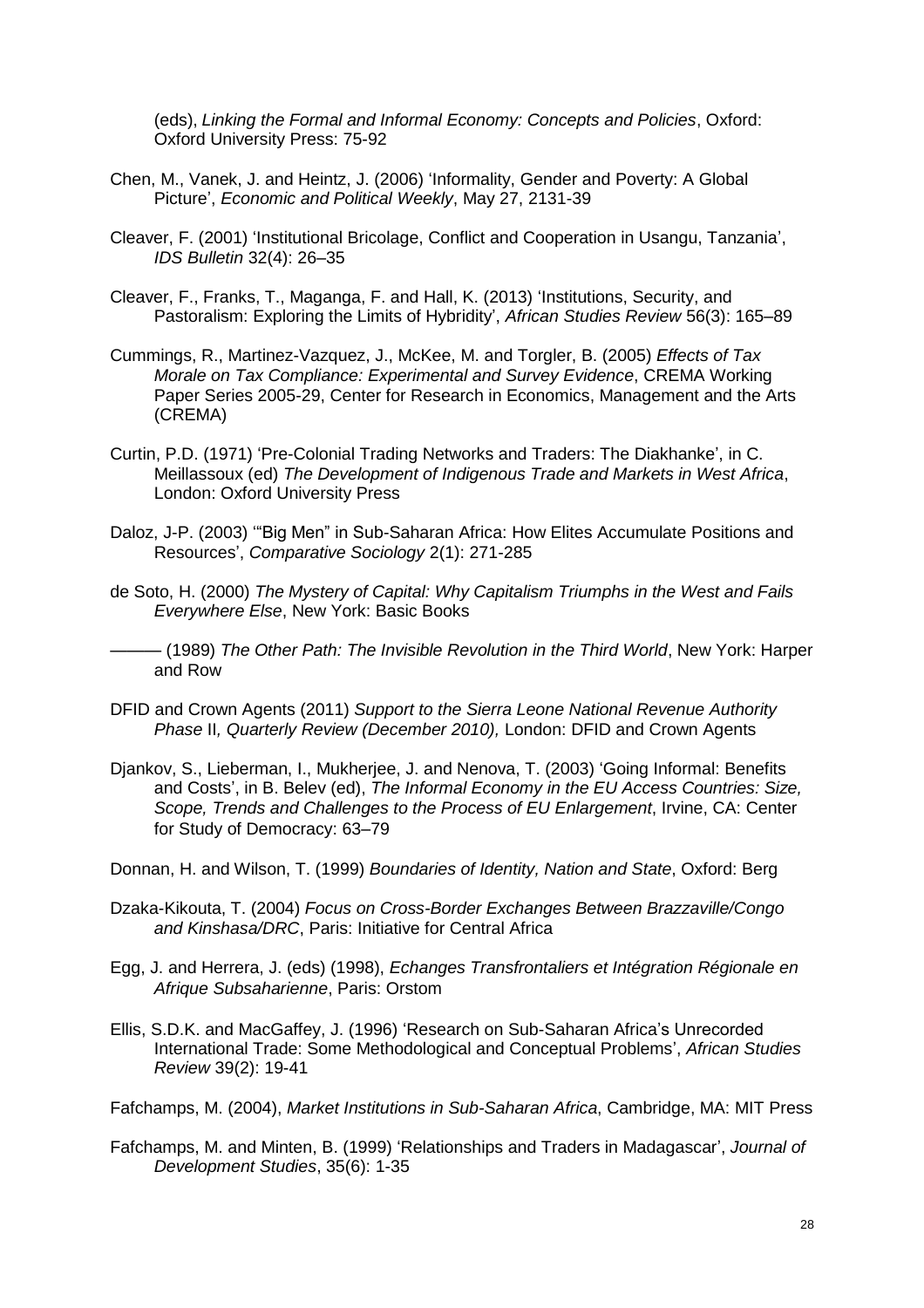- Farré, A. (2013) 'Informal Cross-Border Trade in Southern Mozambique: Mukhero', paper presented at World Customs Organization Research Conference on Informality, International Trade and Customs, Brussels, 3-4 June 2013
- Fjeldstad, O-H. (2004) 'What's Trust Got to do with it? Non-Payment of Service Charges in Local Authorities in South Africa', *Journal of Modern African Studies* 42(2): 539-562

——— (2001) 'Taxation, Coercion and Donors: Local Government Tax Enforcement in Tanzania', *Journal of Modern African Studies* 39(2): 289-306

- Fjeldstad, O-H. and Semboja, J. (2001) 'Why People Pay Taxes: The Case of the Development Levy in Tanzania', *World Development* 29(12): 2059–74
- Flynn, D. (1997) '"We Are the Border": Identity, Exchange, and the State Along the Benin-Nigeria Border', *American Anthropologist* 24(3): 311–30
- Gajigo, O., and Hallward-Driemeier, M. (2012) *Why Do Some Firms Abandon Formality for Informality? Evidence from African Countries*, Working Paper Series No. 159, Tunis: African Development Bank
- Galtier, F. and Tassou, Z. (1998) 'La Réexportation: Vice ou Vertu? Le Commerce du Bénin vers le Nigeria', in J. Egg and J. Herrera (eds), *Echanges Transfrontaliers et Intégration en Afrique Subsaharienne*, Paris: Orstrom
- Gibson, C. and Hoffman, B. (2005) *Fiscal Governance and Public Services: Evidence from Tanzania and Zambia,* San Diego: Department of Political Science, University of California, San Diego
- Golub, S. (2015) 'Informal Cross-Border Trade and Smuggling in Africa', in O. Morrissey, R. A. López and K. Sharma (eds), *Handbook on Trade and Development,* Massachusetts, USA: Edward Elgar Publishing
- Golub, S. (2012) 'Entrepôt Trade and Smuggling in West Africa: Benin, Togo and Nigeria', *The World Economy* 35(9): 1139-1161
- Golub, S. and Hansen-Lewis, J. (2012) 'Informal Trading Networks in West Africa: The Mourides of Senegal/The Gambia and the Yoruba of Benin/Nigeria', in N. Benjamin and A.A. Mbaye (eds), *The Informal Sector in Francophone Africa: Firm Size, Productivity and Institutions*, Washington, DC: World Bank
- Golub, S. and Mbaye, A.A. (2009) 'National Trade Policies and Smuggling in Africa: The Case of The Gambia and Senegal', *World Development* 37(3): 595–606
- Government of the Republic of Sierra Leone (2011) Report on the Review of the NRA Modernization Project, Freetown: National Revenue Authority, GoRSL
- Granovetter, M. (1995) 'The Economic Sociology of Firms and Entrepreneurs', in A. Portes (ed), *The Economic Sociology of Immigration: Essays of Ethnic Entrepreneurship*, New York: Russell Sage Foundation
- Hagmann, T. and Péclard, D. (2010) 'Negotiating Statehood: Dynamics of Power and Domination in Post-Colonial Africa', *Development and Change* 41(4): 539-62
- Hansen, K.T. and Vaa, M. (eds) (2004) *Reconsidering Informality: Perspectives from Urban Africa*, Uppsala: Nordiska Afrikainstitutet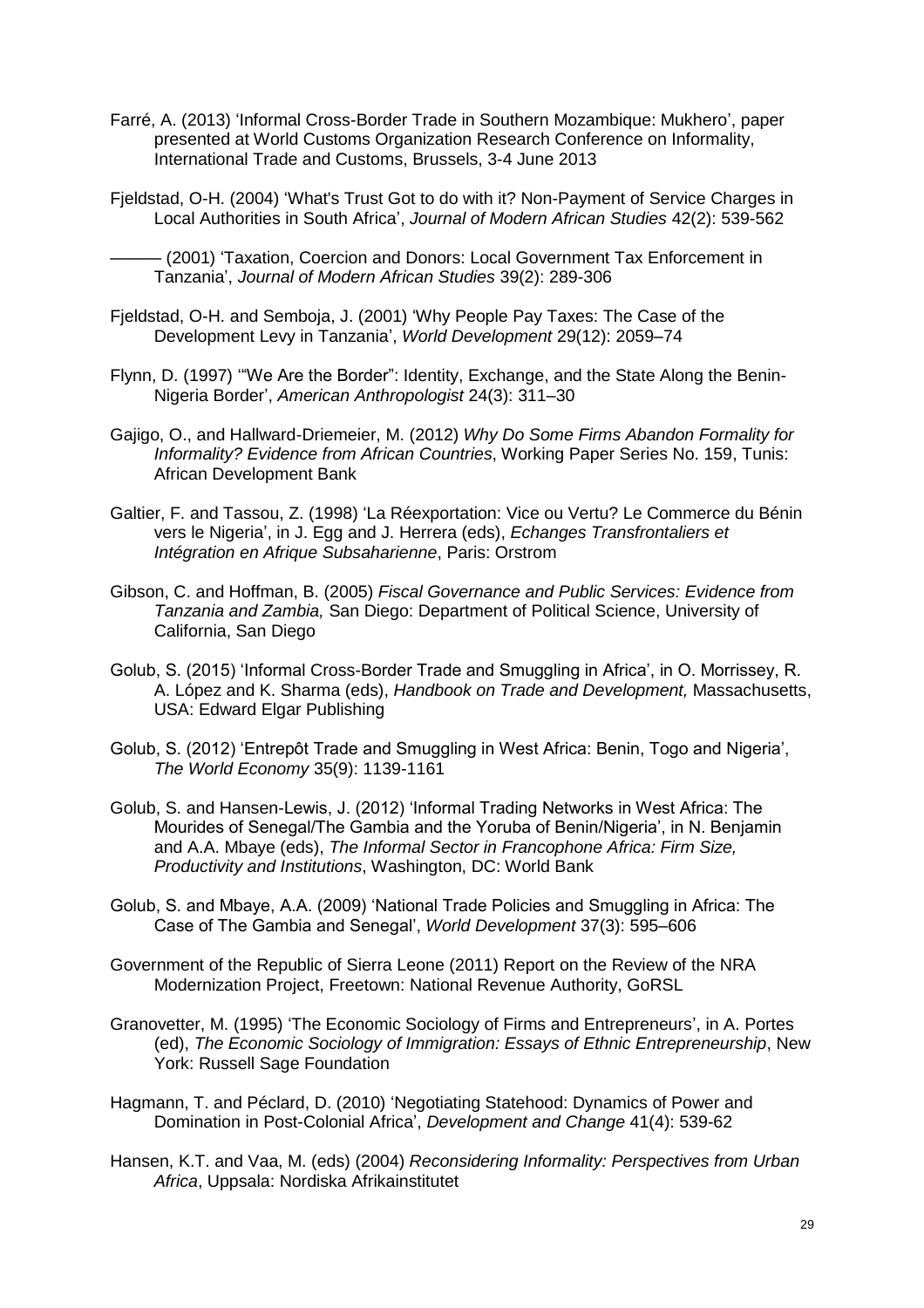- Hart, K. (2005) *Formal Bureaucracy and the Emergent Forms of the Informal Economy*, Research Paper No. 2005/11, UNU-WIDER
- Hashim, Y. and Meagher, K. (1999) *Cross-Border Trade and the Parallel Currency Market: Trade and Finance in the Context of Structural Adjustment*, Research Report No. 113, Uppsala: Nordiska Afrakainstitutet

Hopkins, A.G. (1973) *An Economic History of West Africa,* London: Longman

- Horn, P. (2003) *Voice Regulation in the Informal Economy and New Forms of Work*, Global Labour Institute
- Hyden, G. (2012) *African Politics in Comparative Perspective*, 2nd ed., Cambridge: Cambridge University Press
- Igué, B.O. and Soulé, B. G. (1992), *L'Etat Entrepôt au Bénin: Commerce Informel ou Réponse à la Crise?* Paris: Karthala
- ILO (2002) *Decent Work and the Informal Economy*, Geneva: International Labour **Organization**
- Jackson, R.H. and Rosberg, C.G. (1982) *Personal Rule in Black Africa*, Berkeley: University of California Press
- Jibao, S. and Prichard, W. (2014) *Tax Perceptions in the Periphery: Understanding Tax Compliance in Small Towns in Sierra Leone*, ICTD Working Paper, Brighton: Institute of Development Studies
- Johnson, S., Kaufmann, D., McMillan, J. and Woodruff, C. (2000) 'Why do Firms Hide? Bribes and Unofficial Activity after Communism', *Journal of Public Economics* 76(3): 495–520
- Joshi, A. and Ayee, J. (2008) 'Associational Taxation: A Pathway into the Informal Sector', in D. Bräutigam, O-H. Fjeldstad, and M. Moore (eds), *Taxation and State Building in Developing Countries: Capacity and Consent*, Cambridge: Cambridge University Press: 183-211
- Juul, K. (2006) 'Decentralization, Local Taxation and Citizenship in Senegal', *Development and Change* 37(4): 821–46
- Kabamba, P. (2013) *Business of Civil War: New Forms of Life in the Debris of the Democratic Republic of Congo*, Dakar: Codesria
- Kanbur, R. (2009) *Conceptualising Informality: Regulation and Enforcement*, IZA discussion papers, No. 4186, Bonn: IZA
- Keane, J., Calì, M. and Kennan, J. (2010) *Impediments to Intra-Regional Trade in Sub-Saharan Africa,* ODI Research Report Series, London: Overseas Development Institute
- Keen, D. (20015) *Conflict and Collusion in Sierra Leone*, Suffolk, UK: James Currey
- Kinyanjui, M.N. (2013) 'Women Informal Garment Traders in Taveta Road, Nairobi: From the Margins to the Center', *African Studies Review* 56(3): 147-164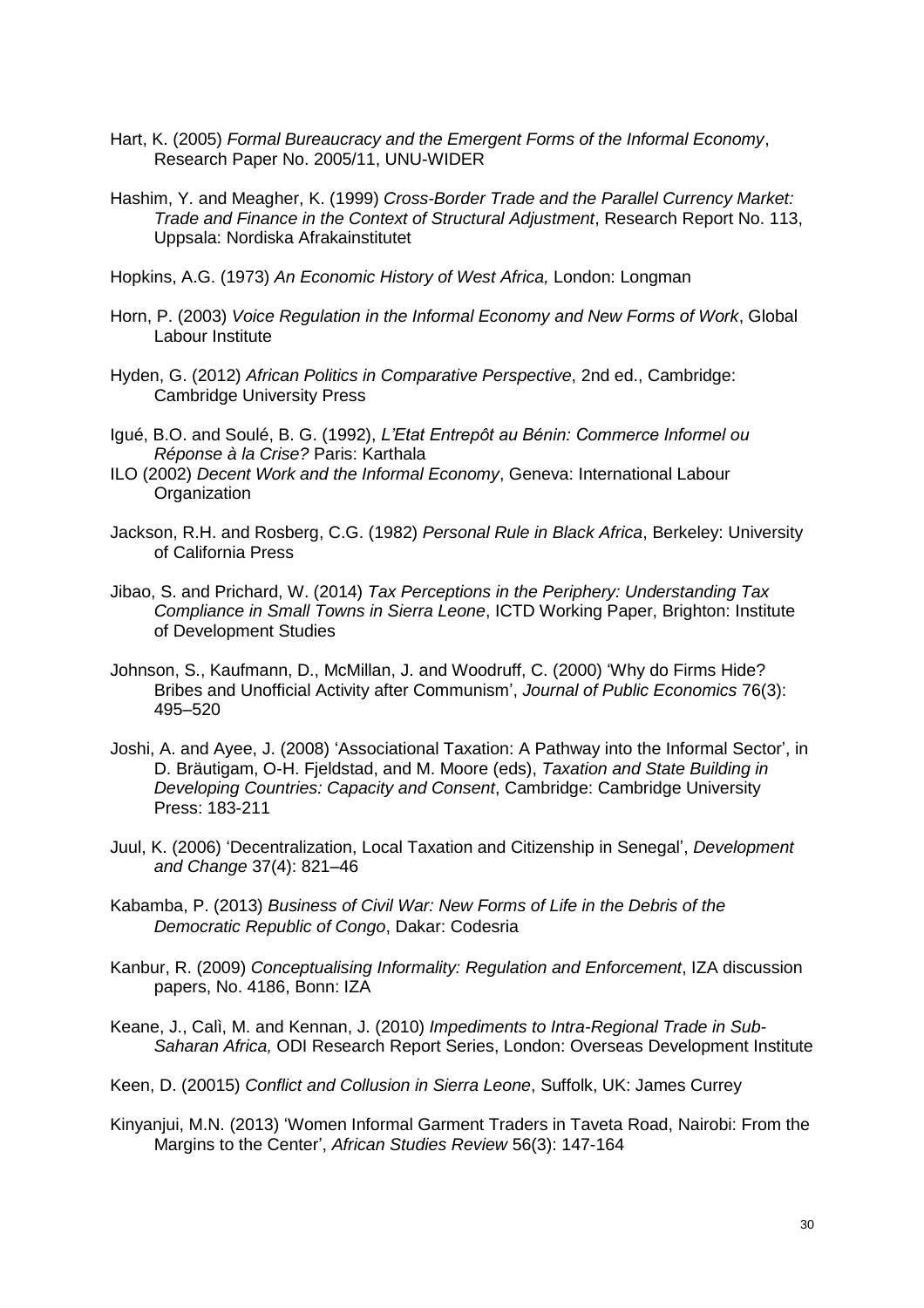- Klein, A. (1999) 'The Barracuda's Tale: Trawlers, the Informal Sector and a State of Classificatory Disorder of the Nigeria Coast', *Africa* 69(4): 555–74
- Klitgaard, R. (1988) *Controlling Corruption*, Berkeley: University of California Press
- Lange, B. (1999) 'Compliance Construction in the Context of Environmental Regulation', *Social and Legal Studies* 8(4): 549–67
- La Porta, R. and Shleifer, A. (2014) 'Informality and Development', unpublished paper
- Leff, N. (1964) 'Economic development through bureaucratic corruption', *American Behavioral Scientist* 8(3): 8-14
- Lentz, C. (1998) 'The Chief, the Mine Captain and the Politician: Legitimating Power in Northern Ghana', *Africa* 68(1): 46-67
- Lesser, C. and Moisé-Leeman, E. (2009) *Informal Cross-Border Trade and Trade Facilitation Reform in Sub-Saharan Africa*, OECD Trade Policy Working Paper No. 86, Paris: **OECD**
- Levin, J. and Widell, L. (2007) *Tax Evasion in Kenya and Tanzania: Evidence from Missing Imports*, Working Paper No. 8, Department of Business, Economics, Statistics and Informatics, Orebro, Sweden: University of Orebro
- Levy, S. (2008) *Good Intentions, Bad Outcomes: Social Policy, Informality, and Economic Growth in Mexico,* Washington, DC: Brookings Institution
- Lipsky, M. (1983) *Street-Level Bureaucracy: Dilemmas of the Individual in Public Services*, New York: Russell Sage Foundation
- Little, P.D. (2005) *Unofficial Trade When States are Weak: The Case of Cross Border Commerce in the Horn of Africa*, WIDER Research Paper No. 2005/13, Helsinki: **WIDER**
- Loayza, N.V., Oviedo, A.M. and Serven, L. (2005) *The Impact of Regulation, Growth and Informality – Cross-Country Evidence*, Policy Research Working Paper 3623, Washington, DC: World Bank
- Lourenço-Lindell, I. (2004) 'Trade and the Politics of Informalization in Bissau, Guinea-Bissau', in K. Tranberg Hansen and M. Vaa (eds) *Reconsidering Informality: Perspectives from Urban Africa*, Uppsala, Sweden: Nordiska Afrikainstitutet
- Lui, F.T. (1985) 'An Equilibrium Queuing Model of Bribery', *Journal of Political Economy* 93: 760-781
- Lund, C. (2006) 'Twilight Institutions: Public Authority and Local Politics in Africa', *Development and Change* 37(4): 685-705
- Lund, F. and Skinner, C. (2004) 'Integrating the Informal Economy in Urban Planning and Governance: A Case Study of the Process of Policy Development in Durban, South Africa', *International Development Planning Review* 26 (4)
- Macamo, J. L. (1999) *Estimates of Unrecorded Cross-Border Trade Between Mozambique and Her Neighbors*, Technical Paper No. 88, SD Publication Series, Washington, DC: USAID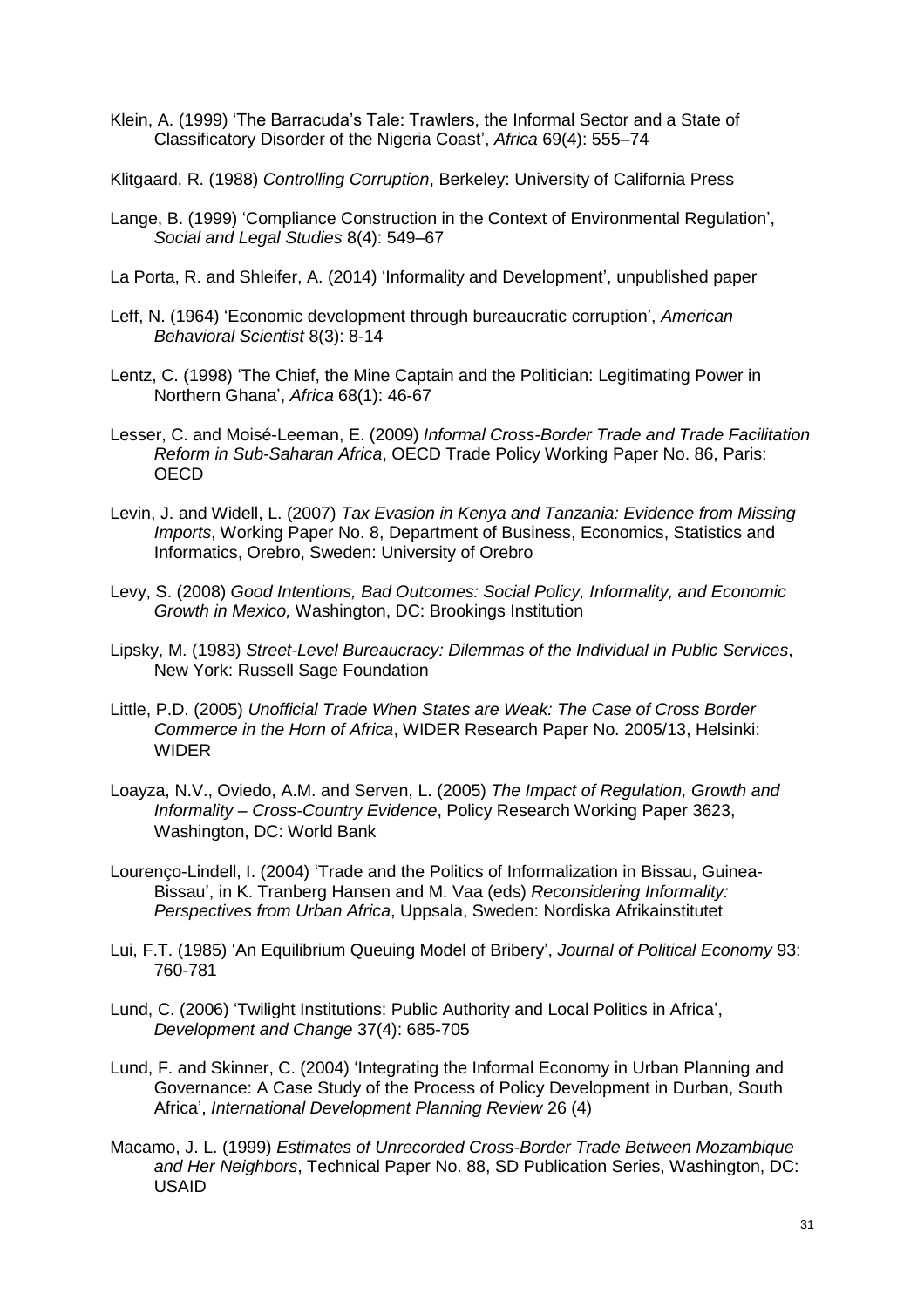- MacGaffey, J. (ed) (1991) *The Real Economy of Zaire: The Contribution of Smuggling & Other Unofficial Activities to National Wealth*, London: James Currey
- Mahmood, H.A. (2008), 'Risky Trade, Resilient Traders: Trust and Livestock Marketing in Northern Kenya', *Africa*, 78(4): 561–81
- Meagher, K. (2013) 'Informality, Religious Conflict, and Governance in Northern Nigeria: Economic Inclusion in Divided Societies', *African Studies Review* 56(3): 209–34

– (2012) 'The Strength of Weak States? Non-State Security Forces and Hybrid Governance in Africa', *Development and Change* 43(5)

– (2011) 'Informal Economies and Urban Governance in Nigeria: Popular Empowerment or Political Exclusion?', *African Studies Review* 54(2): 47-72

——— (2010a) *Identity Economics. Social Networks and the Informal Economy in Nigeria*, Oxford: James Currey

– (2010b) 'The Politics of Vulnerability: Exit, Voice and Capture and the Three Nigerian Informal Manufacturing Clusters', in I. Lindell (ed), *Africa's Informal Workers: Collective Agency, Alliances and Transnational Organizing*, London: Zed Books

——— (2008) 'Informality Matters: Popular Economic Governance and Institutional Exclusion in Nigeria', paper presented at St Antony's College, Oxford, January 11-12

——— (2007) 'Introduction: Special Issue on "Informal Institutions and Development in Africa"', *Afrika Spectrum* 42 (3): 405–18

——— (2005) 'Social Capital or Analytical Liability? Social Networks and African Informal Economies', *Global Networks* 5(3): 217–38

——— (1990) 'The Hidden Economy: Informal and Parallel Trade in Northwestern Uganda', *Review of African Political Economy* 47: 64–83

Meagher, K. and Lindell, I. (2013) 'Introduction: Engaging with African Informal Economies: Social Inclusion or Adverse Incorporation?', *African Studies Review* 56(3): 57–76

Médard, J-F. (2002) 'Corruption in the Neo-Patrimonial States of Sub-Saharan Africa, in A.J. Heidenheimer and M. Johnston (eds), *Political Corruption: Concepts and Contexts*, 3rd edition, New Jersey: Transaction Publishers: 379-402

Migdal, J. and Schlichte, K. (2005) 'Re-thinking the State', in K. Schlichte (ed), *The Dynamics of States: The Formation and Crises of State Domination*, Burlington, Vt: Ashgate: 1-40

Mijere, N.J.N. (2009) *Informal Cross Border Trade in the Southern African Development Community (SADC)*, Addis Ababa: Organization for Social Science Research in Eastern and Southern Africa

Miltin, D. (2001) 'The Formal and Informal Worlds of State and Civil Society: What Do They Offer to the Urban Power?', *International Planning Studies* 6(4): 377-92

Minde, I.J., and Nakhumwa, T.O. (1998) *Unrecorded Cross-Border Trade Between Malawi and Neighboring Countries*, Technical Paper No. 90, SD Publication Series, Washington, DC: USAID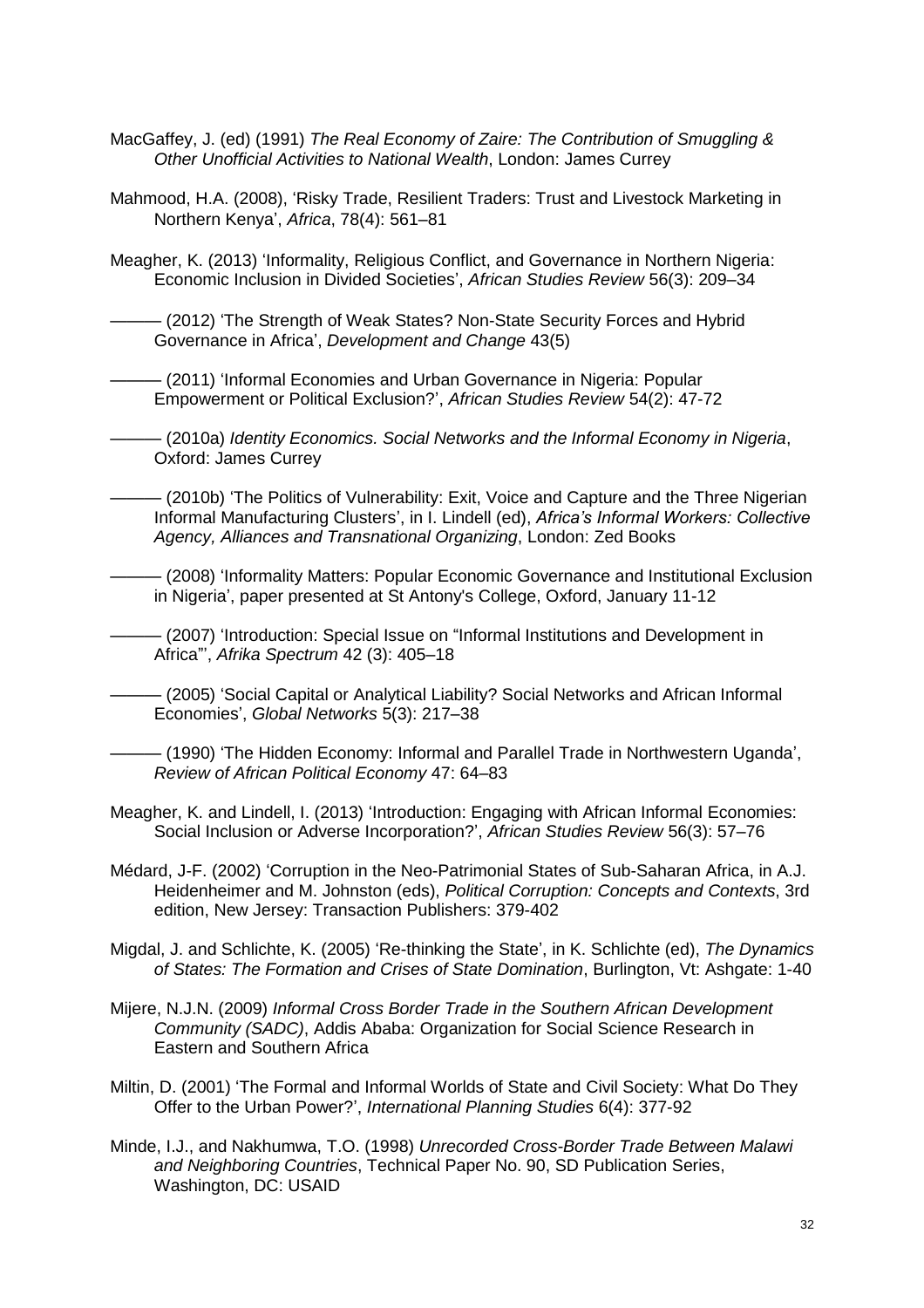- Morini, C. (2013) 'Fifteen Dimensions of Informality in the Brazilian Foreign Trade', paper presented at World Customs Organization Research Conference on Informality, International Trade and Customs, Brussels, 3-4 June 2013
- Muwulya, G. (2013) 'The Nature of Informal Cross-Border Trade in Uganda, its Justifications, Effects, and How Customs Administration Handles it', paper presented at the World Customs Organization Research Conference on Informality, International Trade and Customs, Brussels, 3-4 June 2013
- Ndlela, D.B. (2006) *Informal Cross-Border Trade: The Case of Zimbabwe,* Occasional Paper No. 52, Johannesburg: Institute for Global Dialogue
- Ødegaard, C. (2008) 'Informal Trade, Contrabando and Prosperous Socialities in Arequipa, Peru', *Ethnos* 73(2): 241–66
- OECD (2002) *Business Benefits of Trade Facilitation*, TD/TC/WP (2001)21/FINAL, Paris: OECD
- Ogra, A. and Kundu, D. (2011) 'Local Taxation of Informal Economies: A Case Study of Two Indian States', in N. Devas (ed), *Local Taxation and Informal Economies*, Budapest: Local Government and Public Sector Reform Initiative of the Open Society Foundation: 17–62
- Olivier de Sardan, J-P. (2008) *Researching the Practical Norms of Real Governance in Africa*, Africa Power and Politics Discussion Paper No. 5, London: Overseas Development Institute

——— (1999) 'A Moral Economy of Corruption in Africa?', *The Journal of Modern African Studies* 37(1): 25-52

- Oyejide, T., Ademola, E., Ogunkola, O., Bankole, A.S. and Adwuyi, O.A. (2008) *Study of Trade Policy and Nigerian Wholesale Prices*, Report prepared for the World Bank, Washington, DC: World Bank
- Perry, G., Maloney, W., Arias, O., Fajnzylber, P., Mason, M. and Saavedra, J. (2007) *Informality: Exit and Exclusion*, World Bank Latin America and Caribbean Studies, Washington, DC: World Bank, 2007
- Popkin, S. L. (1979) *The Rational Peasant: The Political Economy of Rural Society in Vietnam*, Berkeley and Los Angeles: University of California Press
- Portes, A. (1994) 'The Informal Economy and Its Paradoxes', in N. Smelser and R. Swedberg (eds), *The Handbook of Economic Sociology*, New Jersey: Princeton University Press: 426-448
- Portes, A., Castells, M. and Benton, L.A. (1989) *The Informal Economy: Studies in Advanced and Less Developed Countries*, Baltimore: Johns Hopkins University Press
- Powell, W.W. (1991) 'Neither Market nor Hierarchy: Network Forms of Organization, in G. Thompson, J. Frances, R. Levacic and J. Mitchell (eds), *Markets, Hierarchies and Networks: The Coordination of Social Life*, London: Sage: 265-76
- Prag, E. (2013) 'Mama Benz in Trouble: Networks, the State, and Fashion Wars in the Beninese Textile Market', *African Studies Review* 56(3): 101–21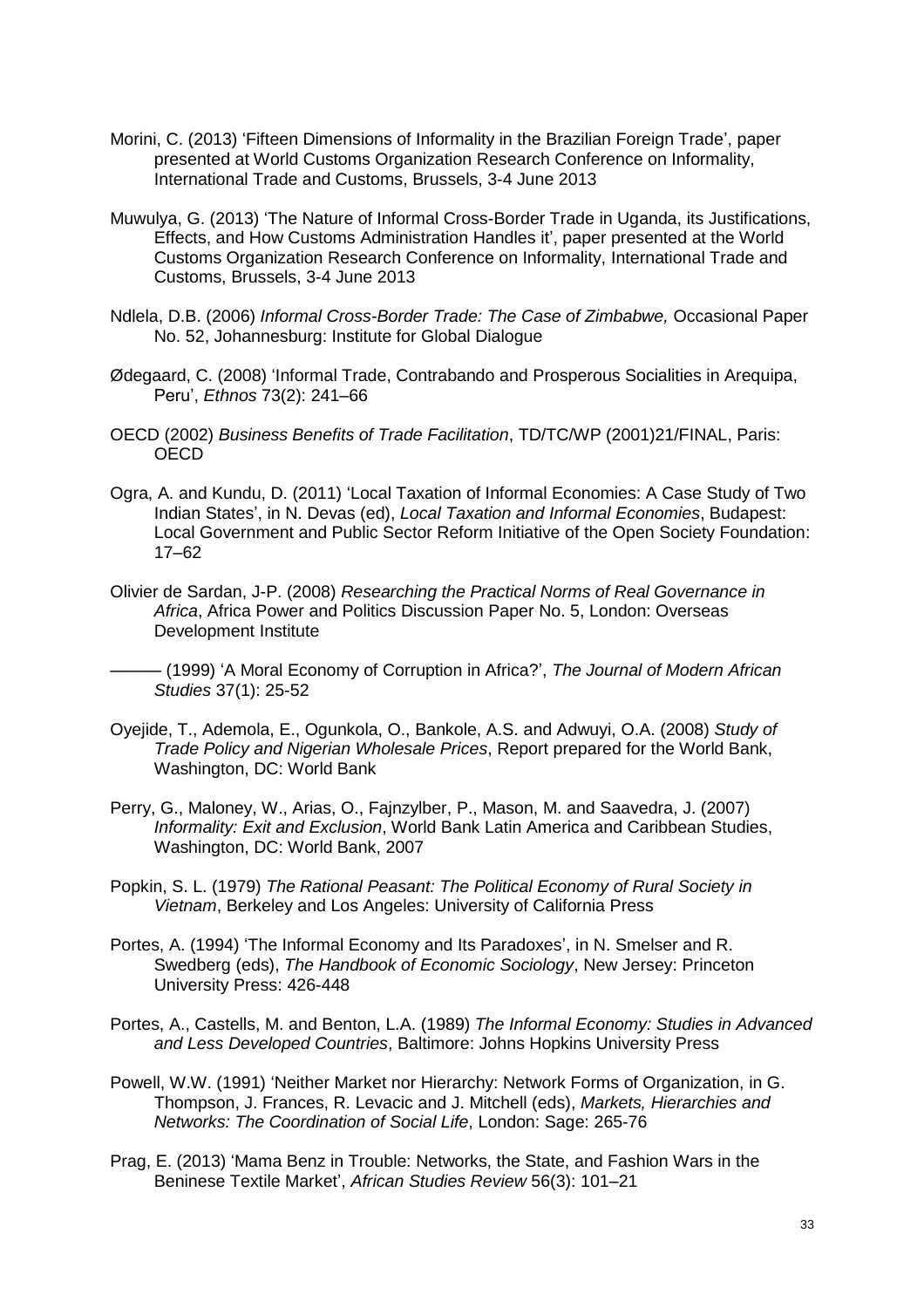- Price, R. (1974). 'Politics and Culture in Contemporary Ghana: The Big Man, Small-Boy Syndrome', *Journal of African Studies* 1(2): 173-204
- Prichard, W. (2010) *Taxation and State Building: Towards a Governance Focused Tax Reform Agenda*, IDS Working Paper 341, Brighton: Institute of Development Studies
- Prichard, W. and van den Boogaard, V. (2017) 'Norms, Power and the Socially Embedded Realities of Market Taxation in Northern Ghana', *African Studies Review* 60 (1): 171- 194
- Prud'homme, R. (1992) 'Informal Local Taxation in Developing Countries', *Environment and Planning C: Government and Policy* 10: 1–17
- Raeymaekers, T. (2014) *Violent Capitalism and Hybrid Identity in the Eastern Congo: Power to the Margins*, New York: Cambridge University Press

– (2010) 'Protection for Sale? War and the Transformation of Regulation on the Congo-Ugandan Border', *Development and Change* 41(4): 563- 587

- Rauch, J. E. (2001) 'Business and Social Networks in International Trade', *Journal of Economic Literature*, 49(4): 1177–203
- Reyntjens, F. (2014) 'Regulation, Taxation and Violence: The State, Quasi-State Governance and Cross-Border Dynamics in the Great Lakes Region', *Review of African Political Economy* 41(142): 530–44
- Richards, P. (1996) *Fighting for the Rain Forest: War, Youth and Resources in Sierra Leone*, Oxford: James Currey
- Roitman, J. (2007) 'The Right to Tax: Economic Citizenship in the Chad Basin', *Citizenship Studies* 11(2): 187-209

——— (2005) *Fiscal Disobedience. An Anthropology of Economic Regulation in Central Africa*, Princeton: Princeton University Press

– (2004) 'Power Is Not Sovereign: The Pluralisation of Economic Regulatory Authority in the Chad Basin', in B. Hibou (ed), *Privatising the State*, London: Hurst: 120-146

——— (1990) 'The Politics of the Informal Markets in Sub-Saharan Africa', *Journal of Modern African Studies* 28(4): 671–96

- Schomerus, M., and Titeca, K. (2012) 'Deals and Dealings: Inconclusive Peace and Treacherous Trade along the South Sudan-Uganda Border', *Africa Spectrum* 47(2-3): 5–31
- Scott, J. (1985) *Weapons of the Weak: Everyday Forms of Peasant Resistance,* New Haven: Yale University Press
- Shefner, J. (2006) 'Do You Think Democracy is a Magical Thing? From Basic Needs to Democratization in Informal Politics', in P. Fernandez-Kelly and J. Shefner (eds), *Out of the Shadows: Political Action and the Informal Economy in Latin America*, Pennsylvania: Pennsylvania State University Press: 241-67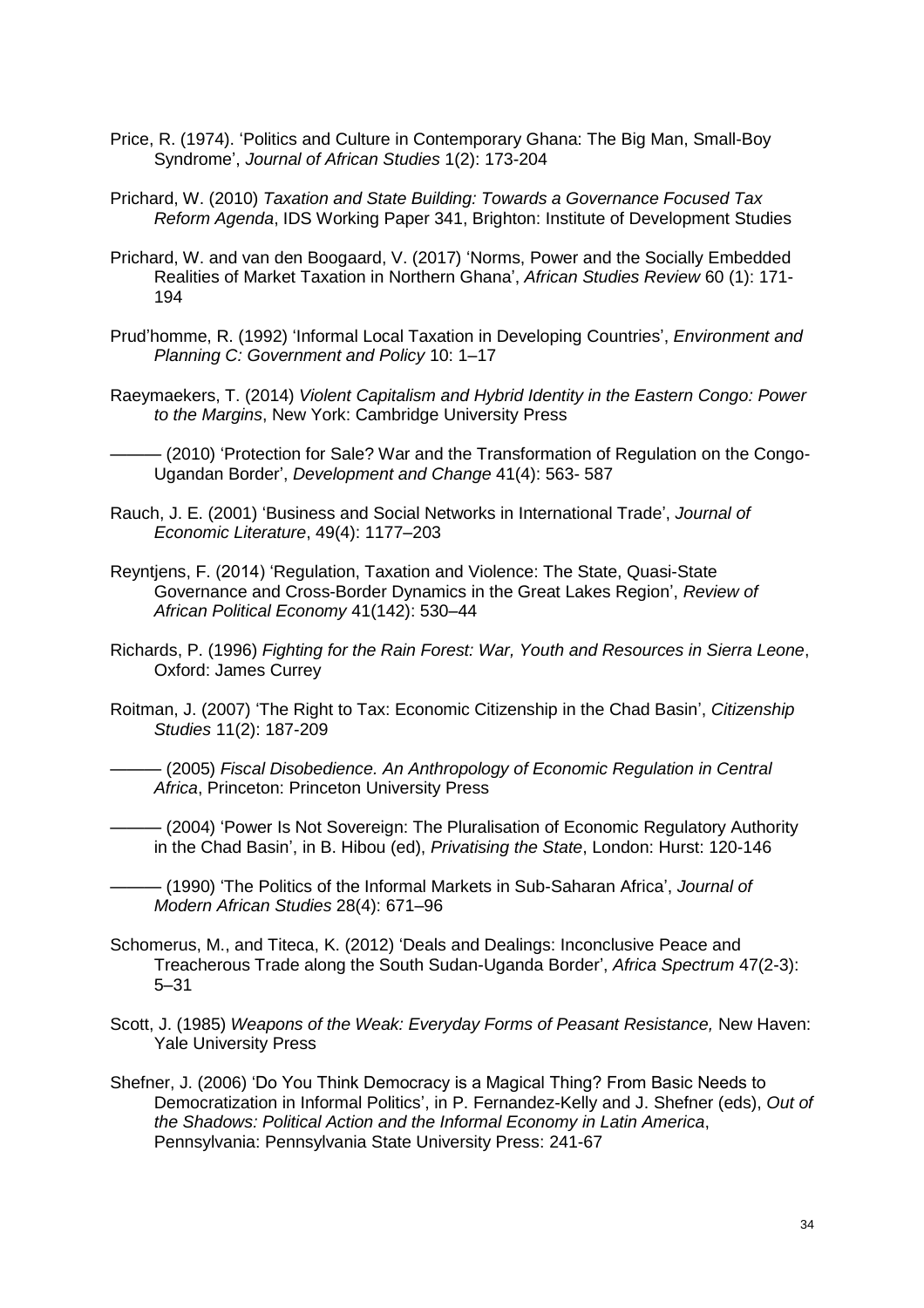- Sindzingre, A. (2002) 'A Comparative Analysis of African and East Asian Corruption', in A.J. Heidenheimer and M. Johnston (eds), *Political Corruption: Concepts and Contexts*, 3rd ed., New Jersey: Transaction Publishers: 441-462
- Smart, A. (2013) 'Customs Control over Illicit International Trade: The Impact of Different Forms of Illegality', paper presented at the World Customs Organization Conference on Informality, International Trade and Customs, Brussels, 3–4 June 2013
- Stiglitz, J.E. (2000) 'Formal and Informal Institutions', in P. Dasgupta and I. Serageldin (eds), *Social Capital: A Multifaceted Perspective,* Washington DC: World Bank: 59-68
- Tegera, A., and Johnson, D. (2007) 'Rules for Sale: Formal and Informal Cross-Border Trade in Eastern DRC', *Regards Croises* 19
- Teka, T. and Azeze, A. (2002) *Cross-Border Trade and Food Security in the Ethiopia– Djibouti and Ethiopia–Somalia Borderlands,* OSSREA Development Research Report Series No. 4, Addis Ababa, Ethiopia: OSSREA
- Thulare, P. (2004) *Trading Democracy? Johannesburg Informal Traders and Citizenship*, Policy: Issues & Actors 17(1), Johannesburg: *Centre for Policy Studies*
- Titeca, K. (2012) 'Tycoons and Contraband: Informal Cross-Border Trade in North-Western Uganda', *Journal of Eastern African Studies* 6(1): 47-63

——— (2011) 'Access to Resources and Predictability in Armed Rebellion: The FAPC's Short-Lived 'Monaco' in Eastern Congo', *Africa Spectrum* 46(2): 43–70

 $-$  (2009) The Changing Cross-border Trade Dynamics between North-Western *Uganda, North-Eastern Congo and Southern Sudan*, Crisis States Research Centre Working Paper No. 63, London: Crisis States Research Centre

- Titeca, K., and De Herdt, T. (2011) 'Real Governance Beyond the "Failed State": Negotiating Education in the Democratic Republic of the Congo', *African Affairs* 110(439): 213-231
	- (2010) 'Regulation, Cross-Border Trade and Practical Norms in West Nile, North-Western Uganda', *Africa* 80(4): 573–94
- Titeca, K., with Kimanuka, C. (2012) *Walking in the Dark: Informal Cross-Border Trade in the Great Lakes Region*, International Alert and UN Women
- Titeca, K. and Flynn, R. (2014) '"Hybrid Governance", Legitimacy, and (Il)legality in the Informal Cross-Border Trade in Panyimur, Northwest Uganda, *African Studies Review* 57(1): 71-91
- Torgler, B. (2004) *Tax Morale, Trust and Corruption: Empirical Evidence from Transition Countries*, Working Paper 2004: 5, Basel: Center for Research in Economics, Management and the Arts
- Tripp, A.M. (2001) *Non-Formal Institutions, Informal Economies, and the Politics of Inclusion*, Discussion Paper No. 2001/108, UNU/WIDER
- Twijnstra, R., Hilhorst, D. and Titeca, K. (2014) 'Trade Networks and the Practical Norms of Taxation at a Border Crossing between South Sudan and Northern Uganda', *Journal of Eastern African Studies*, 1–18